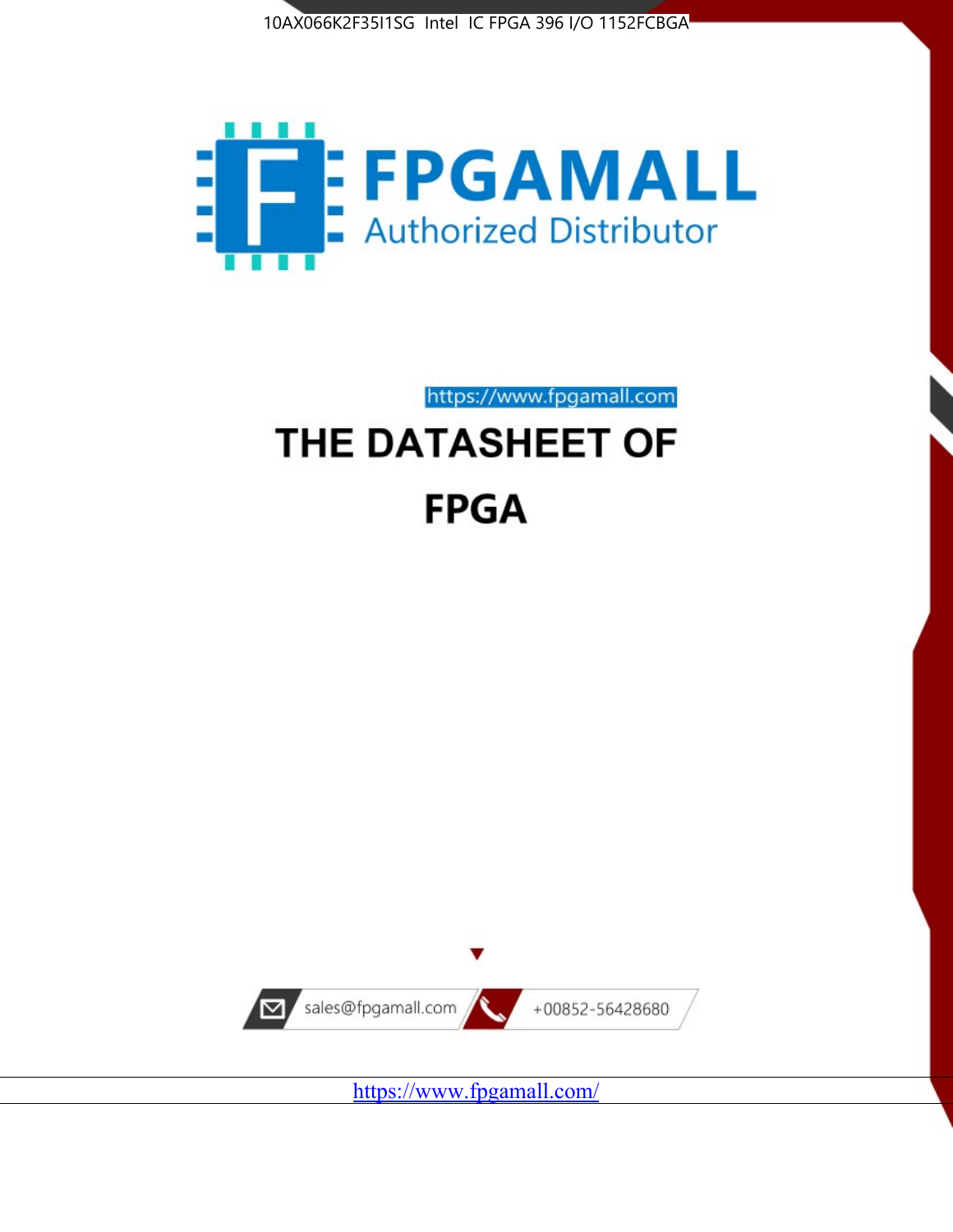10AX066K2F35I1SG Intel IC FPGA 396 I/O 1152FCBGA



# **Intel® Arria® 10 Device Overview**



**A10-OVERVIEW | 2018.12.06** Latest document on the web: **[PDF](https://www.intel.com/content/dam/www/programmable/us/en/pdfs/literature/hb/arria-10/a10_overview.pdf)** | **[HTML](https://www.intel.com/content/www/us/en/programmable/documentation/sam1403480274650.html)**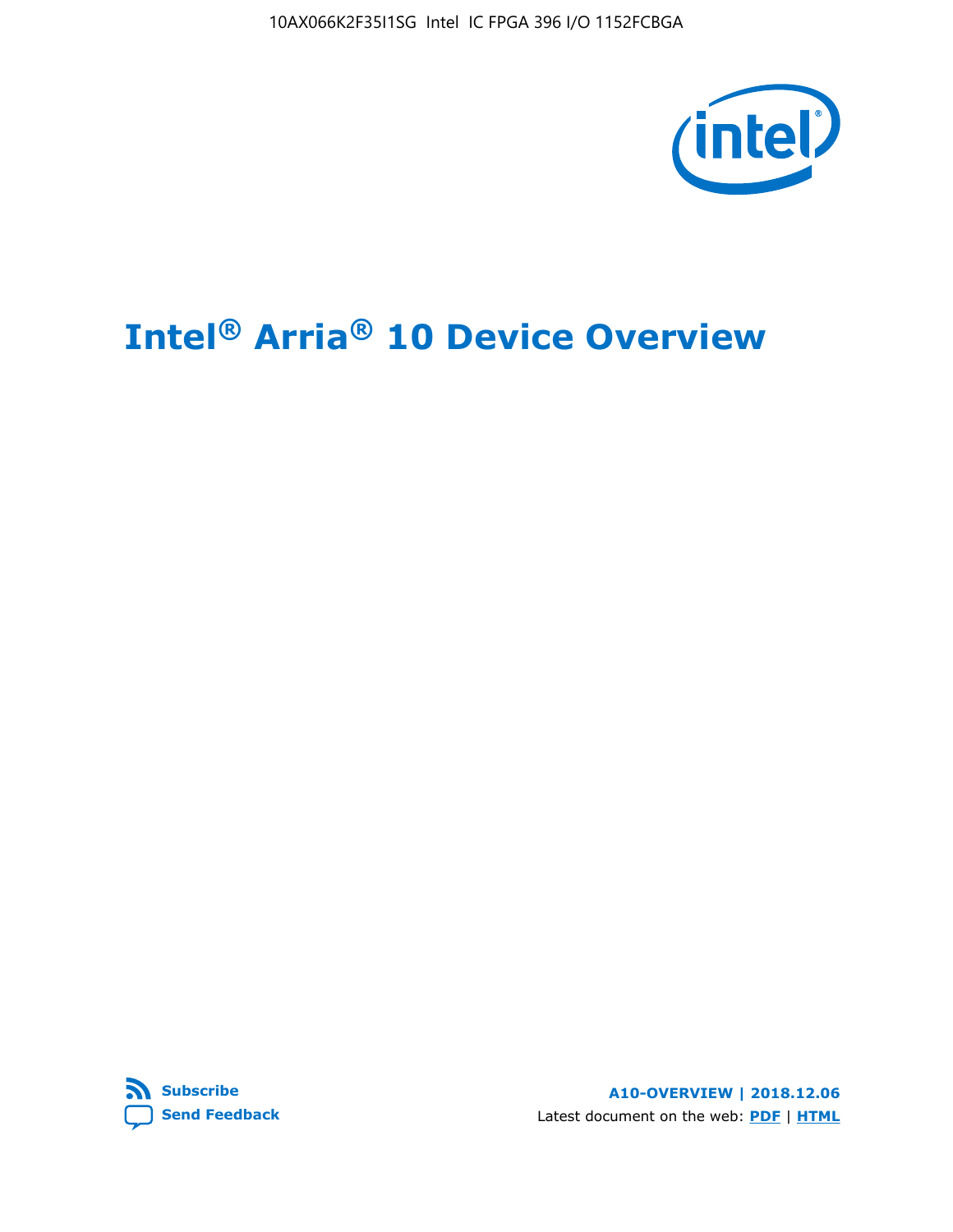

**Contents** 

# **Contents**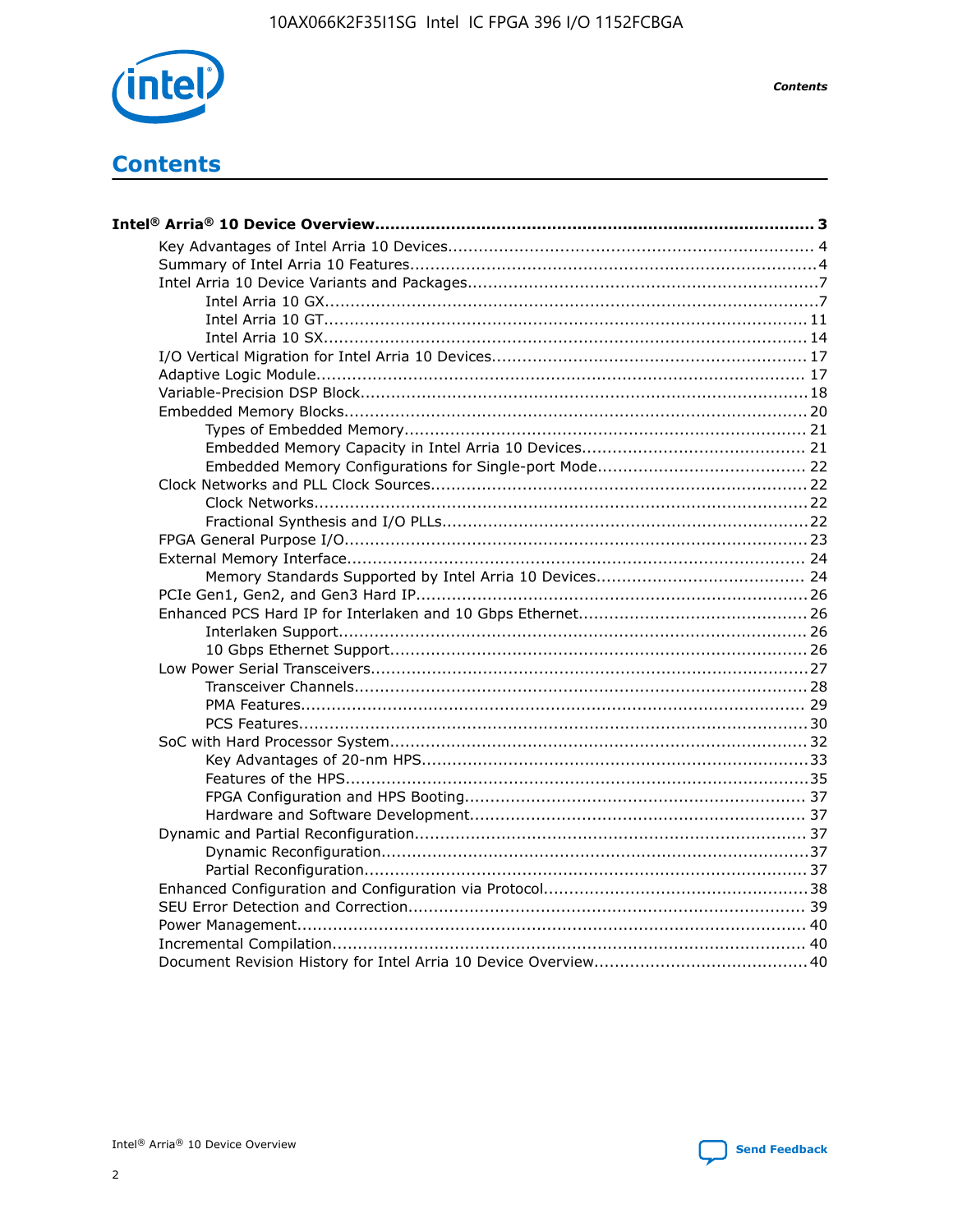**A10-OVERVIEW | 2018.12.06**

**[Send Feedback](mailto:FPGAtechdocfeedback@intel.com?subject=Feedback%20on%20Intel%20Arria%2010%20Device%20Overview%20(A10-OVERVIEW%202018.12.06)&body=We%20appreciate%20your%20feedback.%20In%20your%20comments,%20also%20specify%20the%20page%20number%20or%20paragraph.%20Thank%20you.)**



# **Intel® Arria® 10 Device Overview**

The Intel<sup>®</sup> Arria<sup>®</sup> 10 device family consists of high-performance and power-efficient 20 nm mid-range FPGAs and SoCs.

Intel Arria 10 device family delivers:

- Higher performance than the previous generation of mid-range and high-end FPGAs.
- Power efficiency attained through a comprehensive set of power-saving technologies.

The Intel Arria 10 devices are ideal for high performance, power-sensitive, midrange applications in diverse markets.

| <b>Market</b>         | <b>Applications</b>                                                                                               |
|-----------------------|-------------------------------------------------------------------------------------------------------------------|
| Wireless              | Channel and switch cards in remote radio heads<br>٠<br>Mobile backhaul<br>٠                                       |
| Wireline              | 40G/100G muxponders and transponders<br>٠<br>100G line cards<br>٠<br>Bridging<br>٠<br>Aggregation<br>٠            |
| <b>Broadcast</b>      | Studio switches<br>٠<br>Servers and transport<br>٠<br>Videoconferencing<br>٠<br>Professional audio and video<br>٠ |
| Computing and Storage | Flash cache<br>٠<br>Cloud computing servers<br>٠<br>Server acceleration<br>$\bullet$                              |
| Medical               | Diagnostic scanners<br>٠<br>Diagnostic imaging<br>٠                                                               |
| Military              | Missile guidance and control<br>٠<br>Radar<br>٠<br>Electronic warfare<br>٠<br>Secure communications<br>٠          |

#### **Table 1. Sample Markets and Ideal Applications for Intel Arria 10 Devices**

#### **Related Information**

- [Intel Arria 10 Device Handbook: Known Issues](http://www.altera.com/support/kdb/solutions/rd07302013_646.html) Lists the planned updates to the *Intel Arria 10 Device Handbook* chapters.
- [Intel Arria 10 GX/GT Device Errata and Design Recommendations](https://www.intel.com/content/www/us/en/programmable/documentation/agz1493851706374.html#yqz1494433888646)
- [Intel Arria 10 SX Device Errata and Design Recommendations](https://www.intel.com/content/www/us/en/programmable/documentation/cru1462832385668.html#cru1462832558642)

Intel Corporation. All rights reserved. Intel, the Intel logo, Altera, Arria, Cyclone, Enpirion, MAX, Nios, Quartus and Stratix words and logos are trademarks of Intel Corporation or its subsidiaries in the U.S. and/or other countries. Intel warrants performance of its FPGA and semiconductor products to current specifications in accordance with Intel's standard warranty, but reserves the right to make changes to any products and services at any time without notice. Intel assumes no responsibility or liability arising out of the application or use of any information, product, or service described herein except as expressly agreed to in writing by Intel. Intel customers are advised to obtain the latest version of device specifications before relying on any published information and before placing orders for products or services. \*Other names and brands may be claimed as the property of others.

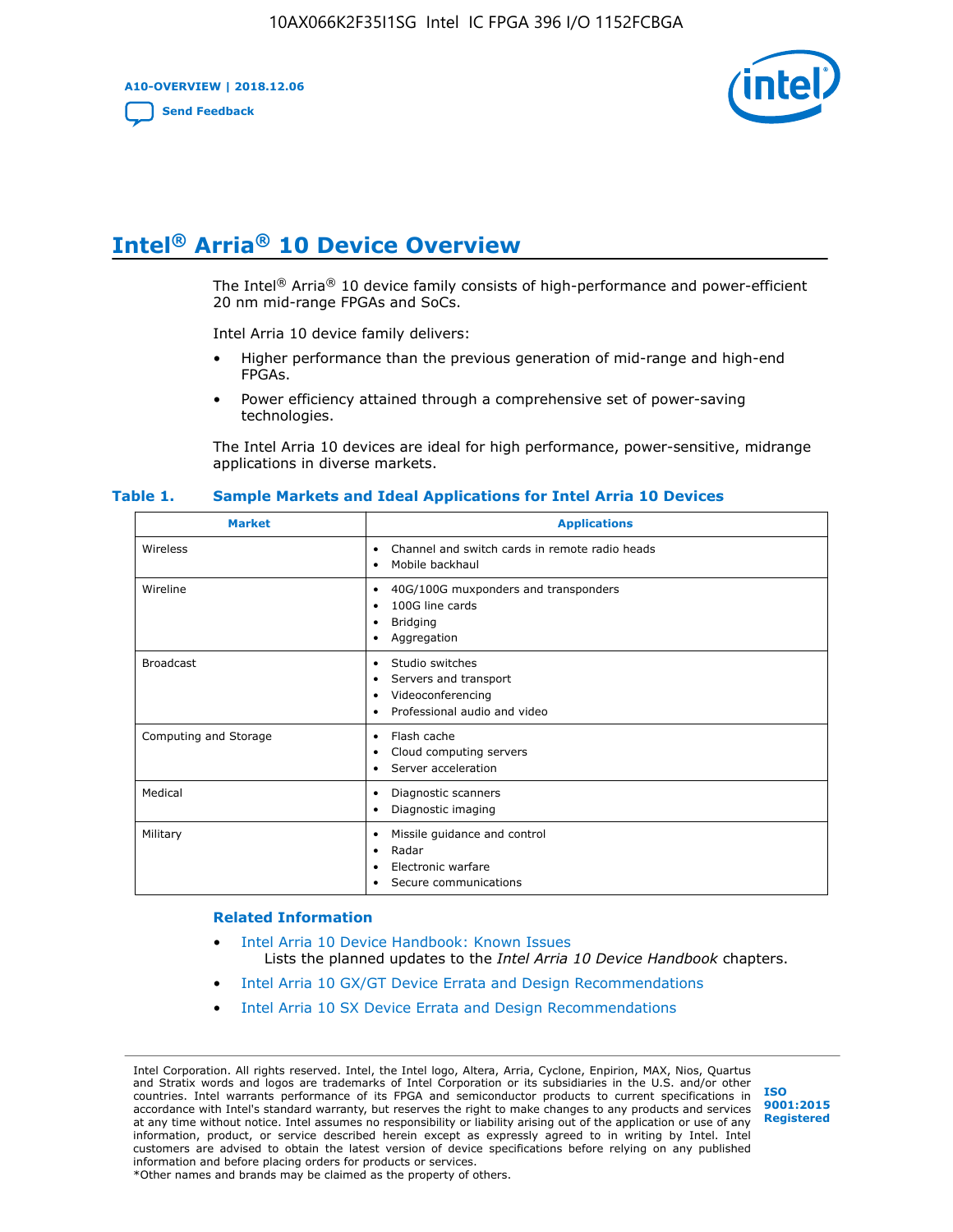

# **Key Advantages of Intel Arria 10 Devices**

# **Table 2. Key Advantages of the Intel Arria 10 Device Family**

| <b>Advantage</b>                                                                                          | <b>Supporting Feature</b>                                                                                                                                                                                                                                                                                                |
|-----------------------------------------------------------------------------------------------------------|--------------------------------------------------------------------------------------------------------------------------------------------------------------------------------------------------------------------------------------------------------------------------------------------------------------------------|
| Enhanced core architecture                                                                                | Built on TSMC's 20 nm process technology<br>٠<br>60% higher performance than the previous generation of mid-range FPGAs<br>٠<br>15% higher performance than the fastest previous-generation FPGA<br>٠                                                                                                                    |
| High-bandwidth integrated<br>transceivers                                                                 | Short-reach rates up to 25.8 Gigabits per second (Gbps)<br>٠<br>Backplane capability up to 12.5 Gbps<br>٠<br>Integrated 10GBASE-KR and 40GBASE-KR4 Forward Error Correction (FEC)<br>٠                                                                                                                                   |
| Improved logic integration and<br>hard IP blocks                                                          | 8-input adaptive logic module (ALM)<br>٠<br>Up to 65.6 megabits (Mb) of embedded memory<br>٠<br>Variable-precision digital signal processing (DSP) blocks<br>Fractional synthesis phase-locked loops (PLLs)<br>Hard PCI Express Gen3 IP blocks<br>Hard memory controllers and PHY up to 2,400 Megabits per second (Mbps) |
| Second generation hard<br>processor system (HPS) with<br>integrated ARM* Cortex*-A9*<br>MPCore* processor | Tight integration of a dual-core ARM Cortex-A9 MPCore processor, hard IP, and an<br>٠<br>FPGA in a single Intel Arria 10 system-on-a-chip (SoC)<br>Supports over 128 Gbps peak bandwidth with integrated data coherency between<br>$\bullet$<br>the processor and the FPGA fabric                                        |
| Advanced power savings                                                                                    | Comprehensive set of advanced power saving features<br>٠<br>Power-optimized MultiTrack routing and core architecture<br>٠<br>Up to 40% lower power compared to previous generation of mid-range FPGAs<br>Up to 60% lower power compared to previous generation of high-end FPGAs                                         |

# **Summary of Intel Arria 10 Features**

### **Table 3. Summary of Features for Intel Arria 10 Devices**

| <b>Feature</b>                  | <b>Description</b>                                                                                                                                                                                                                                                                                                                                                                                           |
|---------------------------------|--------------------------------------------------------------------------------------------------------------------------------------------------------------------------------------------------------------------------------------------------------------------------------------------------------------------------------------------------------------------------------------------------------------|
| Technology                      | TSMC's 20-nm SoC process technology<br>Allows operation at a lower $V_{\text{CC}}$ level of 0.82 V instead of the 0.9 V standard $V_{\text{CC}}$ core voltage                                                                                                                                                                                                                                                |
| Packaging                       | 1.0 mm ball-pitch Fineline BGA packaging<br>٠<br>0.8 mm ball-pitch Ultra Fineline BGA packaging<br>Multiple devices with identical package footprints for seamless migration between different<br><b>FPGA</b> densities<br>Devices with compatible package footprints allow migration to next generation high-end<br>Stratix <sup>®</sup> 10 devices<br>RoHS, leaded $(1)$ , and lead-free (Pb-free) options |
| High-performance<br>FPGA fabric | Enhanced 8-input ALM with four registers<br>Improved multi-track routing architecture to reduce congestion and improve compilation time<br>Hierarchical core clocking architecture<br>Fine-grained partial reconfiguration                                                                                                                                                                                   |
| Internal memory<br>blocks       | M20K-20-Kb memory blocks with hard error correction code (ECC)<br>Memory logic array block (MLAB)-640-bit memory                                                                                                                                                                                                                                                                                             |
|                                 | continued                                                                                                                                                                                                                                                                                                                                                                                                    |



<sup>(1)</sup> Contact Intel for availability.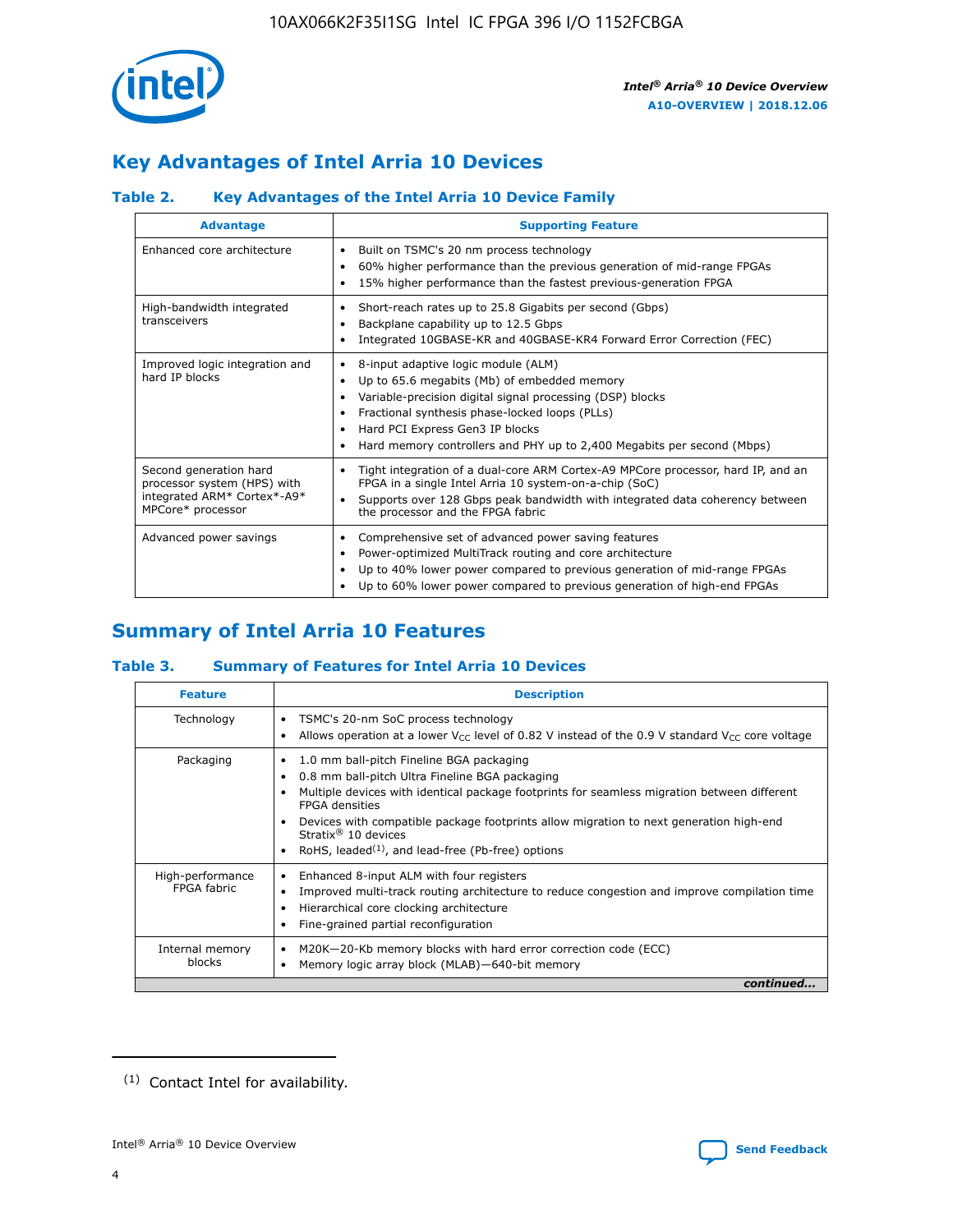r



| <b>Feature</b>                         |                                                                                                                | <b>Description</b>                                                                                                                                                                                                                                                                                                                                                                                                                                                                                                                                                                                                                                                                                                                                                                                                                                               |
|----------------------------------------|----------------------------------------------------------------------------------------------------------------|------------------------------------------------------------------------------------------------------------------------------------------------------------------------------------------------------------------------------------------------------------------------------------------------------------------------------------------------------------------------------------------------------------------------------------------------------------------------------------------------------------------------------------------------------------------------------------------------------------------------------------------------------------------------------------------------------------------------------------------------------------------------------------------------------------------------------------------------------------------|
| Embedded Hard IP<br>blocks             | Variable-precision DSP                                                                                         | Native support for signal processing precision levels from $18 \times 19$ to<br>$\bullet$<br>54 x 54<br>Native support for 27 x 27 multiplier mode<br>$\bullet$<br>64-bit accumulator and cascade for systolic finite impulse responses<br>(FIRs)<br>Internal coefficient memory banks<br>$\bullet$<br>Preadder/subtractor for improved efficiency<br>Additional pipeline register to increase performance and reduce<br>power<br>Supports floating point arithmetic:<br>- Perform multiplication, addition, subtraction, multiply-add,<br>multiply-subtract, and complex multiplication.<br>- Supports multiplication with accumulation capability, cascade<br>summation, and cascade subtraction capability.<br>- Dynamic accumulator reset control.<br>- Support direct vector dot and complex multiplication chaining<br>multiply floating point DSP blocks. |
|                                        | Memory controller                                                                                              | DDR4, DDR3, and DDR3L                                                                                                                                                                                                                                                                                                                                                                                                                                                                                                                                                                                                                                                                                                                                                                                                                                            |
|                                        | PCI Express*                                                                                                   | PCI Express (PCIe*) Gen3 (x1, x2, x4, or x8), Gen2 (x1, x2, x4, or x8)<br>and Gen1 (x1, x2, x4, or x8) hard IP with complete protocol stack,<br>endpoint, and root port                                                                                                                                                                                                                                                                                                                                                                                                                                                                                                                                                                                                                                                                                          |
|                                        | Transceiver I/O                                                                                                | 10GBASE-KR/40GBASE-KR4 Forward Error Correction (FEC)<br>PCS hard IPs that support:<br>- 10-Gbps Ethernet (10GbE)<br>- PCIe PIPE interface<br>- Interlaken<br>- Gbps Ethernet (GbE)<br>- Common Public Radio Interface (CPRI) with deterministic latency<br>support<br>- Gigabit-capable passive optical network (GPON) with fast lock-<br>time support<br>13.5G JESD204b<br>$\bullet$<br>8B/10B, 64B/66B, 64B/67B encoders and decoders<br>Custom mode support for proprietary protocols                                                                                                                                                                                                                                                                                                                                                                        |
| Core clock networks                    | $\bullet$                                                                                                      | Up to 800 MHz fabric clocking, depending on the application:<br>- 667 MHz external memory interface clocking with 2,400 Mbps DDR4 interface<br>- 800 MHz LVDS interface clocking with 1,600 Mbps LVDS interface<br>Global, regional, and peripheral clock networks<br>Clock networks that are not used can be gated to reduce dynamic power                                                                                                                                                                                                                                                                                                                                                                                                                                                                                                                      |
| Phase-locked loops<br>(PLLs)           | High-resolution fractional synthesis PLLs:<br>$\bullet$<br>Integer PLLs:<br>- Adjacent to general purpose I/Os | - Precision clock synthesis, clock delay compensation, and zero delay buffering (ZDB)<br>- Support integer mode and fractional mode<br>- Fractional mode support with third-order delta-sigma modulation<br>- Support external memory and LVDS interfaces                                                                                                                                                                                                                                                                                                                                                                                                                                                                                                                                                                                                        |
| FPGA General-purpose<br>$I/Os$ (GPIOs) | On-chip termination (OCT)<br>٠<br>$\bullet$                                                                    | 1.6 Gbps LVDS-every pair can be configured as receiver or transmitter<br>1.2 V to 3.0 V single-ended LVTTL/LVCMOS interfacing                                                                                                                                                                                                                                                                                                                                                                                                                                                                                                                                                                                                                                                                                                                                    |
| <b>External Memory</b><br>Interface    | $\bullet$                                                                                                      | Hard memory controller- DDR4, DDR3, and DDR3L support<br>$-$ DDR4-speeds up to 1,200 MHz/2,400 Mbps<br>- DDR3-speeds up to 1,067 MHz/2,133 Mbps<br>Soft memory controller—provides support for RLDRAM $3^{(2)}$ , QDR IV $^{(2)}$ , and QDR II+<br>continued                                                                                                                                                                                                                                                                                                                                                                                                                                                                                                                                                                                                     |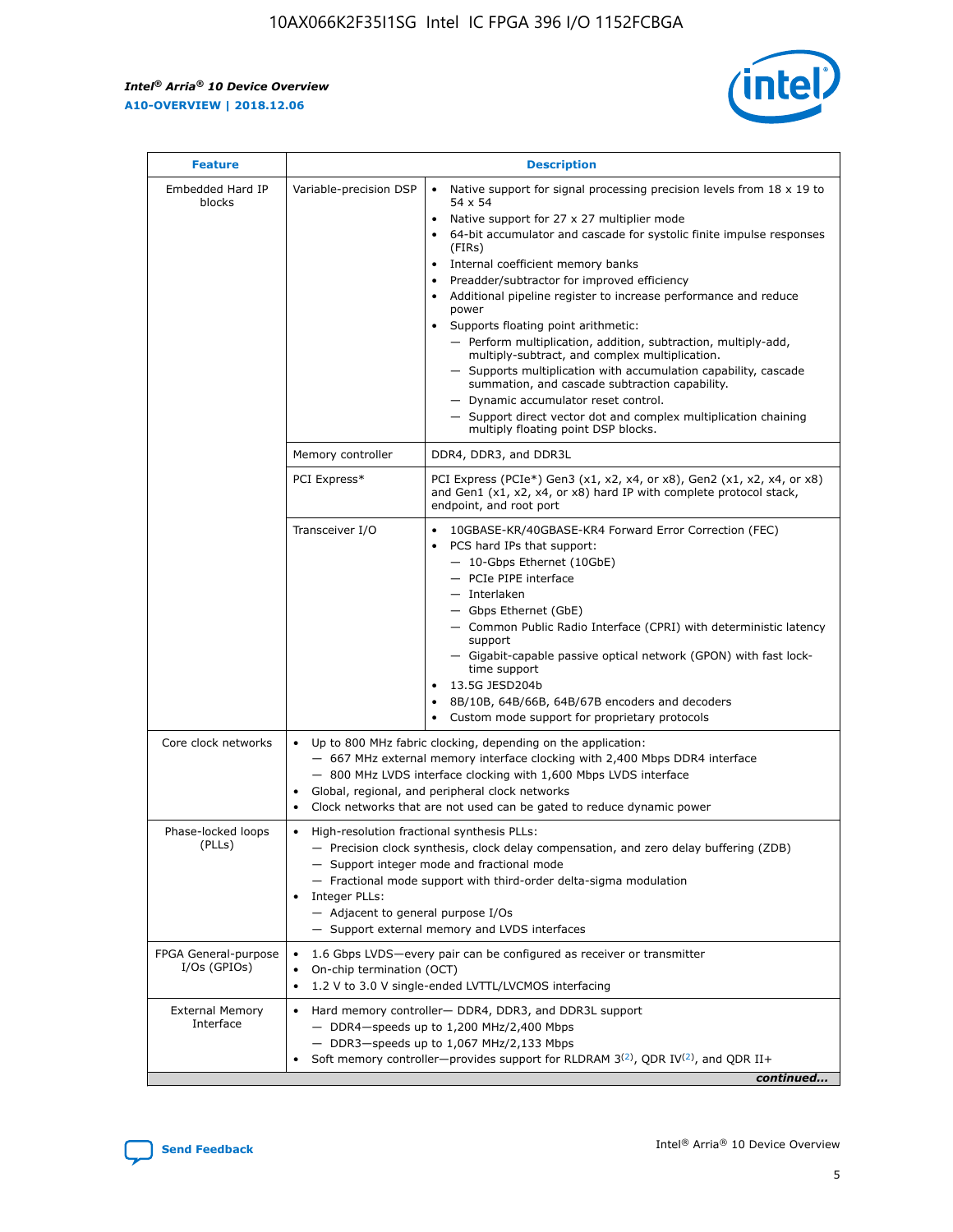

| <b>Feature</b>                                    | <b>Description</b>                                                                                                                                                                                                                                                                                                                                                                                                                                                                                                                                                                                                                                      |  |  |  |  |  |  |  |  |
|---------------------------------------------------|---------------------------------------------------------------------------------------------------------------------------------------------------------------------------------------------------------------------------------------------------------------------------------------------------------------------------------------------------------------------------------------------------------------------------------------------------------------------------------------------------------------------------------------------------------------------------------------------------------------------------------------------------------|--|--|--|--|--|--|--|--|
| Low-power serial<br>transceivers                  | • Continuous operating range:<br>- Intel Arria 10 GX-1 Gbps to 17.4 Gbps<br>- Intel Arria 10 GT-1 Gbps to 25.8 Gbps<br>Backplane support:<br>$-$ Intel Arria 10 GX-up to 12.5<br>- Intel Arria 10 GT-up to 12.5<br>Extended range down to 125 Mbps with oversampling<br>ATX transmit PLLs with user-configurable fractional synthesis capability<br>• Electronic Dispersion Compensation (EDC) support for XFP, SFP+, QSFP, and CFP optical<br>module<br>Adaptive linear and decision feedback equalization<br>$\bullet$<br>Transmitter pre-emphasis and de-emphasis<br>$\bullet$<br>Dynamic partial reconfiguration of individual transceiver channels |  |  |  |  |  |  |  |  |
| <b>HPS</b><br>(Intel Arria 10 SX<br>devices only) | Processor and system<br>Dual-core ARM Cortex-A9 MPCore processor-1.2 GHz CPU with<br>$\bullet$<br>1.5 GHz overdrive capability<br>• 256 KB on-chip RAM and 64 KB on-chip ROM<br>System peripherals-general-purpose timers, watchdog timers, direct<br>memory access (DMA) controller, FPGA configuration manager, and<br>clock and reset managers<br>• Security features—anti-tamper, secure boot, Advanced Encryption<br>Standard (AES) and authentication (SHA)<br>ARM CoreSight* JTAG debug access port, trace port, and on-chip<br>trace storage                                                                                                    |  |  |  |  |  |  |  |  |
|                                                   | <b>External interfaces</b><br>Hard memory interface—Hard memory controller (2,400 Mbps DDR4,<br>$\bullet$<br>and 2,133 Mbps DDR3), Quad serial peripheral interface (QSPI) flash<br>controller, NAND flash controller, direct memory access (DMA)<br>controller, Secure Digital/MultiMediaCard (SD/MMC) controller<br>Communication interface-10/100/1000 Ethernet media access<br>control (MAC), USB On-The-GO (OTG) controllers, I <sup>2</sup> C controllers,<br>UART 16550, serial peripheral interface (SPI), and up to 62<br>HPS GPIO interfaces (48 direct-share I/Os)                                                                           |  |  |  |  |  |  |  |  |
|                                                   | High-performance ARM AMBA* AXI bus bridges that support<br>Interconnects to core<br>$\bullet$<br>simultaneous read and write<br>HPS-FPGA bridges—include the FPGA-to-HPS, HPS-to-FPGA, and<br>lightweight HPS-to-FPGA bridges that allow the FPGA fabric to issue<br>transactions to slaves in the HPS, and vice versa<br>Configuration bridge that allows HPS configuration manager to<br>configure the core logic via dedicated 32-bit configuration port<br>FPGA-to-HPS SDRAM controller bridge-provides configuration<br>interfaces for the multiport front end (MPFE) of the HPS SDRAM<br>controller                                               |  |  |  |  |  |  |  |  |
| Configuration                                     | Tamper protection—comprehensive design protection to protect your valuable IP investments<br>Enhanced 256-bit advanced encryption standard (AES) design security with authentication<br>٠<br>Configuration via protocol (CvP) using PCIe Gen1, Gen2, or Gen3<br>continued                                                                                                                                                                                                                                                                                                                                                                               |  |  |  |  |  |  |  |  |

<sup>(2)</sup> Intel Arria 10 devices support this external memory interface using hard PHY with soft memory controller.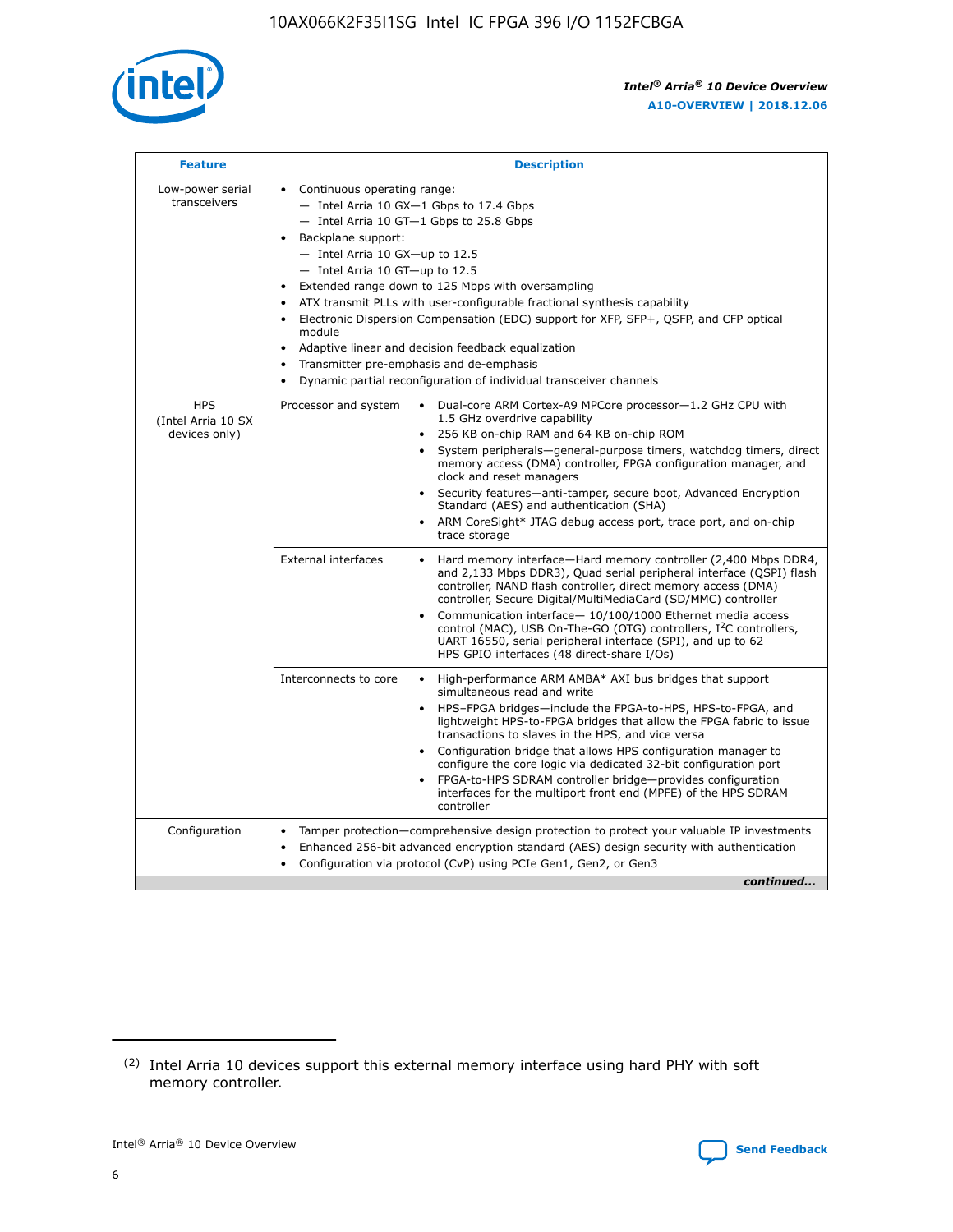

| <b>Feature</b>     | <b>Description</b>                                                                                                                                                                                               |
|--------------------|------------------------------------------------------------------------------------------------------------------------------------------------------------------------------------------------------------------|
|                    | Dynamic reconfiguration of the transceivers and PLLs<br>Fine-grained partial reconfiguration of the core fabric<br>Active Serial x4 Interface<br>$\bullet$                                                       |
| Power management   | SmartVID<br>$\bullet$<br>Low static power device options<br>Programmable Power Technology<br>Intel Quartus <sup>®</sup> Prime integrated power analysis                                                          |
| Software and tools | Intel Quartus Prime design suite<br>Transceiver toolkit<br>Platform Designer system integration tool<br>DSP Builder for Intel FPGAs<br>OpenCL <sup>"</sup> support<br>Intel SoC FPGA Embedded Design Suite (EDS) |

### **Related Information**

#### [Intel Arria 10 Transceiver PHY Overview](https://www.intel.com/content/www/us/en/programmable/documentation/nik1398707230472.html#nik1398706768037) Provides details on Intel Arria 10 transceivers.

# **Intel Arria 10 Device Variants and Packages**

### **Table 4. Device Variants for the Intel Arria 10 Device Family**

| <b>Variant</b>    | <b>Description</b>                                                                                                                                                                                                     |
|-------------------|------------------------------------------------------------------------------------------------------------------------------------------------------------------------------------------------------------------------|
| Intel Arria 10 GX | FPGA featuring 17.4 Gbps transceivers for short reach applications with 12.5 backplane driving<br>capability.                                                                                                          |
| Intel Arria 10 GT | FPGA featuring:<br>17.4 Gbps transceivers for short reach applications with 12.5 backplane driving capability.<br>25.8 Gbps transceivers for supporting CAUI-4 and CEI-25G applications with CFP2 and CFP4<br>modules. |
| Intel Arria 10 SX | SoC integrating ARM-based HPS and FPGA featuring 17.4 Gbps transceivers for short reach<br>applications with 12.5 backplane driving capability.                                                                        |

# **Intel Arria 10 GX**

This section provides the available options, maximum resource counts, and package plan for the Intel Arria 10 GX devices.

The information in this section is correct at the time of publication. For the latest information and to get more details, refer to the Intel FPGA Product Selector.

### **Related Information**

#### [Intel FPGA Product Selector](http://www.altera.com/products/selector/psg-selector.html) Provides the latest information on Intel products.

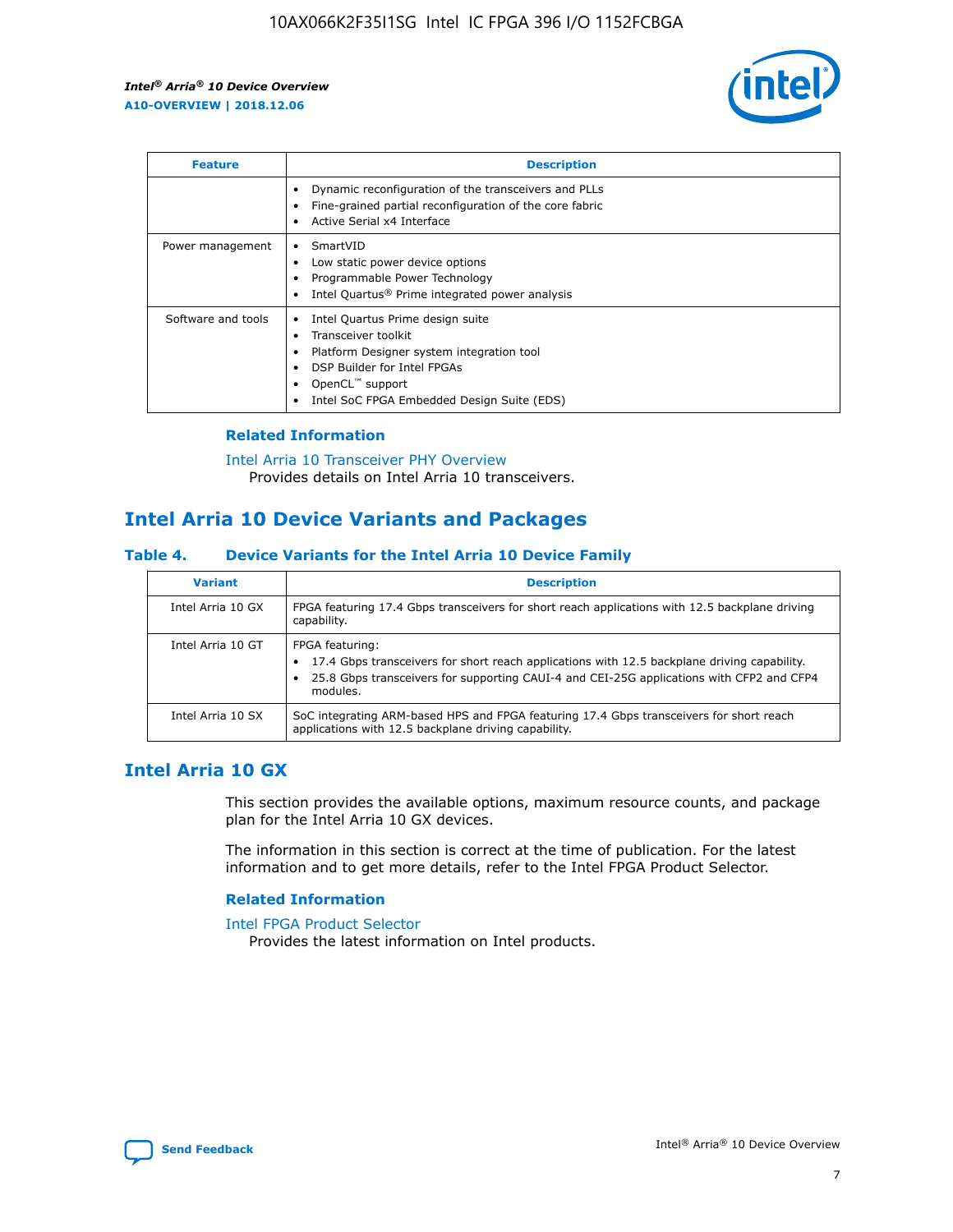

# **Available Options**





### **Related Information**

[Transceiver Performance for Intel Arria 10 GX/SX Devices](https://www.intel.com/content/www/us/en/programmable/documentation/mcn1413182292568.html#mcn1413213965502) Provides more information about the transceiver speed grade.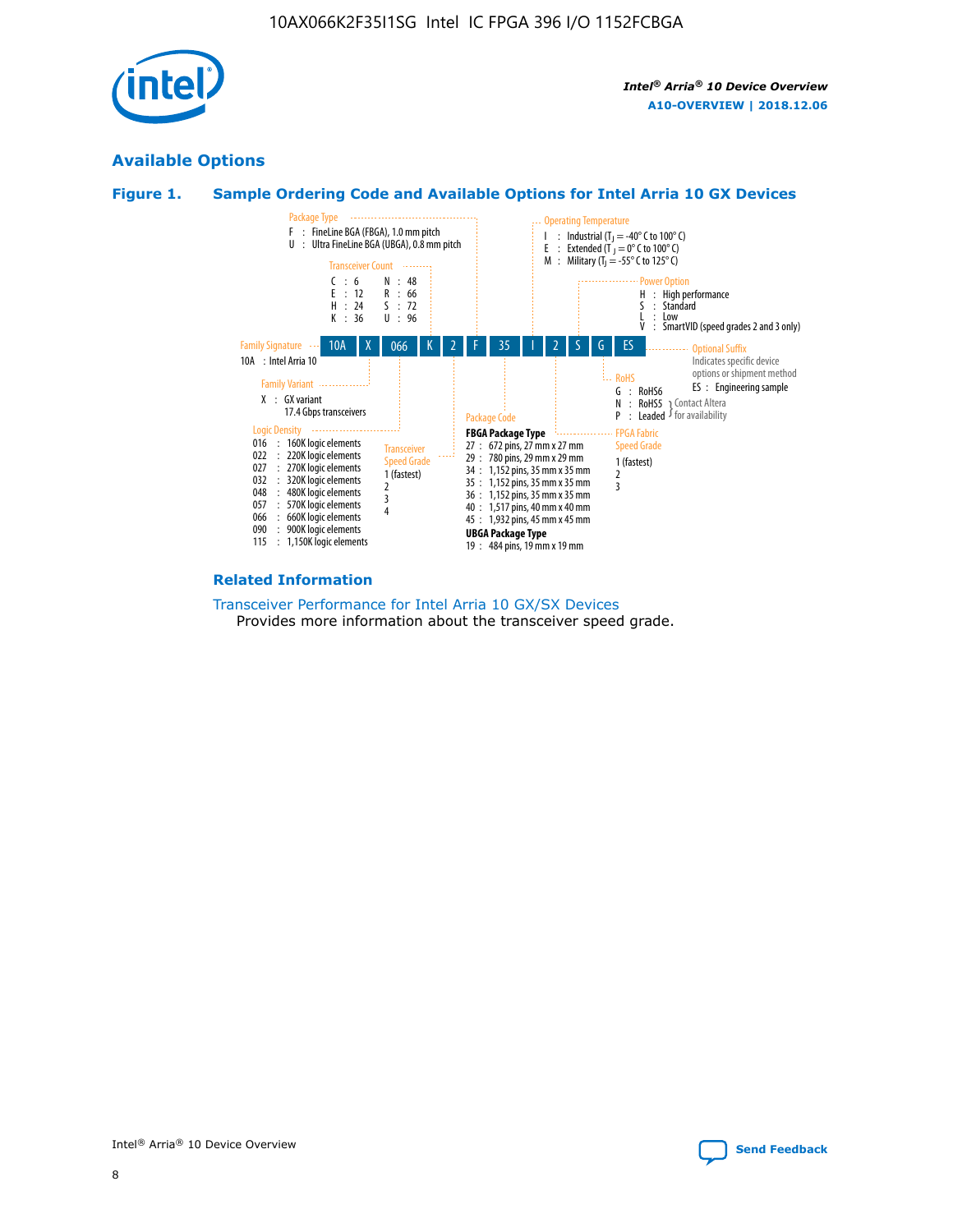

# **Maximum Resources**

### **Table 5. Maximum Resource Counts for Intel Arria 10 GX Devices (GX 160, GX 220, GX 270, GX 320, and GX 480)**

| <b>Resource</b>              |                         | <b>Product Line</b> |                                                 |                |                |                |  |  |  |
|------------------------------|-------------------------|---------------------|-------------------------------------------------|----------------|----------------|----------------|--|--|--|
|                              |                         | <b>GX 160</b>       | <b>GX 220</b><br><b>GX 270</b><br><b>GX 320</b> |                |                | <b>GX 480</b>  |  |  |  |
| Logic Elements (LE) (K)      |                         | 160                 | 220                                             | 270            | 320            | 480            |  |  |  |
| <b>ALM</b>                   |                         | 61,510              | 80,330                                          | 101,620        | 119,900        | 183,590        |  |  |  |
| Register                     |                         | 246,040             | 406,480<br>479,600<br>321,320                   |                |                | 734,360        |  |  |  |
| Memory (Kb)                  | M <sub>20</sub> K       | 8,800               | 11,740                                          | 15,000         | 17,820         | 28,620         |  |  |  |
|                              | <b>MLAB</b>             | 1,050               | 1,690<br>2,452<br>2,727                         |                |                | 4,164          |  |  |  |
| Variable-precision DSP Block |                         | 156                 | 192                                             | 830            | 985            |                |  |  |  |
| 18 x 19 Multiplier           |                         | 312                 | 384                                             | 1,660<br>1,970 |                | 2,736          |  |  |  |
| PLL                          | Fractional<br>Synthesis | 6                   | 6                                               | 8              | 8              | 12             |  |  |  |
|                              | I/O                     | 6                   | 6                                               | 8              | 8              | 12             |  |  |  |
| 17.4 Gbps Transceiver        |                         | 12                  | 12                                              | 24             | 24             | 36             |  |  |  |
| GPIO <sup>(3)</sup>          |                         | 288                 | 288                                             | 384<br>384     |                | 492            |  |  |  |
| LVDS Pair $(4)$              |                         | 120                 | 120                                             | 168            | 168            | 222            |  |  |  |
| PCIe Hard IP Block           |                         | $\mathbf{1}$        | 1                                               | $\overline{2}$ | $\overline{2}$ | $\overline{2}$ |  |  |  |
| Hard Memory Controller       |                         | 6                   | 6                                               | 8              | 8              |                |  |  |  |

<sup>(4)</sup> Each LVDS I/O pair can be used as differential input or output.



<sup>(3)</sup> The number of GPIOs does not include transceiver I/Os. In the Intel Quartus Prime software, the number of user I/Os includes transceiver I/Os.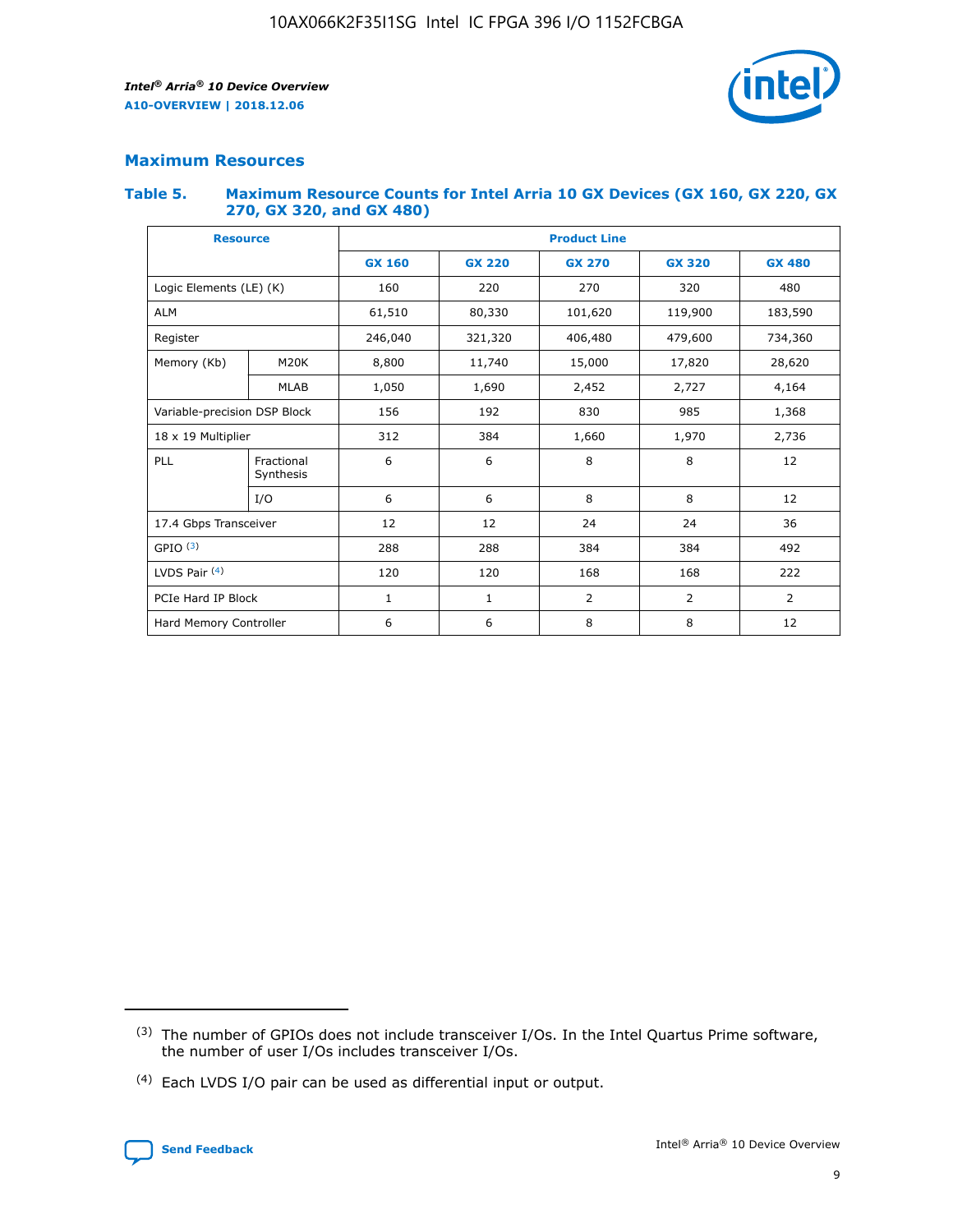

### **Table 6. Maximum Resource Counts for Intel Arria 10 GX Devices (GX 570, GX 660, GX 900, and GX 1150)**

|                              | <b>Resource</b>         | <b>Product Line</b> |                |                |                |  |  |  |  |
|------------------------------|-------------------------|---------------------|----------------|----------------|----------------|--|--|--|--|
|                              |                         | <b>GX 570</b>       | <b>GX 660</b>  | <b>GX 900</b>  | <b>GX 1150</b> |  |  |  |  |
| Logic Elements (LE) (K)      |                         | 570                 | 660            | 900            | 1,150          |  |  |  |  |
| <b>ALM</b>                   |                         | 217,080             | 251,680        | 339,620        | 427,200        |  |  |  |  |
| Register                     |                         | 868,320             | 1,006,720      |                | 1,708,800      |  |  |  |  |
| Memory (Kb)                  | <b>M20K</b>             | 36,000              | 42,620         | 48,460         | 54,260         |  |  |  |  |
|                              | <b>MLAB</b>             | 5,096               | 5,788<br>9,386 |                | 12,984         |  |  |  |  |
| Variable-precision DSP Block |                         | 1,523               | 1,687          | 1,518          | 1,518          |  |  |  |  |
| $18 \times 19$ Multiplier    |                         | 3,046               | 3,374<br>3,036 |                | 3,036          |  |  |  |  |
| PLL                          | Fractional<br>Synthesis | 16                  | 16             | 32             | 32             |  |  |  |  |
|                              | I/O                     | 16                  | 16             | 16             | 16             |  |  |  |  |
| 17.4 Gbps Transceiver        |                         | 48                  | 96<br>48       |                | 96             |  |  |  |  |
| GPIO <sup>(3)</sup>          |                         | 696                 | 696            | 768            | 768            |  |  |  |  |
| LVDS Pair $(4)$              |                         | 324                 | 324            | 384            | 384            |  |  |  |  |
| PCIe Hard IP Block           |                         | $\overline{2}$      | $\overline{2}$ | $\overline{4}$ | $\overline{4}$ |  |  |  |  |
| Hard Memory Controller       |                         | 16                  | 16             | 16             | 16             |  |  |  |  |

# **Package Plan**

### **Table 7. Package Plan for Intel Arria 10 GX Devices (U19, F27, and F29)**

Refer to I/O and High Speed I/O in Intel Arria 10 Devices chapter for the number of 3 V I/O, LVDS I/O, and LVDS channels in each device package.

| <b>Product Line</b> | U <sub>19</sub><br>$(19 \text{ mm} \times 19 \text{ mm})$<br>484-pin UBGA) |          |             |         | <b>F27</b><br>(27 mm × 27 mm,<br>672-pin FBGA) |             | <b>F29</b><br>(29 mm × 29 mm,<br>780-pin FBGA) |          |             |  |
|---------------------|----------------------------------------------------------------------------|----------|-------------|---------|------------------------------------------------|-------------|------------------------------------------------|----------|-------------|--|
|                     | 3 V I/O                                                                    | LVDS I/O | <b>XCVR</b> | 3 V I/O | <b>LVDS I/O</b>                                | <b>XCVR</b> | 3 V I/O                                        | LVDS I/O | <b>XCVR</b> |  |
| GX 160              | 48                                                                         | 192      | 6           | 48      | 192                                            | 12          | 48                                             | 240      | 12          |  |
| GX 220              | 48                                                                         | 192      | 6           | 48      | 192                                            | 12          | 48                                             | 240      | 12          |  |
| GX 270              |                                                                            |          |             | 48      | 192                                            | 12          | 48                                             | 312      | 12          |  |
| GX 320              |                                                                            |          |             | 48      | 192                                            | 12          | 48                                             | 312      | 12          |  |
| GX 480              |                                                                            |          |             |         |                                                |             | 48                                             | 312      | 12          |  |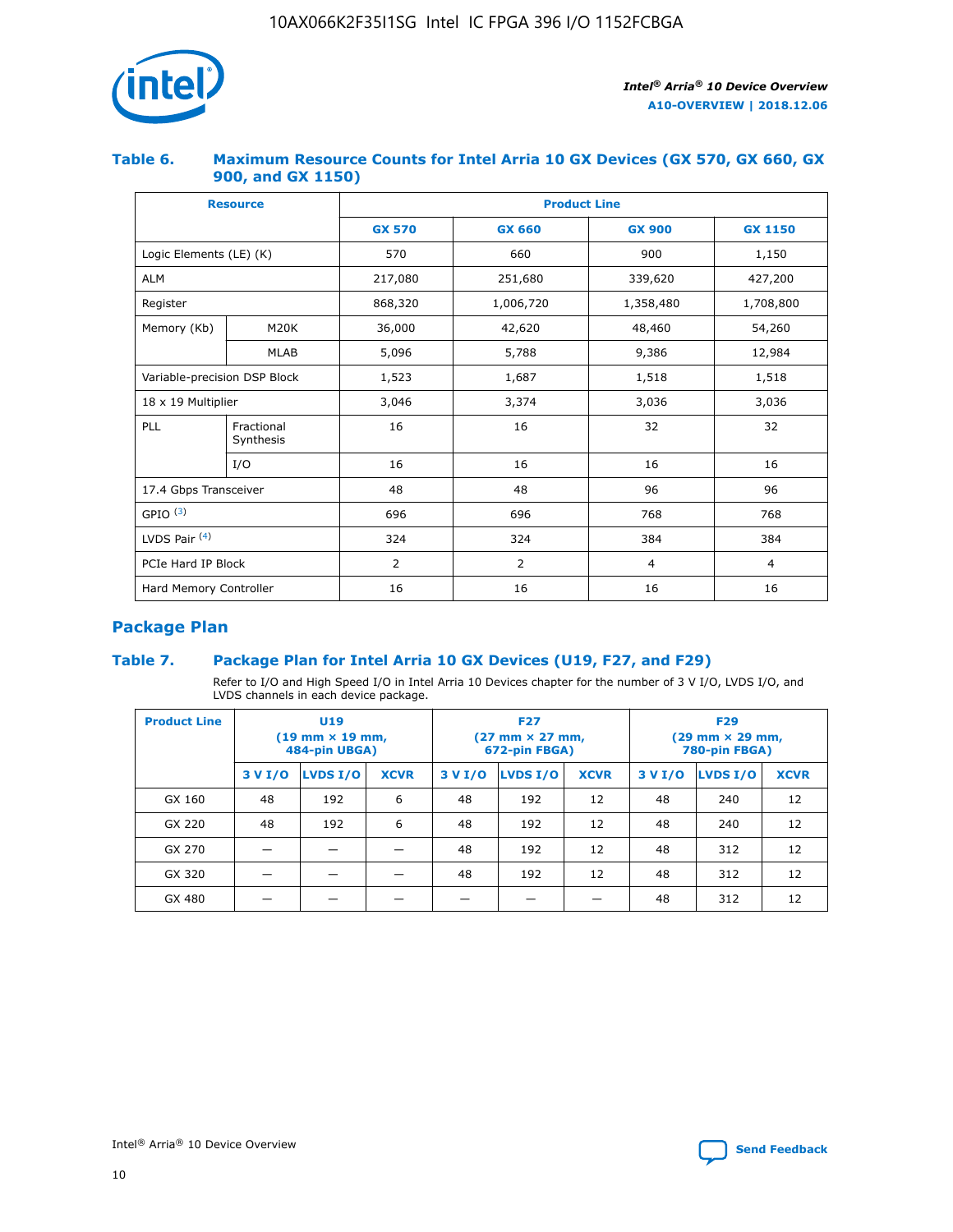



### **Table 8. Package Plan for Intel Arria 10 GX Devices (F34, F35, NF40, and KF40)**

Refer to I/O and High Speed I/O in Intel Arria 10 Devices chapter for the number of 3 V I/O, LVDS I/O, and LVDS channels in each device package.

| <b>Product Line</b> | <b>F34</b><br>$(35 \text{ mm} \times 35 \text{ mm})$<br>1152-pin FBGA) |                    | <b>F35</b><br>$(35$ mm $\times$ 35 mm,<br><b>1152-pin FBGA)</b> |           | <b>KF40</b><br>$(40$ mm $\times$ 40 mm,<br>1517-pin FBGA) |             |           | <b>NF40</b><br>$(40$ mm $\times$ 40 mm,<br><b>1517-pin FBGA)</b> |             |            |                    |             |
|---------------------|------------------------------------------------------------------------|--------------------|-----------------------------------------------------------------|-----------|-----------------------------------------------------------|-------------|-----------|------------------------------------------------------------------|-------------|------------|--------------------|-------------|
|                     | 3V<br>I/O                                                              | <b>LVDS</b><br>I/O | <b>XCVR</b>                                                     | 3V<br>I/O | <b>LVDS</b><br>I/O                                        | <b>XCVR</b> | 3V<br>I/O | <b>LVDS</b><br>I/O                                               | <b>XCVR</b> | 3 V<br>I/O | <b>LVDS</b><br>I/O | <b>XCVR</b> |
| GX 270              | 48                                                                     | 336                | 24                                                              | 48        | 336                                                       | 24          |           |                                                                  |             |            |                    |             |
| GX 320              | 48                                                                     | 336                | 24                                                              | 48        | 336                                                       | 24          |           |                                                                  |             |            |                    |             |
| GX 480              | 48                                                                     | 444                | 24                                                              | 48        | 348                                                       | 36          |           |                                                                  |             |            |                    |             |
| GX 570              | 48                                                                     | 444                | 24                                                              | 48        | 348                                                       | 36          | 96        | 600                                                              | 36          | 48         | 540                | 48          |
| GX 660              | 48                                                                     | 444                | 24                                                              | 48        | 348                                                       | 36          | 96        | 600                                                              | 36          | 48         | 540                | 48          |
| GX 900              |                                                                        | 504                | 24                                                              | –         |                                                           | -           |           |                                                                  |             |            | 600                | 48          |
| GX 1150             |                                                                        | 504                | 24                                                              |           |                                                           |             |           |                                                                  |             |            | 600                | 48          |

### **Table 9. Package Plan for Intel Arria 10 GX Devices (RF40, NF45, SF45, and UF45)**

Refer to I/O and High Speed I/O in Intel Arria 10 Devices chapter for the number of 3 V I/O, LVDS I/O, and LVDS channels in each device package.

| <b>Product Line</b> | <b>RF40</b><br>$(40$ mm $\times$ 40 mm,<br>1517-pin FBGA) |                    |             | <b>NF45</b><br>$(45 \text{ mm} \times 45 \text{ mm})$<br><b>1932-pin FBGA)</b> |                    |             | <b>SF45</b><br>$(45 \text{ mm} \times 45 \text{ mm})$<br><b>1932-pin FBGA)</b> |                    |             | <b>UF45</b><br>$(45 \text{ mm} \times 45 \text{ mm})$<br><b>1932-pin FBGA)</b> |                    |             |
|---------------------|-----------------------------------------------------------|--------------------|-------------|--------------------------------------------------------------------------------|--------------------|-------------|--------------------------------------------------------------------------------|--------------------|-------------|--------------------------------------------------------------------------------|--------------------|-------------|
|                     | 3V<br>I/O                                                 | <b>LVDS</b><br>I/O | <b>XCVR</b> | 3 V<br>I/O                                                                     | <b>LVDS</b><br>I/O | <b>XCVR</b> | 3 V<br>I/O                                                                     | <b>LVDS</b><br>I/O | <b>XCVR</b> | 3V<br>I/O                                                                      | <b>LVDS</b><br>I/O | <b>XCVR</b> |
| GX 900              |                                                           | 342                | 66          | _                                                                              | 768                | 48          |                                                                                | 624                | 72          |                                                                                | 480                | 96          |
| GX 1150             |                                                           | 342                | 66          | _                                                                              | 768                | 48          |                                                                                | 624                | 72          |                                                                                | 480                | 96          |

### **Related Information**

[I/O and High-Speed Differential I/O Interfaces in Intel Arria 10 Devices chapter, Intel](https://www.intel.com/content/www/us/en/programmable/documentation/sam1403482614086.html#sam1403482030321) [Arria 10 Device Handbook](https://www.intel.com/content/www/us/en/programmable/documentation/sam1403482614086.html#sam1403482030321)

Provides the number of 3 V and LVDS I/Os, and LVDS channels for each Intel Arria 10 device package.

# **Intel Arria 10 GT**

This section provides the available options, maximum resource counts, and package plan for the Intel Arria 10 GT devices.

The information in this section is correct at the time of publication. For the latest information and to get more details, refer to the Intel FPGA Product Selector.

#### **Related Information**

### [Intel FPGA Product Selector](http://www.altera.com/products/selector/psg-selector.html)

Provides the latest information on Intel products.

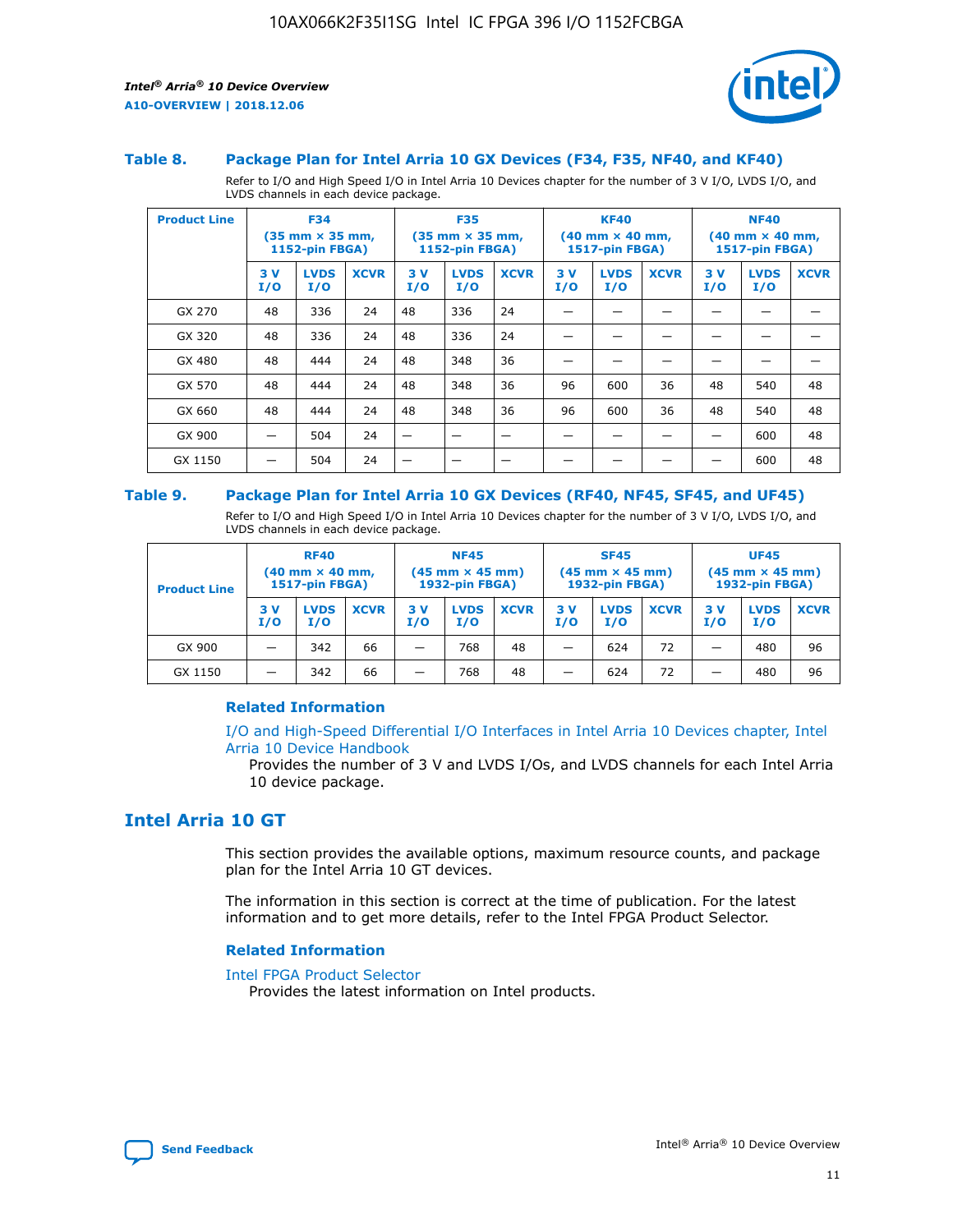

# **Available Options**

# **Figure 2. Sample Ordering Code and Available Options for Intel Arria 10 GT Devices**

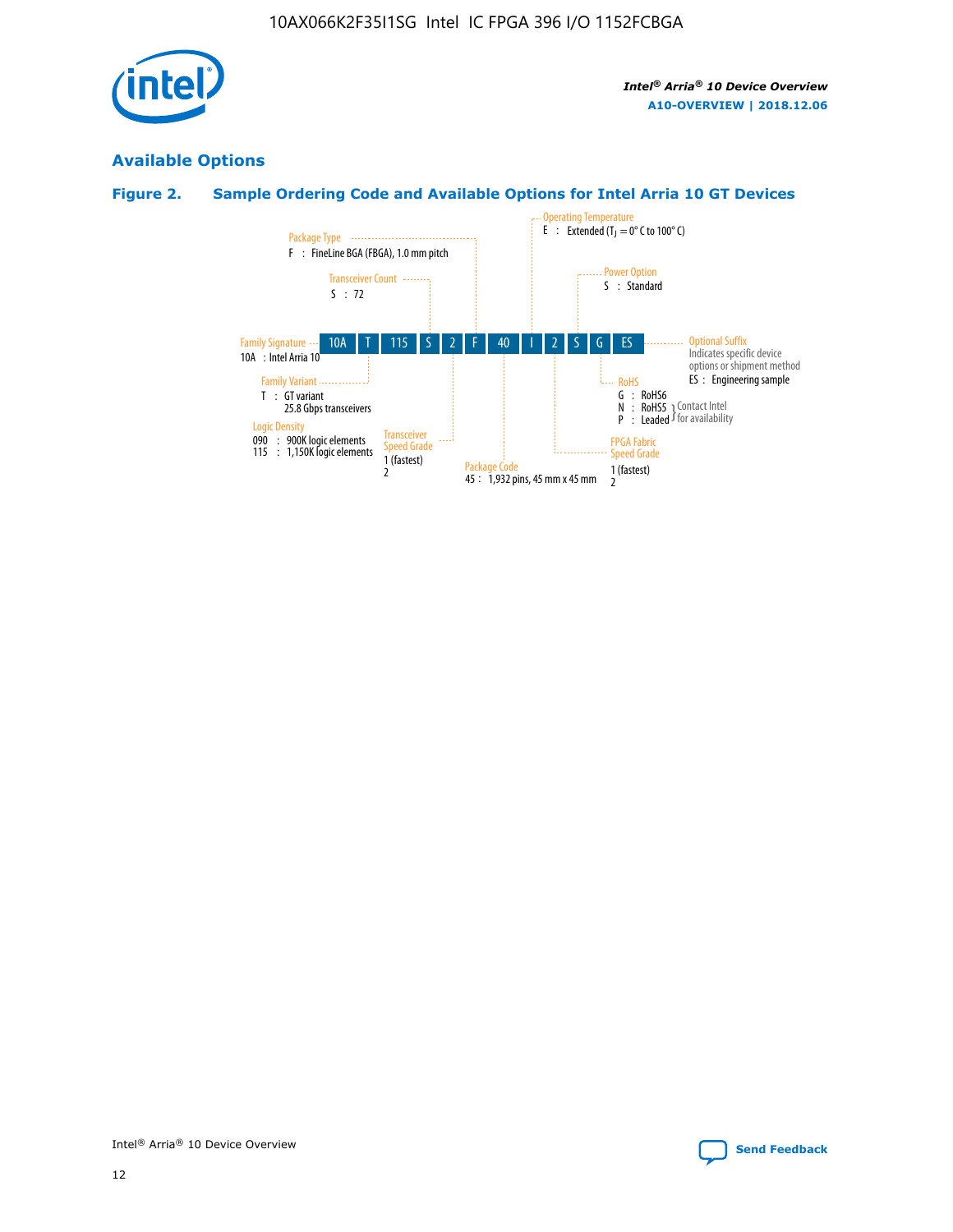

### **Maximum Resources**

### **Table 10. Maximum Resource Counts for Intel Arria 10 GT Devices**

| <b>Resource</b>              |                      |                | <b>Product Line</b> |  |
|------------------------------|----------------------|----------------|---------------------|--|
|                              |                      | <b>GT 900</b>  | <b>GT 1150</b>      |  |
| Logic Elements (LE) (K)      |                      | 900            | 1,150               |  |
| <b>ALM</b>                   |                      | 339,620        | 427,200             |  |
| Register                     |                      | 1,358,480      | 1,708,800           |  |
| Memory (Kb)                  | M20K                 | 48,460         | 54,260              |  |
|                              | <b>MLAB</b>          | 9,386          | 12,984              |  |
| Variable-precision DSP Block |                      | 1,518          | 1,518               |  |
| 18 x 19 Multiplier           |                      | 3,036          | 3,036               |  |
| PLL                          | Fractional Synthesis | 32             | 32                  |  |
|                              | I/O                  | 16             | 16                  |  |
| Transceiver                  | 17.4 Gbps            | 72(5)          | 72(5)               |  |
|                              | 25.8 Gbps            | 6              | 6                   |  |
| GPIO <sup>(6)</sup>          |                      | 624            | 624                 |  |
| LVDS Pair $(7)$              |                      | 312            | 312                 |  |
| PCIe Hard IP Block           |                      | $\overline{4}$ | $\overline{4}$      |  |
| Hard Memory Controller       |                      | 16             | 16                  |  |

### **Related Information**

#### [Intel Arria 10 GT Channel Usage](https://www.intel.com/content/www/us/en/programmable/documentation/nik1398707230472.html#nik1398707008178)

Configuring GT/GX channels in Intel Arria 10 GT devices.

### **Package Plan**

### **Table 11. Package Plan for Intel Arria 10 GT Devices**

Refer to I/O and High Speed I/O in Intel Arria 10 Devices chapter for the number of 3 V I/O, LVDS I/O, and LVDS channels in each device package.

| <b>Product Line</b> | <b>SF45</b><br>(45 mm × 45 mm, 1932-pin FBGA) |                 |             |  |  |  |
|---------------------|-----------------------------------------------|-----------------|-------------|--|--|--|
|                     | 3 V I/O                                       | <b>LVDS I/O</b> | <b>XCVR</b> |  |  |  |
| GT 900              |                                               | 624             | 72          |  |  |  |
| GT 1150             |                                               | 624             | 72          |  |  |  |

<sup>(7)</sup> Each LVDS I/O pair can be used as differential input or output.



 $(5)$  If all 6 GT channels are in use, 12 of the GX channels are not usable.

<sup>(6)</sup> The number of GPIOs does not include transceiver I/Os. In the Intel Quartus Prime software, the number of user I/Os includes transceiver I/Os.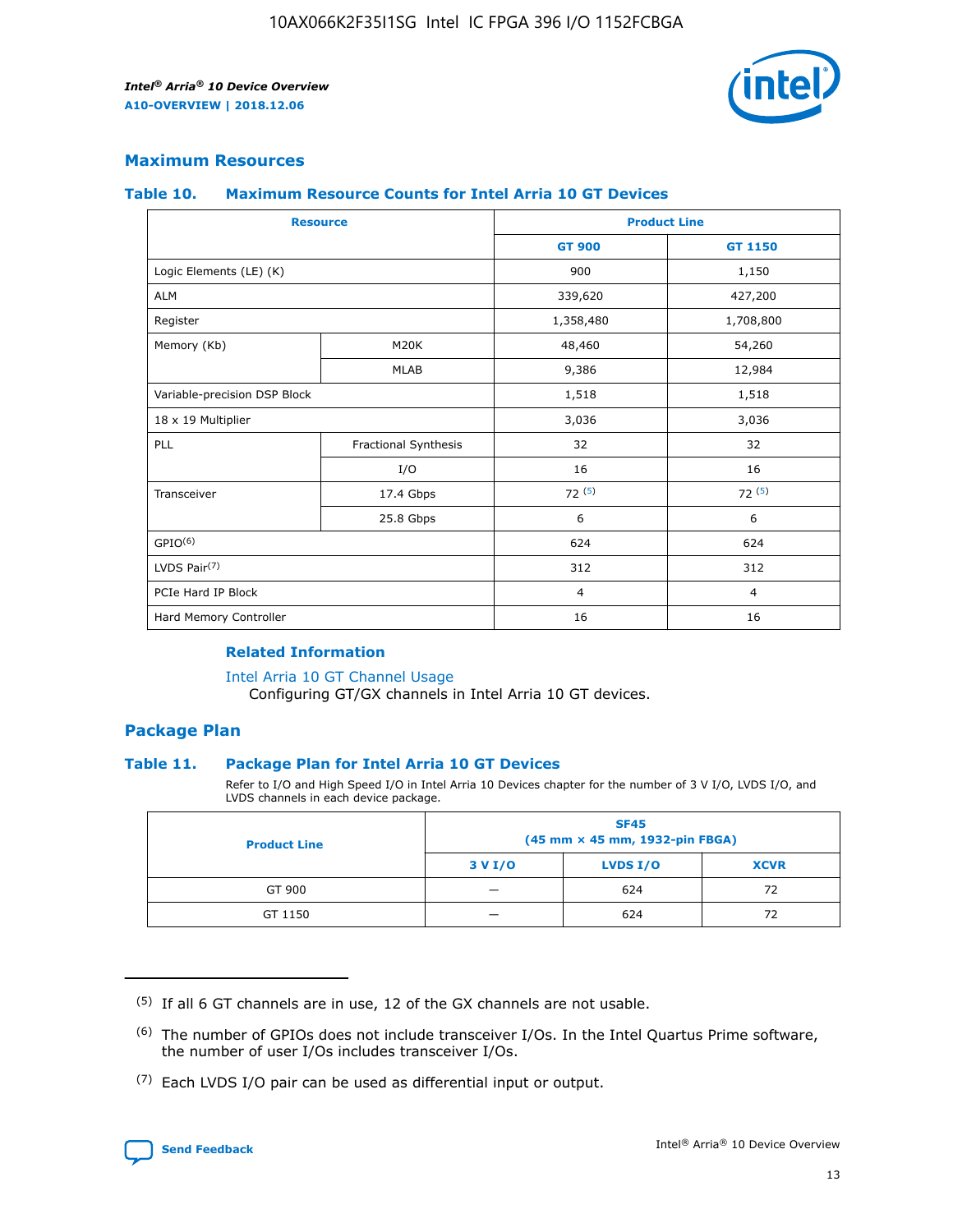

### **Related Information**

[I/O and High-Speed Differential I/O Interfaces in Intel Arria 10 Devices chapter, Intel](https://www.intel.com/content/www/us/en/programmable/documentation/sam1403482614086.html#sam1403482030321) [Arria 10 Device Handbook](https://www.intel.com/content/www/us/en/programmable/documentation/sam1403482614086.html#sam1403482030321)

Provides the number of 3 V and LVDS I/Os, and LVDS channels for each Intel Arria 10 device package.

# **Intel Arria 10 SX**

This section provides the available options, maximum resource counts, and package plan for the Intel Arria 10 SX devices.

The information in this section is correct at the time of publication. For the latest information and to get more details, refer to the Intel FPGA Product Selector.

#### **Related Information**

[Intel FPGA Product Selector](http://www.altera.com/products/selector/psg-selector.html) Provides the latest information on Intel products.

### **Available Options**

### **Figure 3. Sample Ordering Code and Available Options for Intel Arria 10 SX Devices**



#### **Related Information**

[Transceiver Performance for Intel Arria 10 GX/SX Devices](https://www.intel.com/content/www/us/en/programmable/documentation/mcn1413182292568.html#mcn1413213965502) Provides more information about the transceiver speed grade.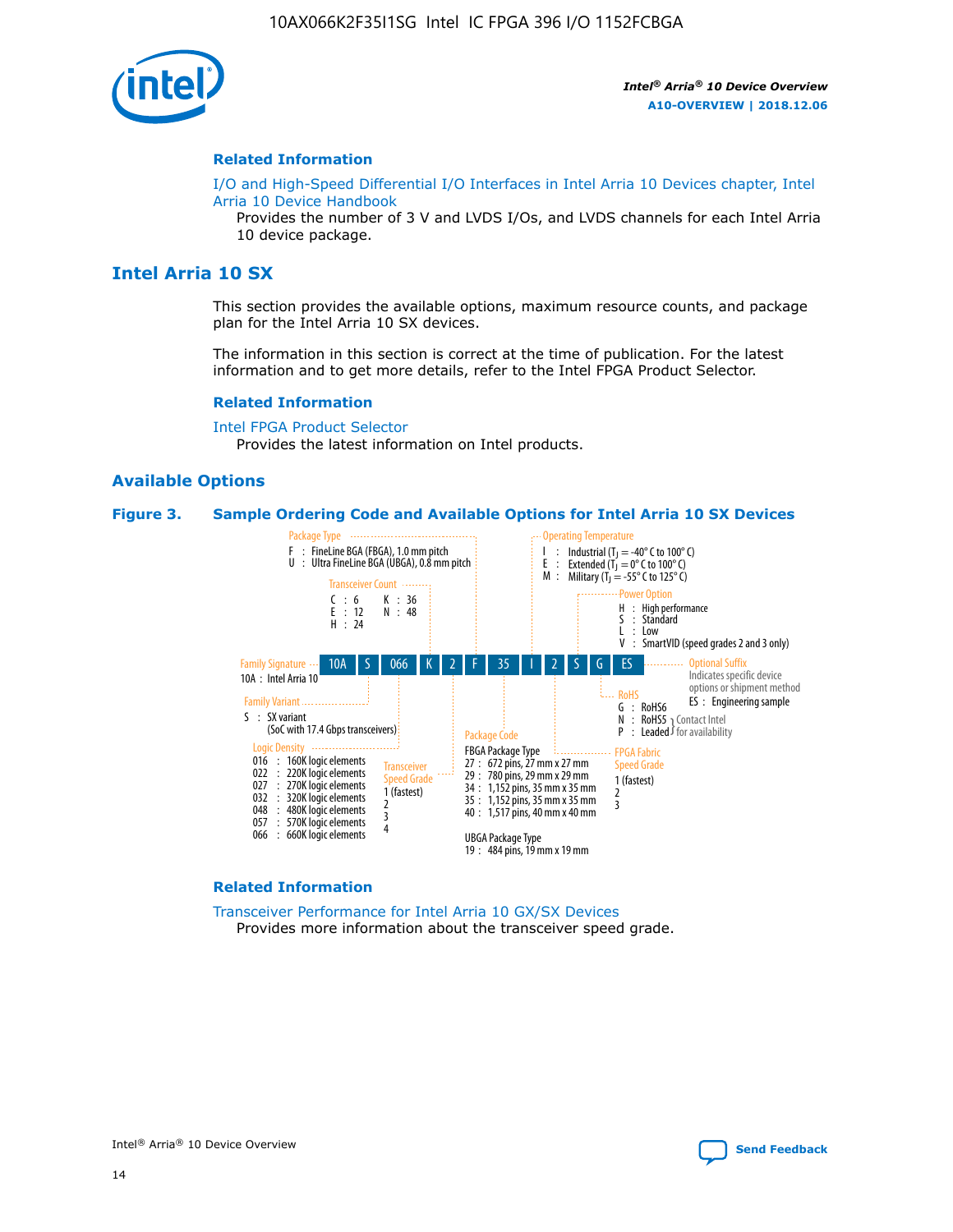

### **Maximum Resources**

### **Table 12. Maximum Resource Counts for Intel Arria 10 SX Devices**

|                                   | <b>Resource</b>         | <b>Product Line</b> |               |                |                |                |                |                |  |  |  |
|-----------------------------------|-------------------------|---------------------|---------------|----------------|----------------|----------------|----------------|----------------|--|--|--|
|                                   |                         | <b>SX 160</b>       | <b>SX 220</b> | <b>SX 270</b>  | <b>SX 320</b>  | <b>SX 480</b>  | <b>SX 570</b>  | <b>SX 660</b>  |  |  |  |
| Logic Elements (LE) (K)           |                         | 160                 | 220           | 270            | 320            | 480            | 570            | 660            |  |  |  |
| <b>ALM</b>                        |                         | 61,510              | 80,330        | 101,620        | 119,900        | 183,590        | 217,080        | 251,680        |  |  |  |
| Register                          |                         | 246,040             | 321,320       | 406,480        | 479,600        | 734,360        | 868,320        | 1,006,720      |  |  |  |
| Memory (Kb)                       | M <sub>20</sub> K       | 8,800               | 11,740        | 15,000         | 17,820         | 28,620         | 36,000         | 42,620         |  |  |  |
|                                   | <b>MLAB</b>             | 1,050               | 1,690         | 2,452          | 2,727          | 4,164          | 5,096          | 5,788          |  |  |  |
| Variable-precision DSP Block      |                         | 156                 | 192           | 830            | 985            | 1,368          | 1,523          | 1,687          |  |  |  |
| 18 x 19 Multiplier                |                         | 312                 | 384           | 1,660          | 1,970          | 2,736          | 3,046          | 3,374          |  |  |  |
| <b>PLL</b>                        | Fractional<br>Synthesis | 6                   | 6             | 8              | 8              | 12             | 16             | 16             |  |  |  |
|                                   | I/O                     | 6                   | 6             | 8              | 8              | 12             | 16             | 16             |  |  |  |
| 17.4 Gbps Transceiver             |                         | 12                  | 12            | 24             | 24             | 36             | 48             | 48             |  |  |  |
| GPIO <sup>(8)</sup>               |                         | 288                 | 288           | 384            | 384            | 492            | 696            | 696            |  |  |  |
| LVDS Pair $(9)$                   |                         | 120                 | 120           | 168            | 168            | 174            | 324            | 324            |  |  |  |
| PCIe Hard IP Block                |                         | $\mathbf{1}$        | $\mathbf{1}$  | $\overline{2}$ | $\overline{2}$ | $\overline{2}$ | $\overline{2}$ | $\overline{2}$ |  |  |  |
| Hard Memory Controller            |                         | 6                   | 6             | 8              | 8              | 12             | 16             | 16             |  |  |  |
| ARM Cortex-A9 MPCore<br>Processor |                         | Yes                 | Yes           | Yes            | Yes            | Yes            | Yes            | Yes            |  |  |  |

### **Package Plan**

### **Table 13. Package Plan for Intel Arria 10 SX Devices (U19, F27, F29, and F34)**

Refer to I/O and High Speed I/O in Intel Arria 10 Devices chapter for the number of 3 V I/O, LVDS I/O, and LVDS channels in each device package.

| <b>Product Line</b> | U19<br>$(19 \text{ mm} \times 19 \text{ mm})$<br>484-pin UBGA) |                    |             | <b>F27</b><br>$(27 \text{ mm} \times 27 \text{ mm})$ .<br>672-pin FBGA) |                    | <b>F29</b><br>$(29 \text{ mm} \times 29 \text{ mm})$ .<br>780-pin FBGA) |            |                    | <b>F34</b><br>$(35 \text{ mm} \times 35 \text{ mm})$<br><b>1152-pin FBGA)</b> |           |                    |             |
|---------------------|----------------------------------------------------------------|--------------------|-------------|-------------------------------------------------------------------------|--------------------|-------------------------------------------------------------------------|------------|--------------------|-------------------------------------------------------------------------------|-----------|--------------------|-------------|
|                     | 3V<br>I/O                                                      | <b>LVDS</b><br>I/O | <b>XCVR</b> | 3V<br>I/O                                                               | <b>LVDS</b><br>I/O | <b>XCVR</b>                                                             | 3 V<br>I/O | <b>LVDS</b><br>I/O | <b>XCVR</b>                                                                   | 3V<br>I/O | <b>LVDS</b><br>I/O | <b>XCVR</b> |
| SX 160              | 48                                                             | 144                | 6           | 48                                                                      | 192                | 12                                                                      | 48         | 240                | 12                                                                            |           |                    |             |
| SX 220              | 48                                                             | 144                | 6           | 48                                                                      | 192                | 12                                                                      | 48         | 240                | 12                                                                            |           |                    |             |
| SX 270              |                                                                |                    |             | 48                                                                      | 192                | 12                                                                      | 48         | 312                | 12                                                                            | 48        | 336                | 24          |
| SX 320              |                                                                |                    |             | 48                                                                      | 192                | 12                                                                      | 48         | 312                | 12                                                                            | 48        | 336                | 24          |
|                     | continued                                                      |                    |             |                                                                         |                    |                                                                         |            |                    |                                                                               |           |                    |             |

 $(8)$  The number of GPIOs does not include transceiver I/Os. In the Intel Quartus Prime software, the number of user I/Os includes transceiver I/Os.

 $(9)$  Each LVDS I/O pair can be used as differential input or output.

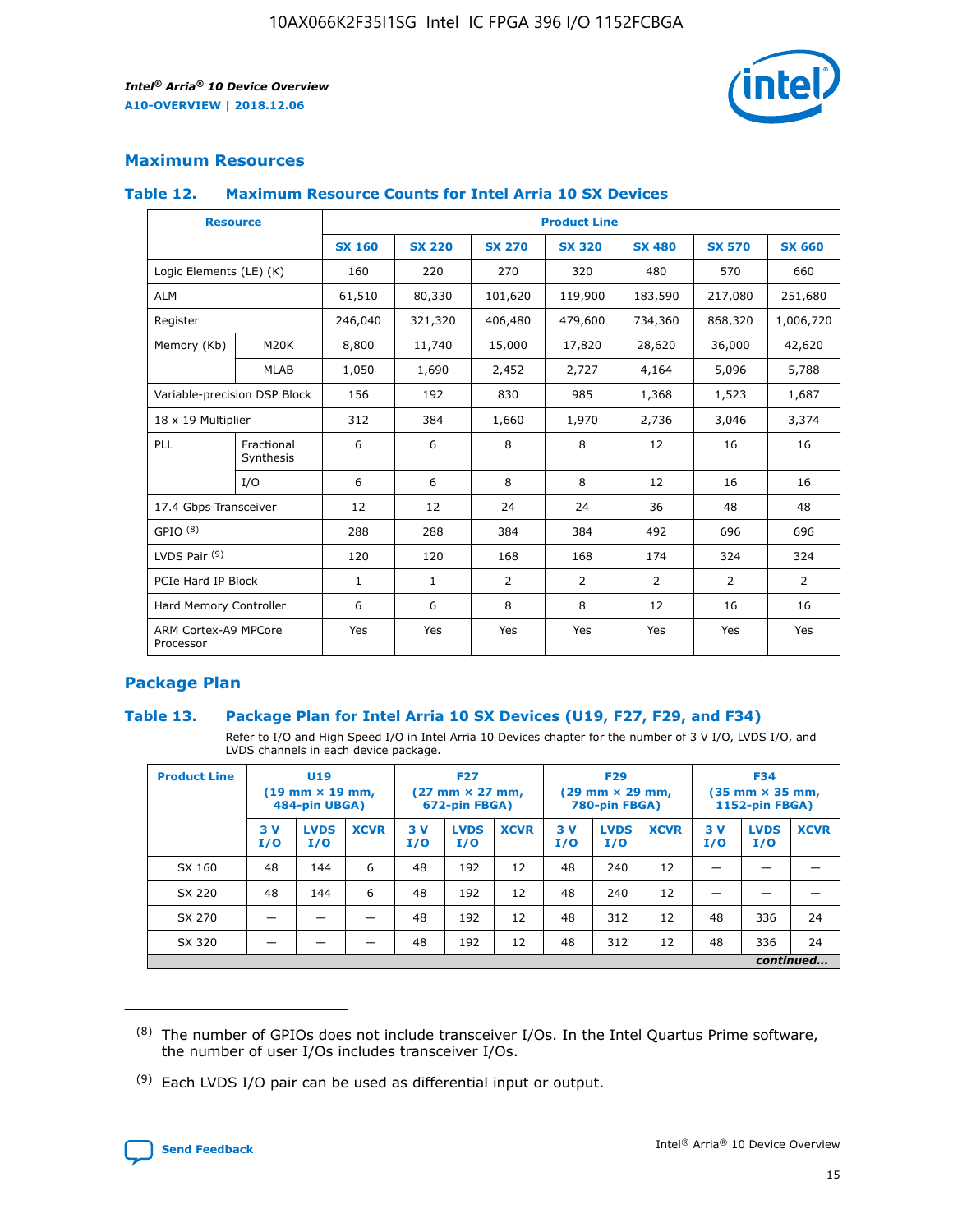

| <b>Product Line</b> | U <sub>19</sub><br>$(19 \text{ mm} \times 19 \text{ mm})$<br>484-pin UBGA) |                    | <b>F27</b><br>$(27 \text{ mm} \times 27 \text{ mm})$<br>672-pin FBGA) |            | <b>F29</b><br>$(29$ mm $\times$ 29 mm,<br>780-pin FBGA) |             |           | <b>F34</b><br>$(35$ mm $\times$ 35 mm,<br><b>1152-pin FBGA)</b> |             |            |                    |             |
|---------------------|----------------------------------------------------------------------------|--------------------|-----------------------------------------------------------------------|------------|---------------------------------------------------------|-------------|-----------|-----------------------------------------------------------------|-------------|------------|--------------------|-------------|
|                     | 3 V<br>I/O                                                                 | <b>LVDS</b><br>I/O | <b>XCVR</b>                                                           | 3 V<br>I/O | <b>LVDS</b><br>I/O                                      | <b>XCVR</b> | 3V<br>I/O | <b>LVDS</b><br>I/O                                              | <b>XCVR</b> | 3 V<br>I/O | <b>LVDS</b><br>I/O | <b>XCVR</b> |
| SX 480              |                                                                            |                    |                                                                       |            |                                                         |             | 48        | 312                                                             | 12          | 48         | 444                | 24          |
| SX 570              |                                                                            |                    |                                                                       |            |                                                         |             |           |                                                                 |             | 48         | 444                | 24          |
| SX 660              |                                                                            |                    |                                                                       |            |                                                         |             |           |                                                                 |             | 48         | 444                | 24          |

### **Table 14. Package Plan for Intel Arria 10 SX Devices (F35, KF40, and NF40)**

Refer to I/O and High Speed I/O in Intel Arria 10 Devices chapter for the number of 3 V I/O, LVDS I/O, and LVDS channels in each device package.

| <b>Product Line</b> | <b>F35</b><br>$(35 \text{ mm} \times 35 \text{ mm})$<br><b>1152-pin FBGA)</b> |          |             |                                           | <b>KF40</b><br>(40 mm × 40 mm,<br>1517-pin FBGA) |    | <b>NF40</b><br>$(40 \text{ mm} \times 40 \text{ mm})$<br>1517-pin FBGA) |          |             |  |
|---------------------|-------------------------------------------------------------------------------|----------|-------------|-------------------------------------------|--------------------------------------------------|----|-------------------------------------------------------------------------|----------|-------------|--|
|                     | 3 V I/O                                                                       | LVDS I/O | <b>XCVR</b> | <b>LVDS I/O</b><br><b>XCVR</b><br>3 V I/O |                                                  |    | 3 V I/O                                                                 | LVDS I/O | <b>XCVR</b> |  |
| SX 270              | 48                                                                            | 336      | 24          |                                           |                                                  |    |                                                                         |          |             |  |
| SX 320              | 48                                                                            | 336      | 24          |                                           |                                                  |    |                                                                         |          |             |  |
| SX 480              | 48                                                                            | 348      | 36          |                                           |                                                  |    |                                                                         |          |             |  |
| SX 570              | 48                                                                            | 348      | 36          | 96<br>36<br>600                           |                                                  | 48 | 540                                                                     | 48       |             |  |
| SX 660              | 48                                                                            | 348      | 36          | 96                                        | 600                                              | 36 | 48                                                                      | 540      | 48          |  |

# **Related Information**

[I/O and High-Speed Differential I/O Interfaces in Intel Arria 10 Devices chapter, Intel](https://www.intel.com/content/www/us/en/programmable/documentation/sam1403482614086.html#sam1403482030321) [Arria 10 Device Handbook](https://www.intel.com/content/www/us/en/programmable/documentation/sam1403482614086.html#sam1403482030321)

Provides the number of 3 V and LVDS I/Os, and LVDS channels for each Intel Arria 10 device package.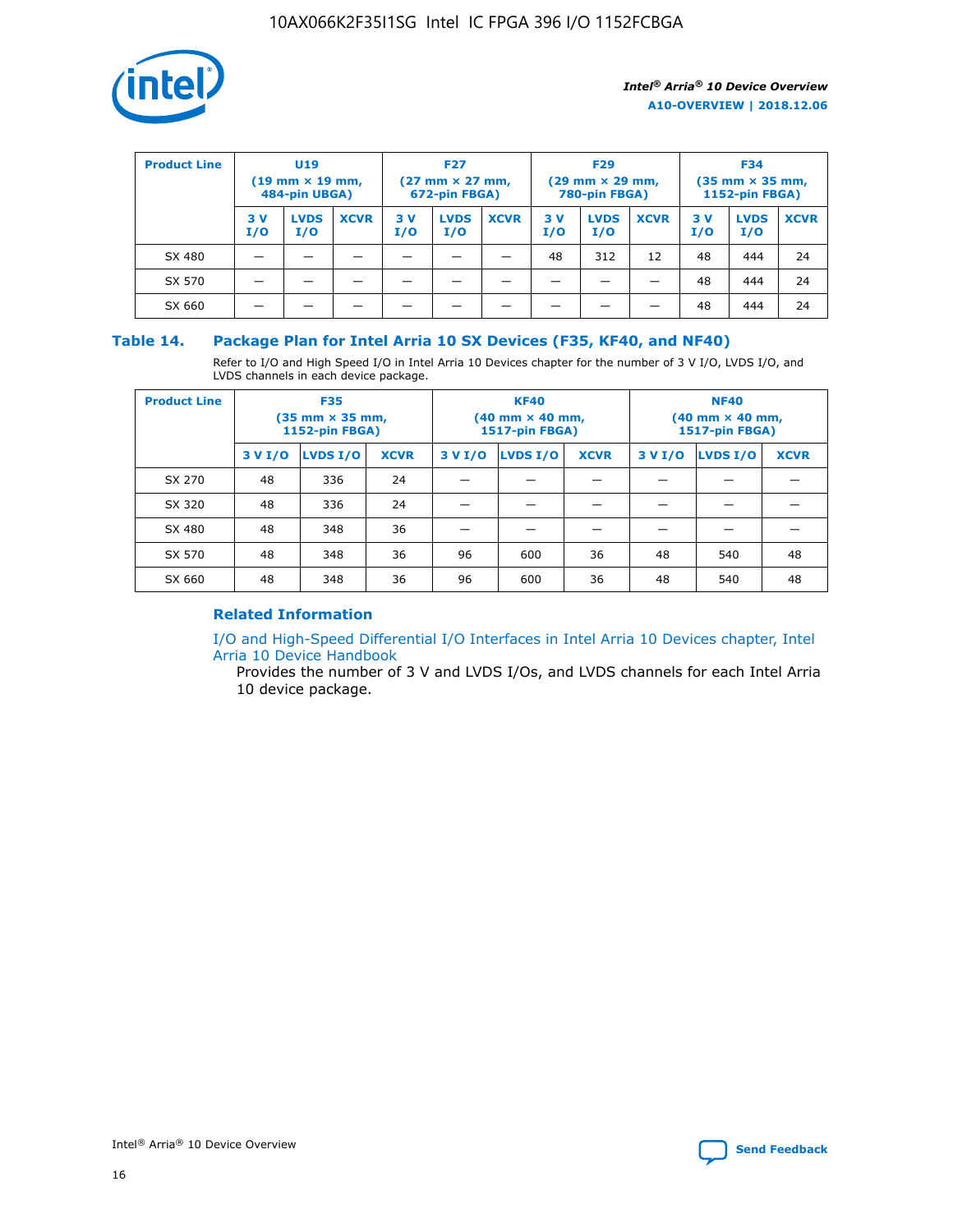

# **I/O Vertical Migration for Intel Arria 10 Devices**

#### **Figure 4. Migration Capability Across Intel Arria 10 Product Lines**

- The arrows indicate the migration paths. The devices included in each vertical migration path are shaded. Devices with fewer resources in the same path have lighter shades.
- To achieve the full I/O migration across product lines in the same migration path, restrict I/Os and transceivers usage to match the product line with the lowest I/O and transceiver counts.
- An LVDS I/O bank in the source device may be mapped to a 3 V I/O bank in the target device. To use memory interface clock frequency higher than 533 MHz, assign external memory interface pins only to banks that are LVDS I/O in both devices.
- There may be nominal 0.15 mm package height difference between some product lines in the same package type.
	- **Variant Product Line Package U19 F27 F29 F34 F35 KF40 NF40 RF40 NF45 SF45 UF45** Intel® Arria® 10 GX GX 160 GX 220 GX 270 GX 320 GX 480 GX 570 GX 660 GX 900 GX 1150 Intel Arria 10 GT GT 900 GT 1150 Intel Arria 10 SX SX 160 SX 220 SX 270 SX 320 SX 480 SX 570 SX 660
- Some migration paths are not shown in the Intel Quartus Prime software **Pin Migration View**.

*Note:* To verify the pin migration compatibility, use the **Pin Migration View** window in the Intel Quartus Prime software Pin Planner.

# **Adaptive Logic Module**

Intel Arria 10 devices use a 20 nm ALM as the basic building block of the logic fabric.

The ALM architecture is the same as the previous generation FPGAs, allowing for efficient implementation of logic functions and easy conversion of IP between the device generations.

The ALM, as shown in following figure, uses an 8-input fracturable look-up table (LUT) with four dedicated registers to help improve timing closure in register-rich designs and achieve an even higher design packing capability than the traditional two-register per LUT architecture.

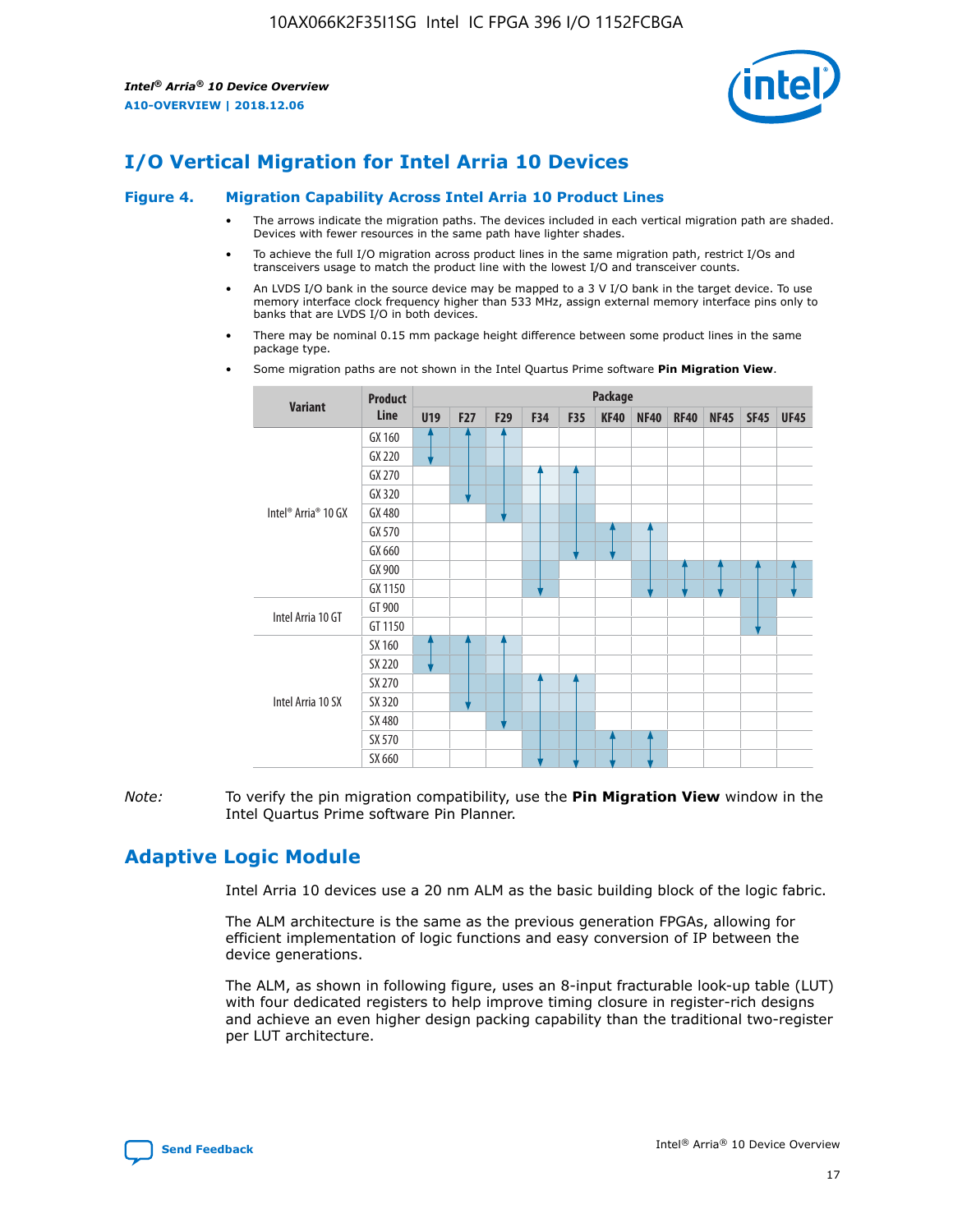

**Figure 5. ALM for Intel Arria 10 Devices**



The Intel Quartus Prime software optimizes your design according to the ALM logic structure and automatically maps legacy designs into the Intel Arria 10 ALM architecture.

# **Variable-Precision DSP Block**

The Intel Arria 10 variable precision DSP blocks support fixed-point arithmetic and floating-point arithmetic.

Features for fixed-point arithmetic:

- High-performance, power-optimized, and fully registered multiplication operations
- 18-bit and 27-bit word lengths
- Two 18 x 19 multipliers or one 27 x 27 multiplier per DSP block
- Built-in addition, subtraction, and 64-bit double accumulation register to combine multiplication results
- Cascading 19-bit or 27-bit when pre-adder is disabled and cascading 18-bit when pre-adder is used to form the tap-delay line for filtering applications
- Cascading 64-bit output bus to propagate output results from one block to the next block without external logic support
- Hard pre-adder supported in 19-bit and 27-bit modes for symmetric filters
- Internal coefficient register bank in both 18-bit and 27-bit modes for filter implementation
- 18-bit and 27-bit systolic finite impulse response (FIR) filters with distributed output adder
- Biased rounding support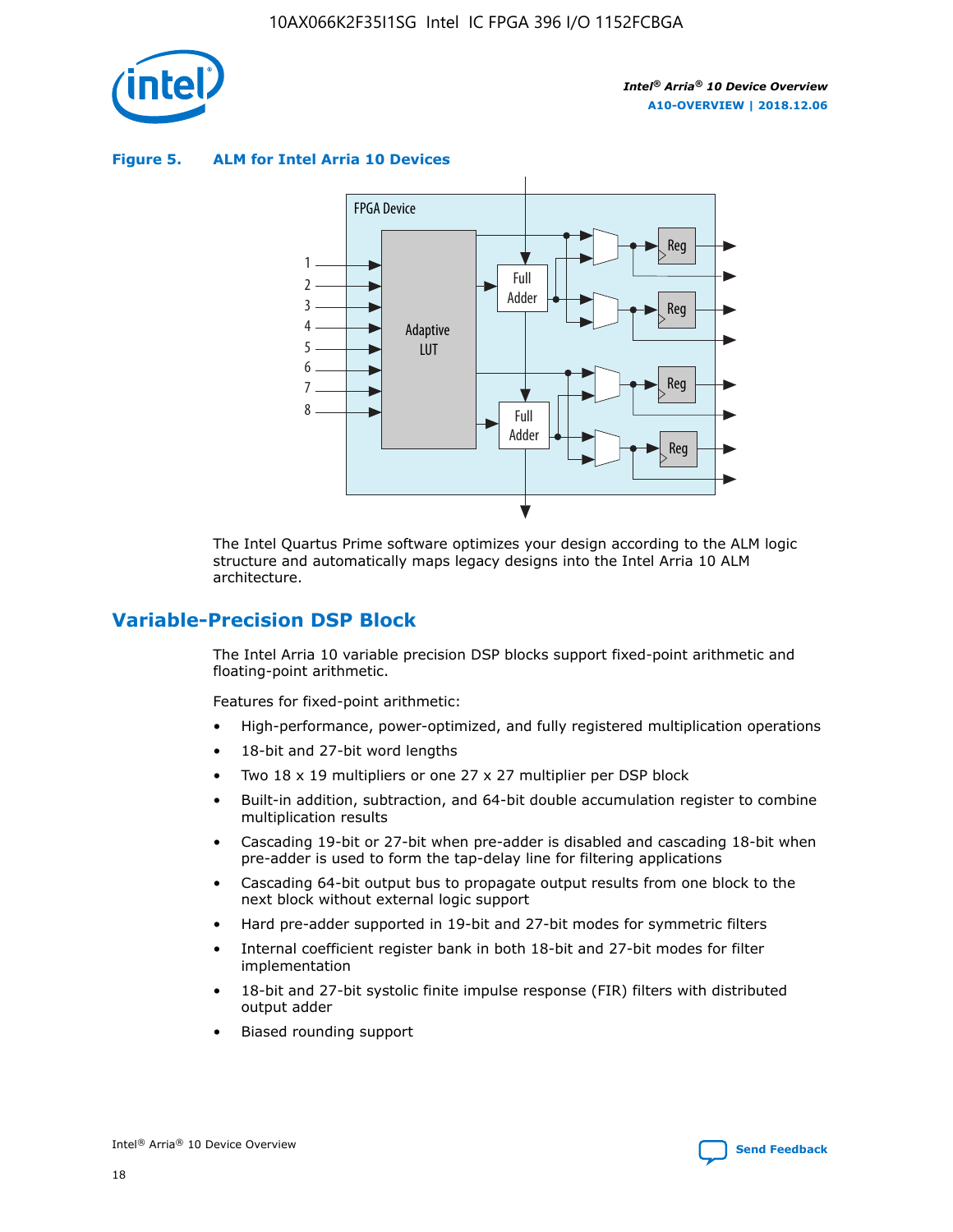

Features for floating-point arithmetic:

- A completely hardened architecture that supports multiplication, addition, subtraction, multiply-add, and multiply-subtract
- Multiplication with accumulation capability and a dynamic accumulator reset control
- Multiplication with cascade summation capability
- Multiplication with cascade subtraction capability
- Complex multiplication
- Direct vector dot product
- Systolic FIR filter

### **Table 15. Variable-Precision DSP Block Configurations for Intel Arria 10 Devices**

| <b>Usage Example</b>                                       | <b>Multiplier Size (Bit)</b>    | <b>DSP Block Resources</b> |
|------------------------------------------------------------|---------------------------------|----------------------------|
| Medium precision fixed point                               | Two 18 x 19                     |                            |
| High precision fixed or Single precision<br>floating point | One 27 x 27                     |                            |
| Fixed point FFTs                                           | One 19 x 36 with external adder |                            |
| Very high precision fixed point                            | One 36 x 36 with external adder |                            |
| Double precision floating point                            | One 54 x 54 with external adder | 4                          |

#### **Table 16. Resources for Fixed-Point Arithmetic in Intel Arria 10 Devices**

The table lists the variable-precision DSP resources by bit precision for each Intel Arria 10 device.

| <b>Variant</b>        | <b>Product Line</b> | <b>Variable-</b><br>precision<br><b>DSP Block</b> | <b>Independent Input and Output</b><br><b>Multiplications Operator</b> |                                     | 18 x 19<br><b>Multiplier</b><br><b>Adder Sum</b> | $18 \times 18$<br><b>Multiplier</b><br><b>Adder</b> |
|-----------------------|---------------------|---------------------------------------------------|------------------------------------------------------------------------|-------------------------------------|--------------------------------------------------|-----------------------------------------------------|
|                       |                     |                                                   | 18 x 19<br><b>Multiplier</b>                                           | $27 \times 27$<br><b>Multiplier</b> | <b>Mode</b>                                      | <b>Summed with</b><br>36 bit Input                  |
| AIntel Arria 10<br>GX | GX 160              | 156                                               | 312                                                                    | 156                                 | 156                                              | 156                                                 |
|                       | GX 220              | 192                                               | 384                                                                    | 192                                 | 192                                              | 192                                                 |
|                       | GX 270              | 830                                               | 1,660                                                                  | 830                                 | 830                                              | 830                                                 |
|                       | GX 320              | 984                                               | 1,968                                                                  | 984                                 | 984                                              | 984                                                 |
|                       | GX 480              | 1,368                                             | 2,736                                                                  | 1,368                               | 1,368                                            | 1,368                                               |
|                       | GX 570              | 1,523                                             | 3,046                                                                  | 1,523                               | 1,523                                            | 1,523                                               |
|                       | GX 660              | 1,687                                             | 3,374                                                                  | 1,687                               | 1,687                                            | 1,687                                               |
|                       | GX 900              | 1,518                                             | 3,036                                                                  | 1,518                               | 1,518                                            | 1,518                                               |
|                       | GX 1150             | 1,518                                             | 3,036                                                                  | 1,518                               | 1,518                                            | 1,518                                               |
| Intel Arria 10        | GT 900              | 1,518                                             | 3,036                                                                  | 1,518                               | 1,518                                            | 1,518                                               |
| GT                    | GT 1150             | 1,518                                             | 3,036                                                                  | 1,518                               | 1,518                                            | 1,518                                               |
| Intel Arria 10        | SX 160              | 156                                               | 312                                                                    | 156                                 | 156                                              | 156                                                 |
| <b>SX</b>             | SX 220              | 192                                               | 384                                                                    | 192                                 | 192                                              | 192                                                 |
|                       | SX 270              | 830                                               | 1,660                                                                  | 830                                 | 830                                              | 830                                                 |
|                       |                     |                                                   |                                                                        |                                     |                                                  | continued                                           |

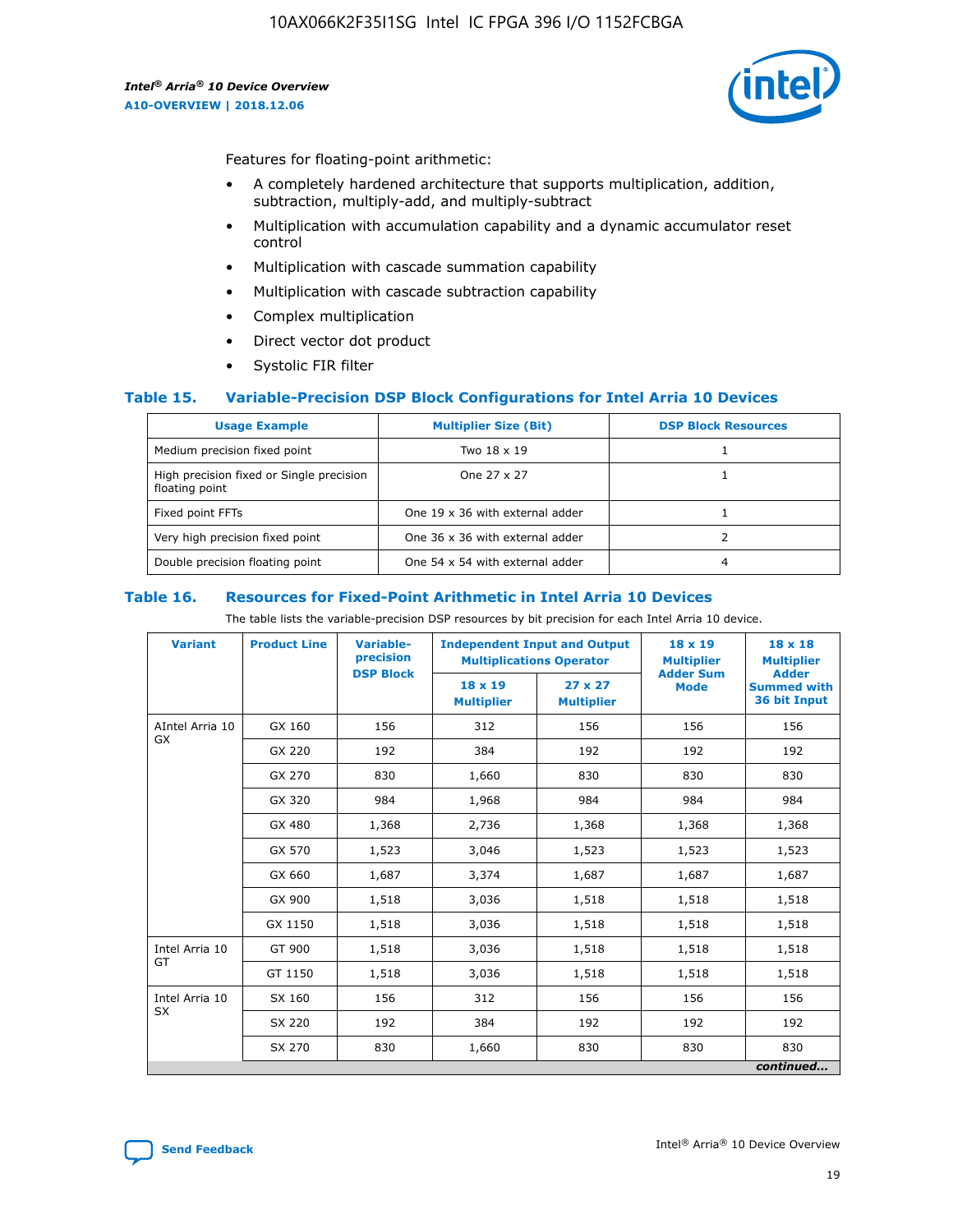

| <b>Variant</b> | <b>Product Line</b> | <b>Variable-</b><br>precision<br><b>DSP Block</b> | <b>Independent Input and Output</b><br><b>Multiplications Operator</b> |                                     | $18 \times 19$<br><b>Multiplier</b><br><b>Adder Sum</b> | $18 \times 18$<br><b>Multiplier</b><br><b>Adder</b> |  |
|----------------|---------------------|---------------------------------------------------|------------------------------------------------------------------------|-------------------------------------|---------------------------------------------------------|-----------------------------------------------------|--|
|                |                     |                                                   | $18 \times 19$<br><b>Multiplier</b>                                    | $27 \times 27$<br><b>Multiplier</b> | <b>Mode</b>                                             | <b>Summed with</b><br>36 bit Input                  |  |
|                | SX 320              | 984                                               | 1,968                                                                  | 984                                 | 984                                                     | 984                                                 |  |
|                | SX 480              | 1,368                                             | 2,736                                                                  | 1,368                               | 1,368                                                   | 1,368                                               |  |
|                | SX 570              | 1,523                                             | 3,046                                                                  | 1,523                               | 1,523                                                   | 1,523                                               |  |
|                | SX 660              | 1,687                                             | 3,374                                                                  | 1,687                               | 1,687                                                   | 1,687                                               |  |

# **Table 17. Resources for Floating-Point Arithmetic in Intel Arria 10 Devices**

The table lists the variable-precision DSP resources by bit precision for each Intel Arria 10 device.

| <b>Variant</b>       | <b>Product Line</b> | <b>Variable-</b><br>precision<br><b>DSP Block</b> | <b>Single</b><br><b>Precision</b><br><b>Floating-Point</b><br><b>Multiplication</b><br><b>Mode</b> | <b>Single-Precision</b><br><b>Floating-Point</b><br><b>Adder Mode</b> | Single-<br><b>Precision</b><br><b>Floating-Point</b><br><b>Multiply</b><br><b>Accumulate</b><br><b>Mode</b> | <b>Peak</b><br><b>Giga Floating-</b><br><b>Point</b><br><b>Operations</b><br>per Second<br>(GFLOPs) |
|----------------------|---------------------|---------------------------------------------------|----------------------------------------------------------------------------------------------------|-----------------------------------------------------------------------|-------------------------------------------------------------------------------------------------------------|-----------------------------------------------------------------------------------------------------|
| Intel Arria 10<br>GX | GX 160              | 156                                               | 156                                                                                                | 156                                                                   | 156                                                                                                         | 140                                                                                                 |
|                      | GX 220              | 192                                               | 192                                                                                                | 192                                                                   | 192                                                                                                         | 173                                                                                                 |
|                      | GX 270              | 830                                               | 830                                                                                                | 830                                                                   | 830                                                                                                         | 747                                                                                                 |
|                      | GX 320              | 984                                               | 984                                                                                                | 984                                                                   | 984                                                                                                         | 886                                                                                                 |
|                      | GX 480              | 1,369                                             | 1,368                                                                                              | 1,368                                                                 | 1,368                                                                                                       | 1,231                                                                                               |
|                      | GX 570              | 1,523                                             | 1,523                                                                                              | 1,523                                                                 | 1,523                                                                                                       | 1,371                                                                                               |
|                      | GX 660              | 1,687                                             | 1,687                                                                                              | 1,687                                                                 | 1,687                                                                                                       | 1,518                                                                                               |
|                      | GX 900              | 1,518                                             | 1,518                                                                                              | 1,518                                                                 | 1,518                                                                                                       | 1,366                                                                                               |
|                      | GX 1150             | 1,518                                             | 1,518                                                                                              | 1,518                                                                 | 1,518                                                                                                       | 1,366                                                                                               |
| Intel Arria 10       | GT 900              | 1,518                                             | 1,518                                                                                              | 1,518                                                                 | 1,518                                                                                                       | 1,366                                                                                               |
| GT                   | GT 1150             | 1,518                                             | 1,518                                                                                              | 1,518                                                                 | 1,518                                                                                                       | 1,366                                                                                               |
| Intel Arria 10       | SX 160              | 156                                               | 156                                                                                                | 156                                                                   | 156                                                                                                         | 140                                                                                                 |
| <b>SX</b>            | SX 220              | 192                                               | 192                                                                                                | 192                                                                   | 192                                                                                                         | 173                                                                                                 |
|                      | SX 270              | 830                                               | 830                                                                                                | 830                                                                   | 830                                                                                                         | 747                                                                                                 |
|                      | SX 320              | 984                                               | 984                                                                                                | 984                                                                   | 984                                                                                                         | 886                                                                                                 |
|                      | SX 480              | 1,369                                             | 1,368                                                                                              | 1,368                                                                 | 1,368                                                                                                       | 1,231                                                                                               |
|                      | SX 570              | 1,523                                             | 1,523                                                                                              | 1,523                                                                 | 1,523                                                                                                       | 1,371                                                                                               |
|                      | SX 660              | 1,687                                             | 1,687                                                                                              | 1,687                                                                 | 1,687                                                                                                       | 1,518                                                                                               |

# **Embedded Memory Blocks**

The embedded memory blocks in the devices are flexible and designed to provide an optimal amount of small- and large-sized memory arrays to fit your design requirements.

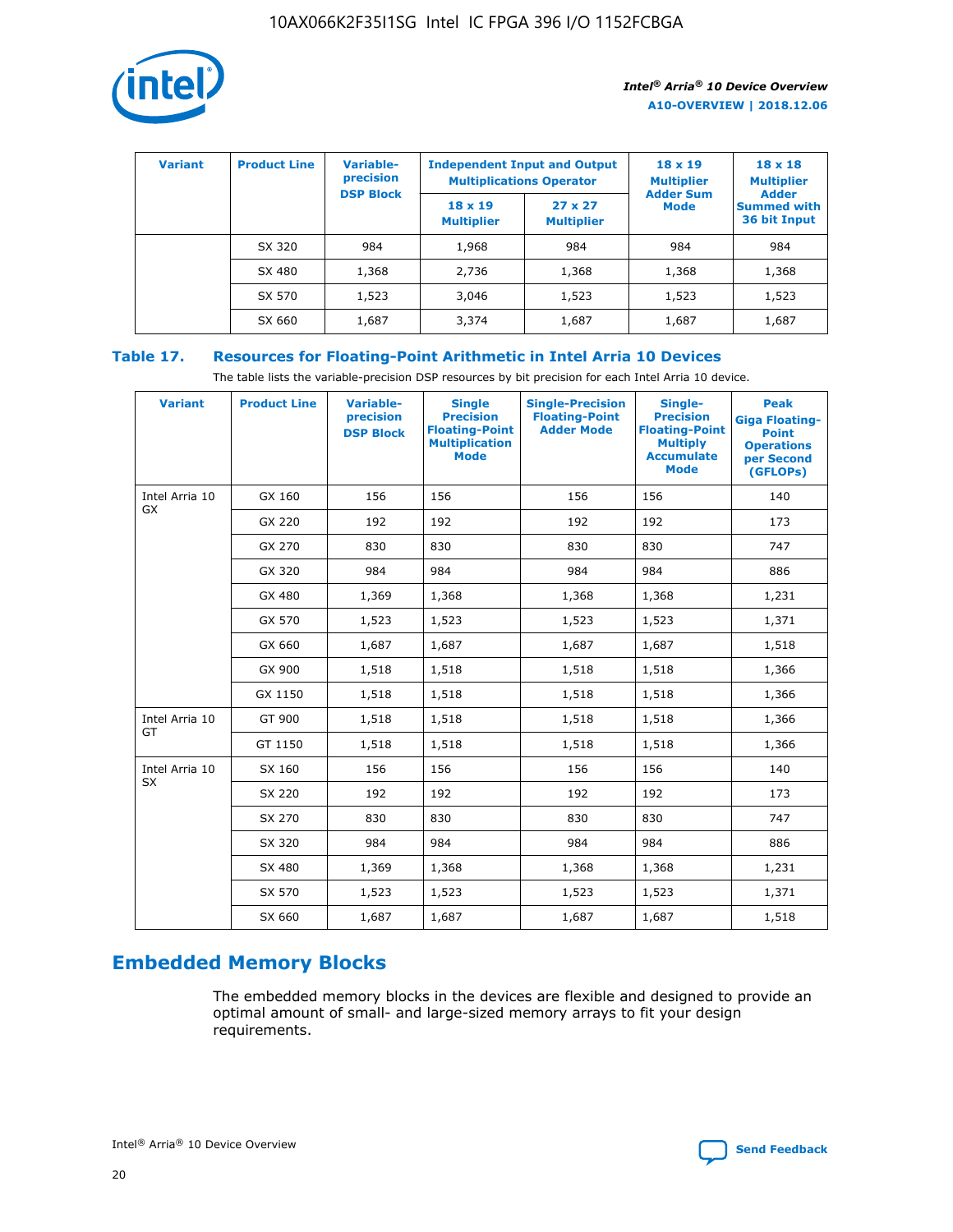

# **Types of Embedded Memory**

The Intel Arria 10 devices contain two types of memory blocks:

- 20 Kb M20K blocks—blocks of dedicated memory resources. The M20K blocks are ideal for larger memory arrays while still providing a large number of independent ports.
- 640 bit memory logic array blocks (MLABs)—enhanced memory blocks that are configured from dual-purpose logic array blocks (LABs). The MLABs are ideal for wide and shallow memory arrays. The MLABs are optimized for implementation of shift registers for digital signal processing (DSP) applications, wide and shallow FIFO buffers, and filter delay lines. Each MLAB is made up of ten adaptive logic modules (ALMs). In the Intel Arria 10 devices, you can configure these ALMs as ten 32 x 2 blocks, giving you one 32 x 20 simple dual-port SRAM block per MLAB.

# **Embedded Memory Capacity in Intel Arria 10 Devices**

|                   | <b>Product</b> |              | <b>M20K</b>         | <b>MLAB</b>  |                     | <b>Total RAM Bit</b> |
|-------------------|----------------|--------------|---------------------|--------------|---------------------|----------------------|
| <b>Variant</b>    | <b>Line</b>    | <b>Block</b> | <b>RAM Bit (Kb)</b> | <b>Block</b> | <b>RAM Bit (Kb)</b> | (Kb)                 |
| Intel Arria 10 GX | GX 160         | 440          | 8,800               | 1,680        | 1,050               | 9,850                |
|                   | GX 220         | 587          | 11,740              | 2,703        | 1,690               | 13,430               |
|                   | GX 270         | 750          | 15,000              | 3,922        | 2,452               | 17,452               |
|                   | GX 320         | 891          | 17,820              | 4,363        | 2,727               | 20,547               |
|                   | GX 480         | 1,431        | 28,620              | 6,662        | 4,164               | 32,784               |
|                   | GX 570         | 1,800        | 36,000              | 8,153        | 5,096               | 41,096               |
|                   | GX 660         | 2,131        | 42,620              | 9,260        | 5,788               | 48,408               |
|                   | GX 900         | 2,423        | 48,460              | 15,017       | 9,386               | 57,846               |
|                   | GX 1150        | 2,713        | 54,260              | 20,774       | 12,984              | 67,244               |
| Intel Arria 10 GT | GT 900         | 2,423        | 48,460              | 15,017       | 9,386               | 57,846               |
|                   | GT 1150        | 2,713        | 54,260              | 20,774       | 12,984              | 67,244               |
| Intel Arria 10 SX | SX 160         | 440          | 8,800               | 1,680        | 1,050               | 9,850                |
|                   | SX 220         | 587          | 11,740              | 2,703        | 1,690               | 13,430               |
|                   | SX 270         | 750          | 15,000              | 3,922        | 2,452               | 17,452               |
|                   | SX 320         | 891          | 17,820              | 4,363        | 2,727               | 20,547               |
|                   | SX 480         | 1,431        | 28,620              | 6,662        | 4,164               | 32,784               |
|                   | SX 570         | 1,800        | 36,000              | 8,153        | 5,096               | 41,096               |
|                   | SX 660         | 2,131        | 42,620              | 9,260        | 5,788               | 48,408               |

#### **Table 18. Embedded Memory Capacity and Distribution in Intel Arria 10 Devices**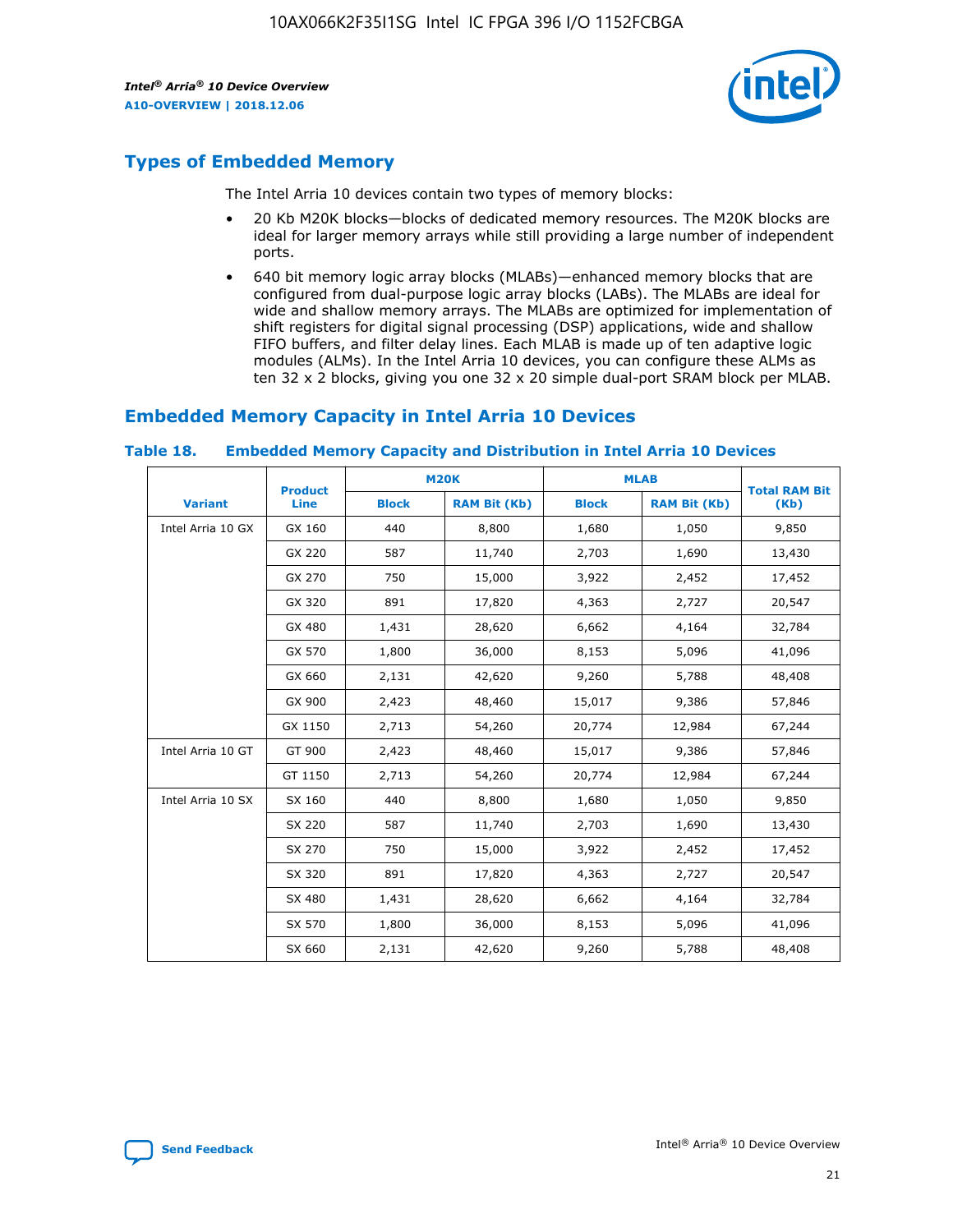

# **Embedded Memory Configurations for Single-port Mode**

### **Table 19. Single-port Embedded Memory Configurations for Intel Arria 10 Devices**

This table lists the maximum configurations supported for single-port RAM and ROM modes.

| <b>Memory Block</b> | Depth (bits) | <b>Programmable Width</b> |
|---------------------|--------------|---------------------------|
| MLAB                | 32           | x16, x18, or x20          |
|                     | 64(10)       | x8, x9, x10               |
| M20K                | 512          | x40, x32                  |
|                     | 1K           | x20, x16                  |
|                     | 2K           | x10, x8                   |
|                     | 4K           | x5, x4                    |
|                     | 8K           | x2                        |
|                     | 16K          | x1                        |

# **Clock Networks and PLL Clock Sources**

The clock network architecture is based on Intel's global, regional, and peripheral clock structure. This clock structure is supported by dedicated clock input pins, fractional clock synthesis PLLs, and integer I/O PLLs.

### **Clock Networks**

The Intel Arria 10 core clock networks are capable of up to 800 MHz fabric operation across the full industrial temperature range. For the external memory interface, the clock network supports the hard memory controller with speeds up to 2,400 Mbps in a quarter-rate transfer.

To reduce power consumption, the Intel Quartus Prime software identifies all unused sections of the clock network and powers them down.

# **Fractional Synthesis and I/O PLLs**

Intel Arria 10 devices contain up to 32 fractional synthesis PLLs and up to 16 I/O PLLs that are available for both specific and general purpose uses in the core:

- Fractional synthesis PLLs—located in the column adjacent to the transceiver blocks
- I/O PLLs—located in each bank of the 48 I/Os

### **Fractional Synthesis PLLs**

You can use the fractional synthesis PLLs to:

- Reduce the number of oscillators that are required on your board
- Reduce the number of clock pins that are used in the device by synthesizing multiple clock frequencies from a single reference clock source

<sup>(10)</sup> Supported through software emulation and consumes additional MLAB blocks.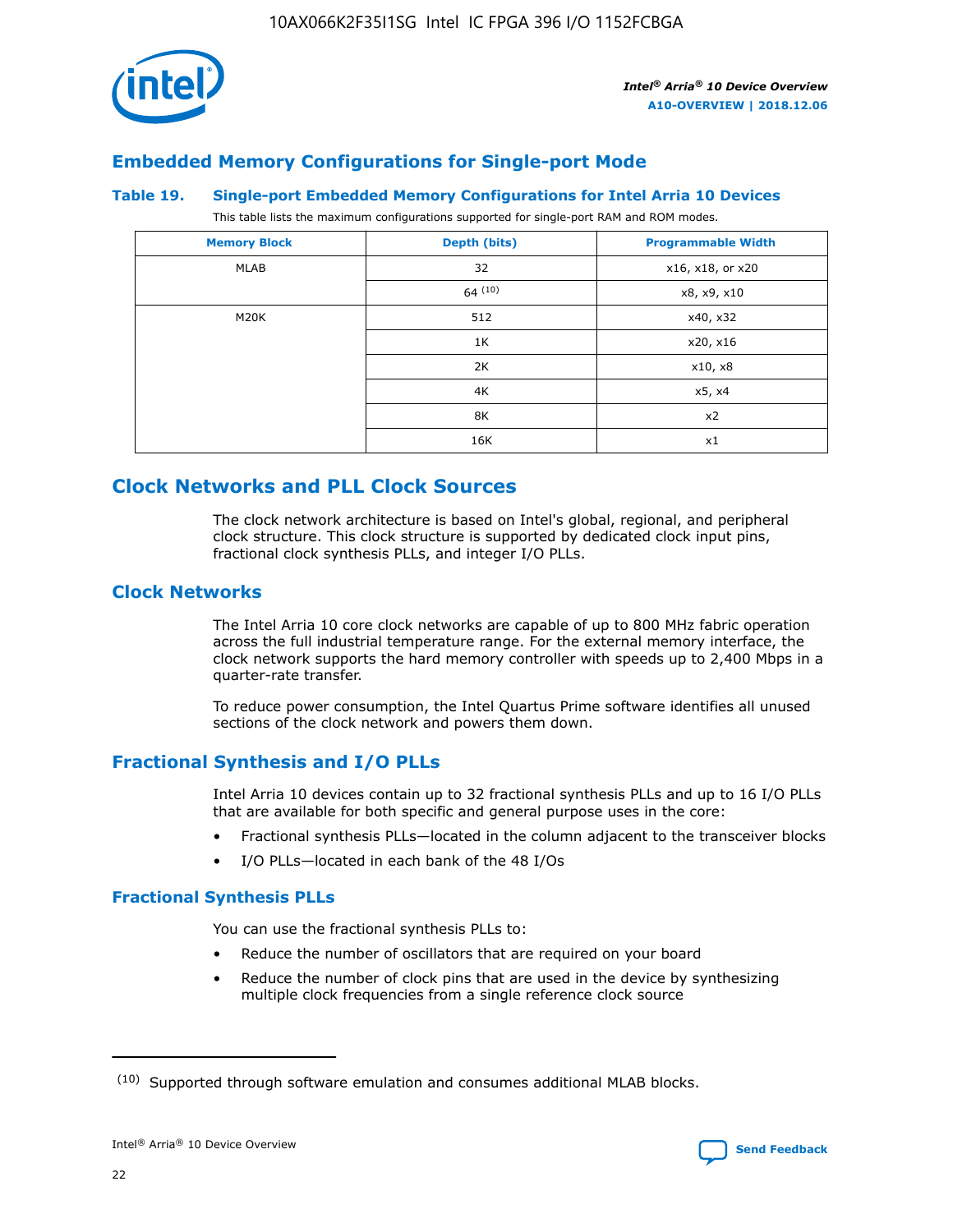

The fractional synthesis PLLs support the following features:

- Reference clock frequency synthesis for transceiver CMU and Advanced Transmit (ATX) PLLs
- Clock network delay compensation
- Zero-delay buffering
- Direct transmit clocking for transceivers
- Independently configurable into two modes:
	- Conventional integer mode equivalent to the general purpose PLL
	- Enhanced fractional mode with third order delta-sigma modulation
- PLL cascading

### **I/O PLLs**

The integer mode I/O PLLs are located in each bank of 48 I/Os. You can use the I/O PLLs to simplify the design of external memory and high-speed LVDS interfaces.

In each I/O bank, the I/O PLLs are adjacent to the hard memory controllers and LVDS SERDES. Because these PLLs are tightly coupled with the I/Os that need to use them, it makes it easier to close timing.

You can use the I/O PLLs for general purpose applications in the core such as clock network delay compensation and zero-delay buffering.

Intel Arria 10 devices support PLL-to-PLL cascading.

# **FPGA General Purpose I/O**

Intel Arria 10 devices offer highly configurable GPIOs. Each I/O bank contains 48 general purpose I/Os and a high-efficiency hard memory controller.

The following list describes the features of the GPIOs:

- Consist of 3 V I/Os for high-voltage application and LVDS I/Os for differential signaling
	- Up to two 3 V I/O banks, available in some devices, that support up to 3 V I/O standards
	- LVDS I/O banks that support up to 1.8 V I/O standards
- Support a wide range of single-ended and differential I/O interfaces
- LVDS speeds up to 1.6 Gbps
- Each LVDS pair of pins has differential input and output buffers, allowing you to configure the LVDS direction for each pair.
- Programmable bus hold and weak pull-up
- Programmable differential output voltage  $(V_{OD})$  and programmable pre-emphasis

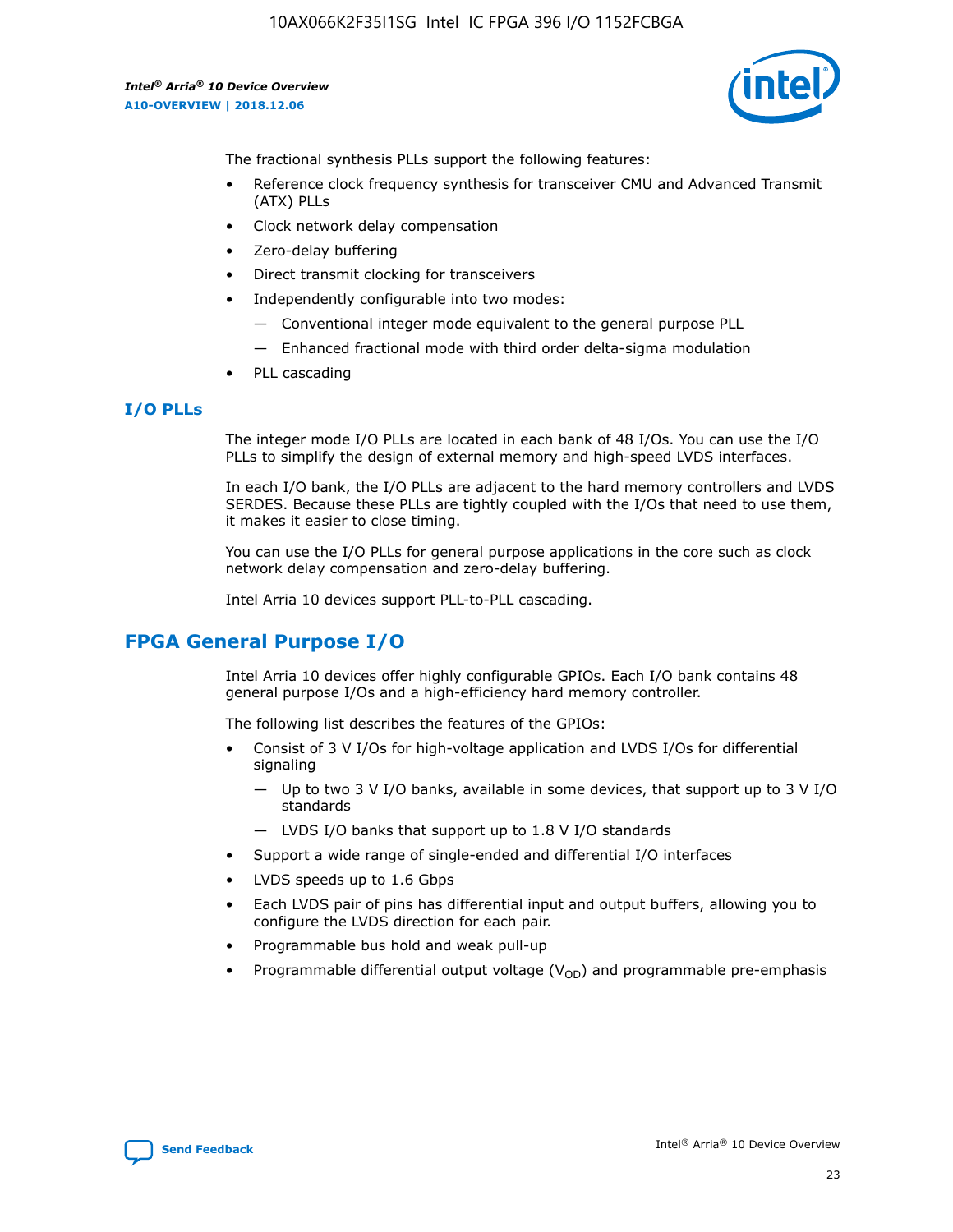

- Series (R<sub>S</sub>) and parallel (R<sub>T</sub>) on-chip termination (OCT) for all I/O banks with OCT calibration to limit the termination impedance variation
- On-chip dynamic termination that has the ability to swap between series and parallel termination, depending on whether there is read or write on a common bus for signal integrity
- Easy timing closure support using the hard read FIFO in the input register path, and delay-locked loop (DLL) delay chain with fine and coarse architecture

# **External Memory Interface**

Intel Arria 10 devices offer massive external memory bandwidth, with up to seven 32 bit DDR4 memory interfaces running at up to 2,400 Mbps. This bandwidth provides additional ease of design, lower power, and resource efficiencies of hardened highperformance memory controllers.

The memory interface within Intel Arria 10 FPGAs and SoCs delivers the highest performance and ease of use. You can configure up to a maximum width of 144 bits when using the hard or soft memory controllers. If required, you can bypass the hard memory controller and use a soft controller implemented in the user logic.

Each I/O contains a hardened DDR read/write path (PHY) capable of performing key memory interface functionality such as read/write leveling, FIFO buffering to lower latency and improve margin, timing calibration, and on-chip termination.

The timing calibration is aided by the inclusion of hard microcontrollers based on Intel's Nios® II technology, specifically tailored to control the calibration of multiple memory interfaces. This calibration allows the Intel Arria 10 device to compensate for any changes in process, voltage, or temperature either within the Intel Arria 10 device itself, or within the external memory device. The advanced calibration algorithms ensure maximum bandwidth and robust timing margin across all operating conditions.

In addition to parallel memory interfaces, Intel Arria 10 devices support serial memory technologies such as the Hybrid Memory Cube (HMC). The HMC is supported by the Intel Arria 10 high-speed serial transceivers which connect up to four HMC links, with each link running at data rates up to 15 Gbps.

### **Related Information**

#### [External Memory Interface Spec Estimator](http://www.altera.com/technology/memory/estimator/mem-emif-index.html)

Provides a parametric tool that allows you to find and compare the performance of the supported external memory interfaces in IntelFPGAs.

# **Memory Standards Supported by Intel Arria 10 Devices**

The I/Os are designed to provide high performance support for existing and emerging external memory standards.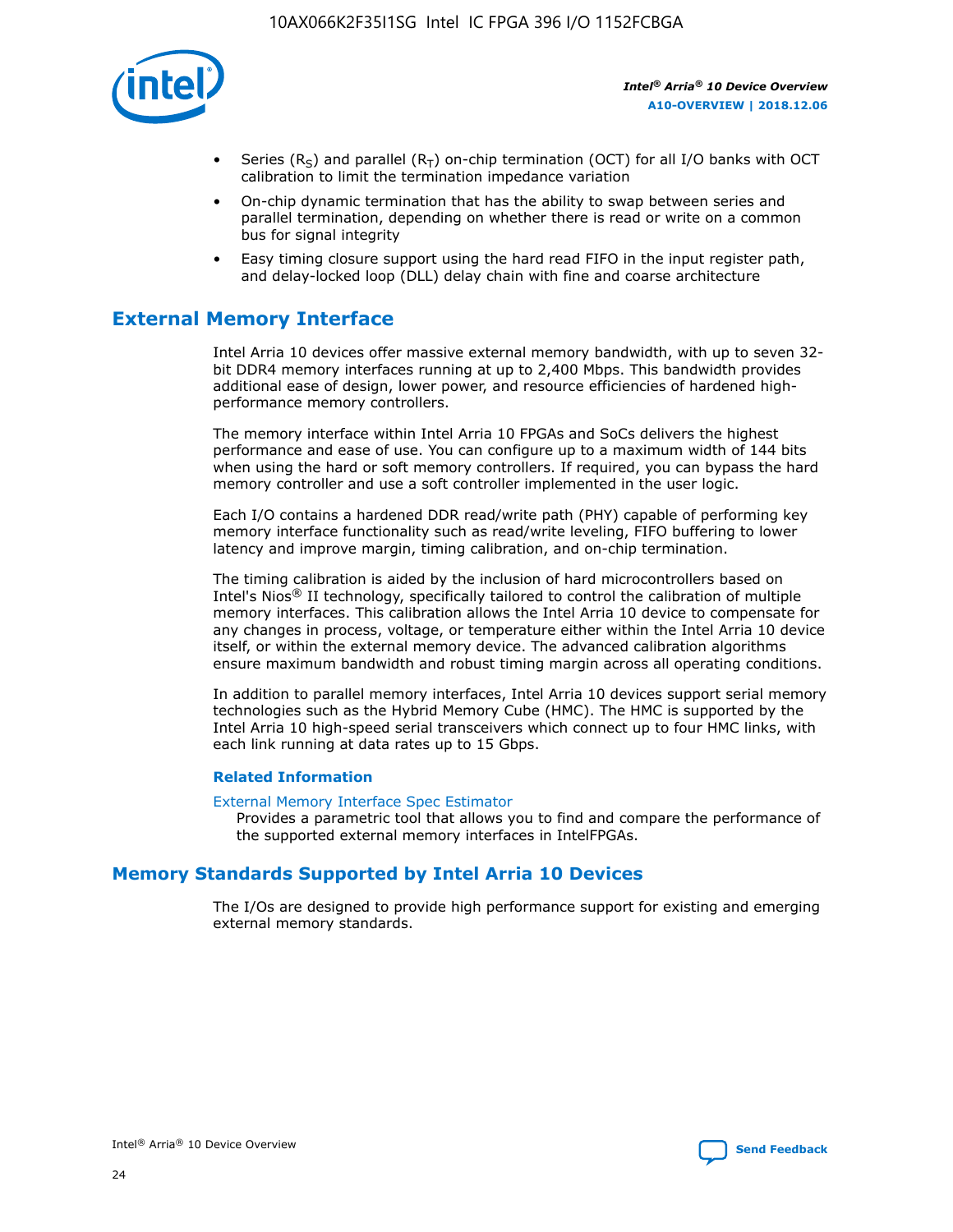

### **Table 20. Memory Standards Supported by the Hard Memory Controller**

This table lists the overall capability of the hard memory controller. For specific details, refer to the External Memory Interface Spec Estimator and Intel Arria 10 Device Datasheet.

| <b>Memory Standard</b> | <b>Rate Support</b> | <b>Ping Pong PHY Support</b> | <b>Maximum Frequency</b><br>(MHz) |
|------------------------|---------------------|------------------------------|-----------------------------------|
| <b>DDR4 SDRAM</b>      | Quarter rate        | Yes                          | 1,067                             |
|                        |                     |                              | 1,200                             |
| <b>DDR3 SDRAM</b>      | Half rate           | Yes                          | 533                               |
|                        |                     |                              | 667                               |
|                        | Quarter rate        | Yes                          | 1,067                             |
|                        |                     |                              | 1,067                             |
| <b>DDR3L SDRAM</b>     | Half rate           | Yes                          | 533                               |
|                        |                     |                              | 667                               |
|                        | Quarter rate        | Yes                          | 933                               |
|                        |                     |                              | 933                               |
| LPDDR3 SDRAM           | Half rate           |                              | 533                               |
|                        | Quarter rate        |                              | 800                               |

### **Table 21. Memory Standards Supported by the Soft Memory Controller**

| <b>Memory Standard</b>      | <b>Rate Support</b> | <b>Maximum Frequency</b><br>(MHz) |
|-----------------------------|---------------------|-----------------------------------|
| <b>RLDRAM 3 (11)</b>        | Quarter rate        | 1,200                             |
| ODR IV SRAM <sup>(11)</sup> | Quarter rate        | 1,067                             |
| <b>ODR II SRAM</b>          | Full rate           | 333                               |
|                             | Half rate           | 633                               |
| <b>ODR II+ SRAM</b>         | Full rate           | 333                               |
|                             | Half rate           | 633                               |
| <b>ODR II+ Xtreme SRAM</b>  | Full rate           | 333                               |
|                             | Half rate           | 633                               |

#### **Table 22. Memory Standards Supported by the HPS Hard Memory Controller**

The hard processor system (HPS) is available in Intel Arria 10 SoC devices only.

| <b>Memory Standard</b> | <b>Rate Support</b> | <b>Maximum Frequency</b><br>(MHz) |
|------------------------|---------------------|-----------------------------------|
| <b>DDR4 SDRAM</b>      | Half rate           | 1,200                             |
| <b>DDR3 SDRAM</b>      | Half rate           | 1,067                             |
| <b>DDR3L SDRAM</b>     | Half rate           | 933                               |

<sup>(11)</sup> Intel Arria 10 devices support this external memory interface using hard PHY with soft memory controller.

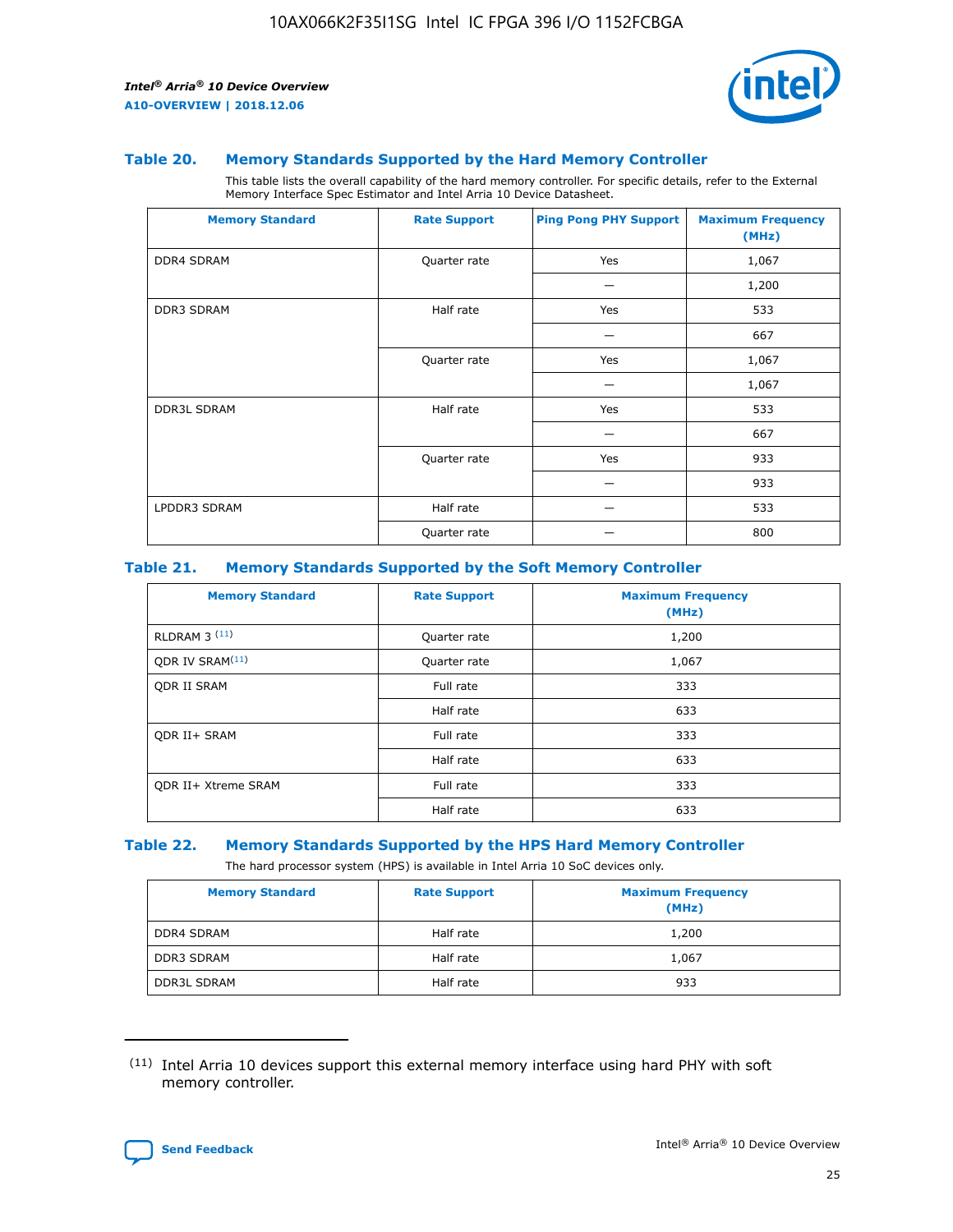

### **Related Information**

#### [Intel Arria 10 Device Datasheet](https://www.intel.com/content/www/us/en/programmable/documentation/mcn1413182292568.html#mcn1413182153340)

Lists the memory interface performance according to memory interface standards, rank or chip select configurations, and Intel Arria 10 device speed grades.

# **PCIe Gen1, Gen2, and Gen3 Hard IP**

Intel Arria 10 devices contain PCIe hard IP that is designed for performance and ease-of-use:

- Includes all layers of the PCIe stack—transaction, data link and physical layers.
- Supports PCIe Gen3, Gen2, and Gen1 Endpoint and Root Port in x1, x2, x4, or x8 lane configuration.
- Operates independently from the core logic—optional configuration via protocol (CvP) allows the PCIe link to power up and complete link training in less than 100 ms while the Intel Arria 10 device completes loading the programming file for the rest of the FPGA.
- Provides added functionality that makes it easier to support emerging features such as Single Root I/O Virtualization (SR-IOV) and optional protocol extensions.
- Provides improved end-to-end datapath protection using ECC.
- Supports FPGA configuration via protocol (CvP) using PCIe at Gen3, Gen2, or Gen1 speed.

#### **Related Information**

PCS Features on page 30

# **Enhanced PCS Hard IP for Interlaken and 10 Gbps Ethernet**

# **Interlaken Support**

The Intel Arria 10 enhanced PCS hard IP provides integrated Interlaken PCS supporting rates up to 25.8 Gbps per lane.

The Interlaken PCS is based on the proven functionality of the PCS developed for Intel's previous generation FPGAs, which demonstrated interoperability with Interlaken ASSP vendors and third-party IP suppliers. The Interlaken PCS is present in every transceiver channel in Intel Arria 10 devices.

### **Related Information**

PCS Features on page 30

### **10 Gbps Ethernet Support**

The Intel Arria 10 enhanced PCS hard IP supports 10GBASE-R PCS compliant with IEEE 802.3 10 Gbps Ethernet (10GbE). The integrated hard IP support for 10GbE and the 10 Gbps transceivers save external PHY cost, board space, and system power.

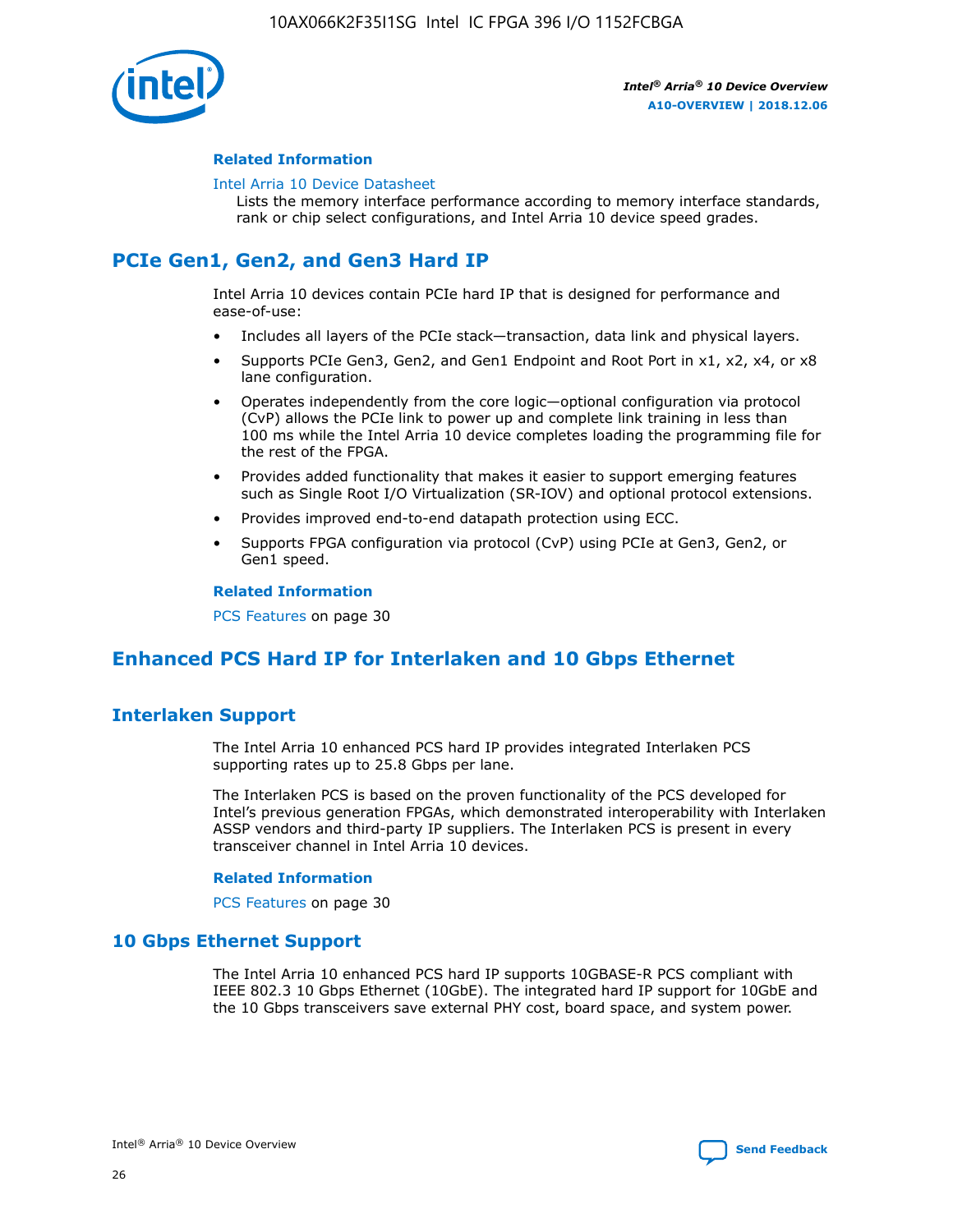

The scalable hard IP supports multiple independent 10GbE ports while using a single PLL for all the 10GBASE-R PCS instantiations, which saves on core logic resources and clock networks:

- Simplifies multiport 10GbE systems compared to XAUI interfaces that require an external XAUI-to-10G PHY.
- Incorporates Electronic Dispersion Compensation (EDC), which enables direct connection to standard 10 Gbps XFP and SFP+ pluggable optical modules.
- Supports backplane Ethernet applications and includes a hard 10GBASE-KR Forward Error Correction (FEC) circuit that you can use for 10 Gbps and 40 Gbps applications.

The 10 Gbps Ethernet PCS hard IP and 10GBASE-KR FEC are present in every transceiver channel.

### **Related Information**

PCS Features on page 30

# **Low Power Serial Transceivers**

Intel Arria 10 FPGAs and SoCs include lowest power transceivers that deliver high bandwidth, throughput and low latency.

Intel Arria 10 devices deliver the industry's lowest power consumption per transceiver channel:

- 12.5 Gbps transceivers at as low as 242 mW
- 10 Gbps transceivers at as low as 168 mW
- 6 Gbps transceivers at as low as 117 mW

Intel Arria 10 transceivers support various data rates according to application:

- Chip-to-chip and chip-to-module applications—from 1 Gbps up to 25.8 Gbps
- Long reach and backplane applications—from 1 Gbps up to 12.5 with advanced adaptive equalization
- Critical power sensitive applications—from 1 Gbps up to 11.3 Gbps using lower power modes

The combination of 20 nm process technology and architectural advances provide the following benefits:

- Significant reduction in die area and power consumption
- Increase of up to two times in transceiver I/O density compared to previous generation devices while maintaining optimal signal integrity
- Up to 72 total transceiver channels—you can configure up to 6 of these channels to run as fast as 25.8 Gbps
- All channels feature continuous data rate support up to the maximum rated speed

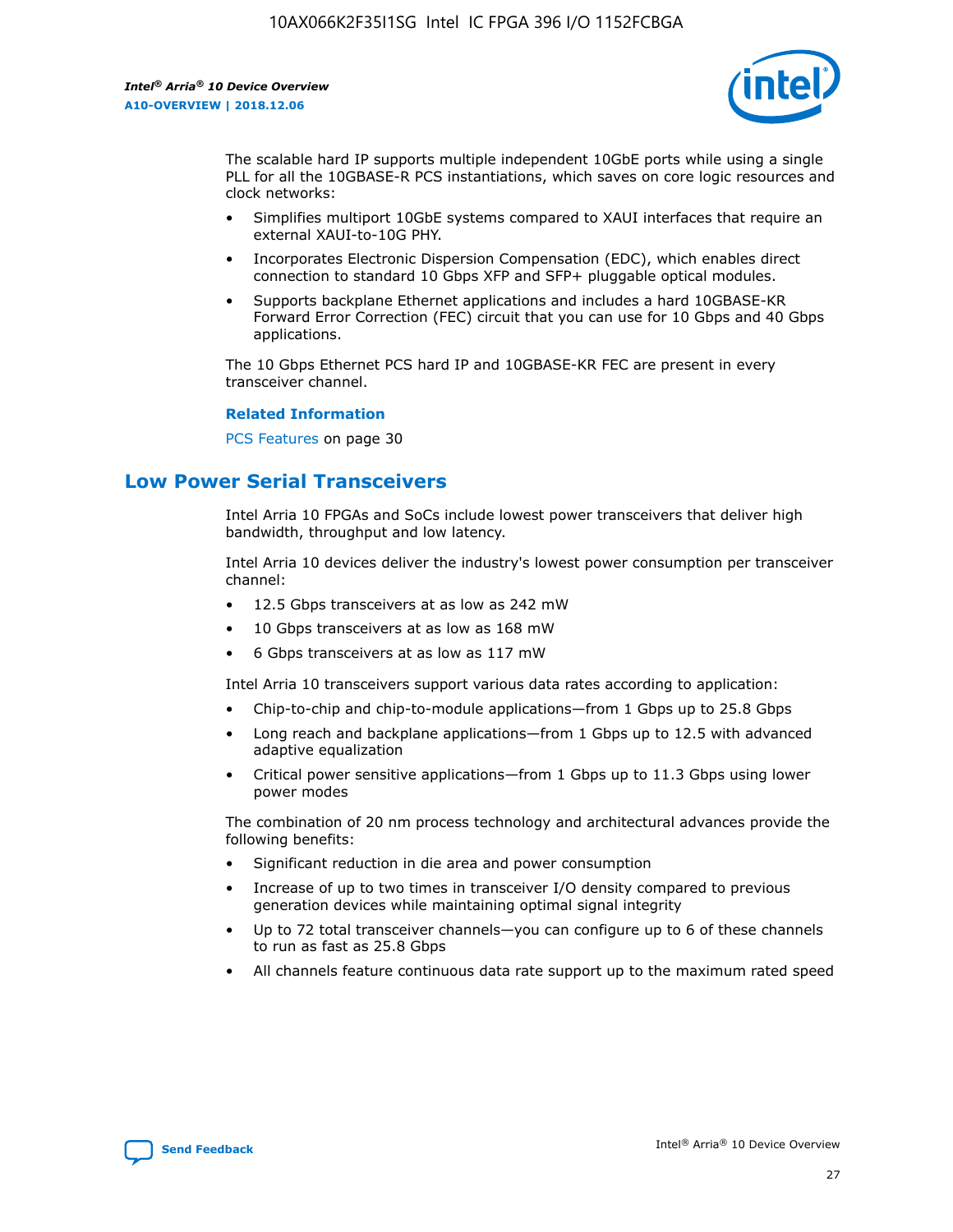



### **Figure 6. Intel Arria 10 Transceiver Block Architecture**

# **Transceiver Channels**

All transceiver channels feature a dedicated Physical Medium Attachment (PMA) and a hardened Physical Coding Sublayer (PCS).

- The PMA provides primary interfacing capabilities to physical channels.
- The PCS typically handles encoding/decoding, word alignment, and other preprocessing functions before transferring data to the FPGA core fabric.

A transceiver channel consists of a PMA and a PCS block. Most transceiver banks have 6 channels. There are some transceiver banks that contain only 3 channels.

A wide variety of bonded and non-bonded data rate configurations is possible using a highly configurable clock distribution network. Up to 80 independent transceiver data rates can be configured.

The following figures are graphical representations of top views of the silicon die, which correspond to reverse views for flip chip packages. Different Intel Arria 10 devices may have different floorplans than the ones shown in the figures.

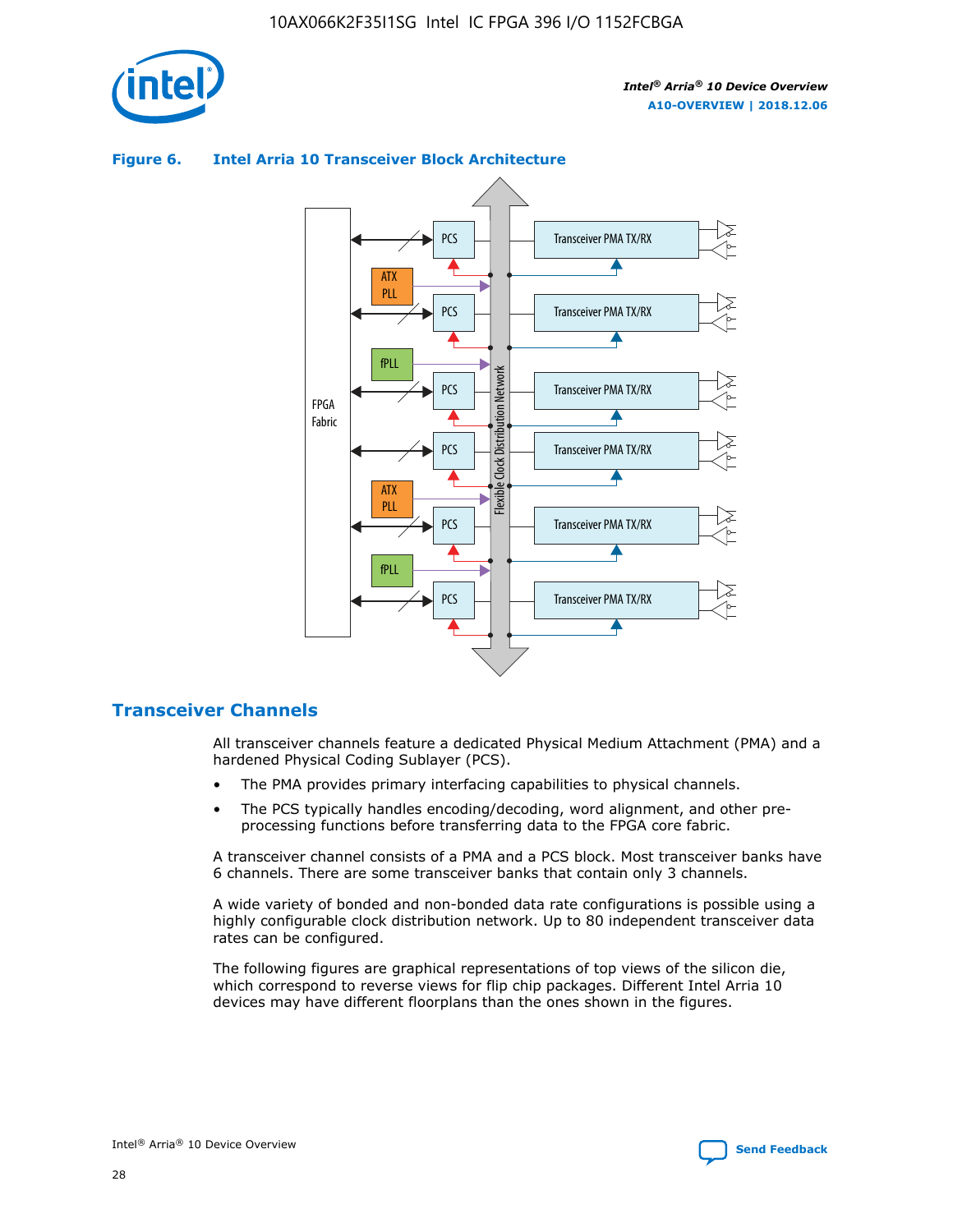

### **Figure 7. Device Chip Overview for Intel Arria 10 GX and GT Devices**



M20K Internal Memory Blocks Core Logic Fabric Transceiver Channels Hard IP Per Transceiver: Standard PCS and Enhanced PCS Hard IPs PCI Express Gen3 Hard IP Fractional PLLs M20K Internal Memory Blocks PCI Express Gen3 Hard IP Variable Precision DSP Blocks I/O PLLs Hard Memory Controllers, General-Purpose I/O Cells, LVDS Hard Processor Subsystem, Dual-Core ARM Cortex A9 M20K Internal Memory Blocks Variable Precision DSP Blocks M20K Internal Memory Blocks Core Logic Fabric I/O PLLs Hard Memory Controllers, General-Purpose I/O Cells, LVDS M20K Internal Memory Blocks Variable Precision DSP Blocks M20K Internal Memory Blocks Transceiver Channels Hard IP Per Transceiver: Standard PCS and Enhanced PCS Hard IPs PCI Express Gen3 Hard IP Fractional PLLs PCI Express Gen3 Hard IP  $\ddot{\cdot}$ Hard PCS Transceiver PMA fPLL ATX (LC) Hard PCS Transceiver PMA **Transmit** Hard PCS Transceiver PMA PLL fPLL Hard PCS Transceiver PMA Transceiver Clock Networks ATX (LC) Hard PCS Transceiver PMA Transmi Hard PCS Transceiver PMA PLL fPLL Hard PCS Transceiver PMA Transceiver PMA Hard PCS ATX (LC) **Transmit** Hard PCS Transceiver PMA PLL Unused transceiver chann can be used as additional transceiver transmit PLLs

### **PMA Features**

Intel Arria 10 transceivers provide exceptional signal integrity at data rates up to 25.8 Gbps. Clocking options include ultra-low jitter ATX PLLs (LC tank based), clock multiplier unit (CMU) PLLs, and fractional PLLs.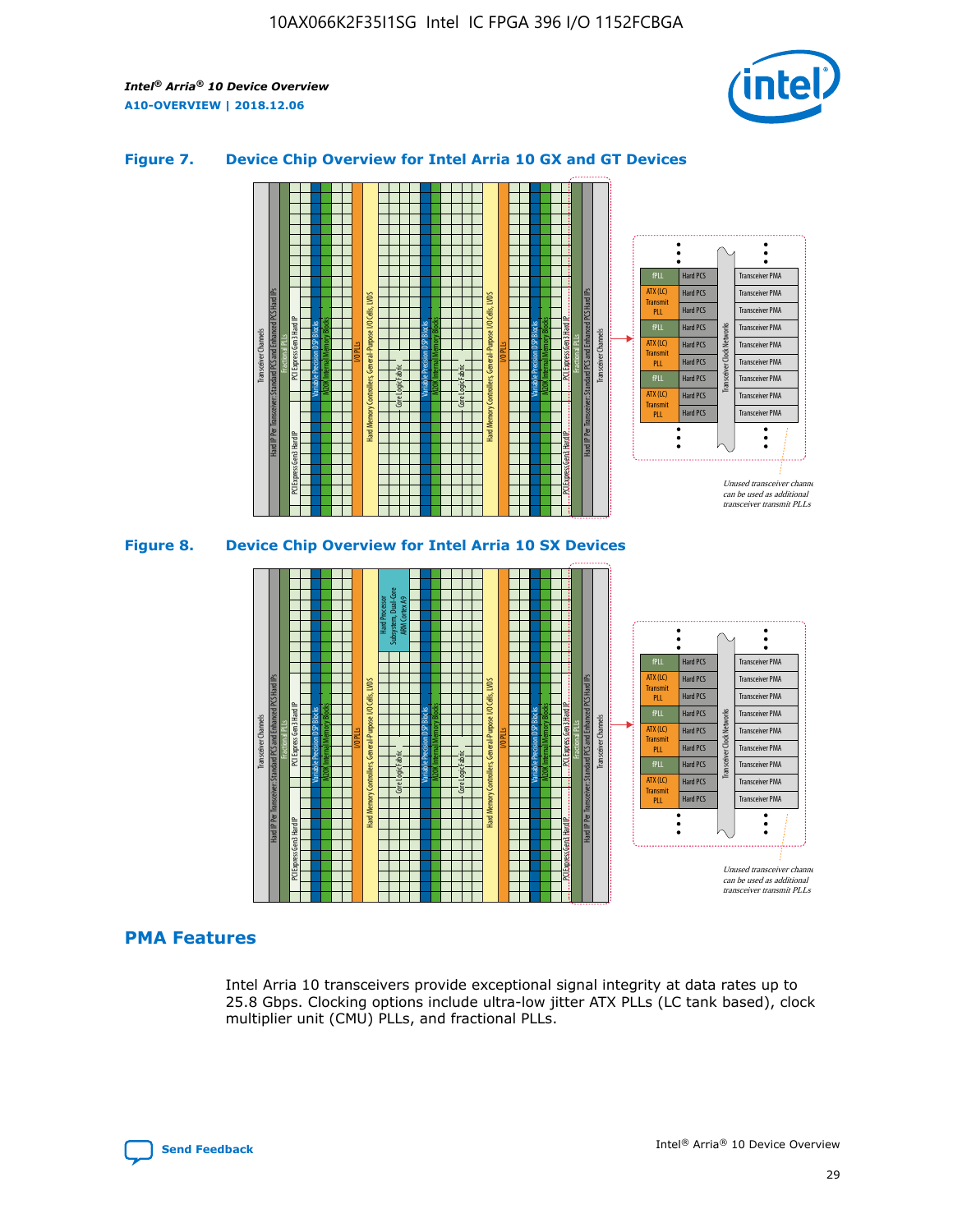

Each transceiver channel contains a channel PLL that can be used as the CMU PLL or clock data recovery (CDR) PLL. In CDR mode, the channel PLL recovers the receiver clock and data in the transceiver channel. Up to 80 independent data rates can be configured on a single Intel Arria 10 device.

### **Table 23. PMA Features of the Transceivers in Intel Arria 10 Devices**

| <b>Feature</b>                                             | <b>Capability</b>                                                                                                                                                                                                             |
|------------------------------------------------------------|-------------------------------------------------------------------------------------------------------------------------------------------------------------------------------------------------------------------------------|
| Chip-to-Chip Data Rates                                    | 1 Gbps to 17.4 Gbps (Intel Arria 10 GX devices)<br>1 Gbps to 25.8 Gbps (Intel Arria 10 GT devices)                                                                                                                            |
| <b>Backplane Support</b>                                   | Drive backplanes at data rates up to 12.5 Gbps                                                                                                                                                                                |
| <b>Optical Module Support</b>                              | SFP+/SFP, XFP, CXP, QSFP/QSFP28, CFP/CFP2/CFP4                                                                                                                                                                                |
| Cable Driving Support                                      | SFP+ Direct Attach, PCI Express over cable, eSATA                                                                                                                                                                             |
| Transmit Pre-Emphasis                                      | 4-tap transmit pre-emphasis and de-emphasis to compensate for system channel loss                                                                                                                                             |
| Continuous Time Linear<br>Equalizer (CTLE)                 | Dual mode, high-gain, and high-data rate, linear receive equalization to compensate for<br>system channel loss                                                                                                                |
| Decision Feedback Equalizer<br>(DFE)                       | 7-fixed and 4-floating tap DFE to equalize backplane channel loss in the presence of<br>crosstalk and noisy environments                                                                                                      |
| Variable Gain Amplifier                                    | Optimizes the signal amplitude prior to the CDR sampling and operates in fixed and<br>adaptive modes                                                                                                                          |
| Altera Digital Adaptive<br>Parametric Tuning (ADAPT)       | Fully digital adaptation engine to automatically adjust all link equalization parameters-<br>including CTLE, DFE, and variable gain amplifier blocks—that provide optimal link margin<br>without intervention from user logic |
| Precision Signal Integrity<br>Calibration Engine (PreSICE) | Hardened calibration controller to quickly calibrate all transceiver control parameters on<br>power-up, which provides the optimal signal integrity and jitter performance                                                    |
| Advanced Transmit (ATX)<br>PLL                             | Low jitter ATX (LC tank based) PLLs with continuous tuning range to cover a wide range of<br>standard and proprietary protocols                                                                                               |
| <b>Fractional PLLs</b>                                     | On-chip fractional frequency synthesizers to replace on-board crystal oscillators and reduce<br>system cost                                                                                                                   |
| Digitally Assisted Analog<br><b>CDR</b>                    | Superior jitter tolerance with fast lock time                                                                                                                                                                                 |
| Dynamic Partial<br>Reconfiguration                         | Allows independent control of the Avalon memory-mapped interface of each transceiver<br>channel for the highest transceiver flexibility                                                                                       |
| Multiple PCS-PMA and PCS-<br>PLD interface widths          | 8-, 10-, 16-, 20-, 32-, 40-, or 64-bit interface widths for flexibility of deserialization width,<br>encoding, and reduced latency                                                                                            |

# **PCS Features**

This table summarizes the Intel Arria 10 transceiver PCS features. You can use the transceiver PCS to support a wide range of protocols ranging from 1 Gbps to 25.8 Gbps.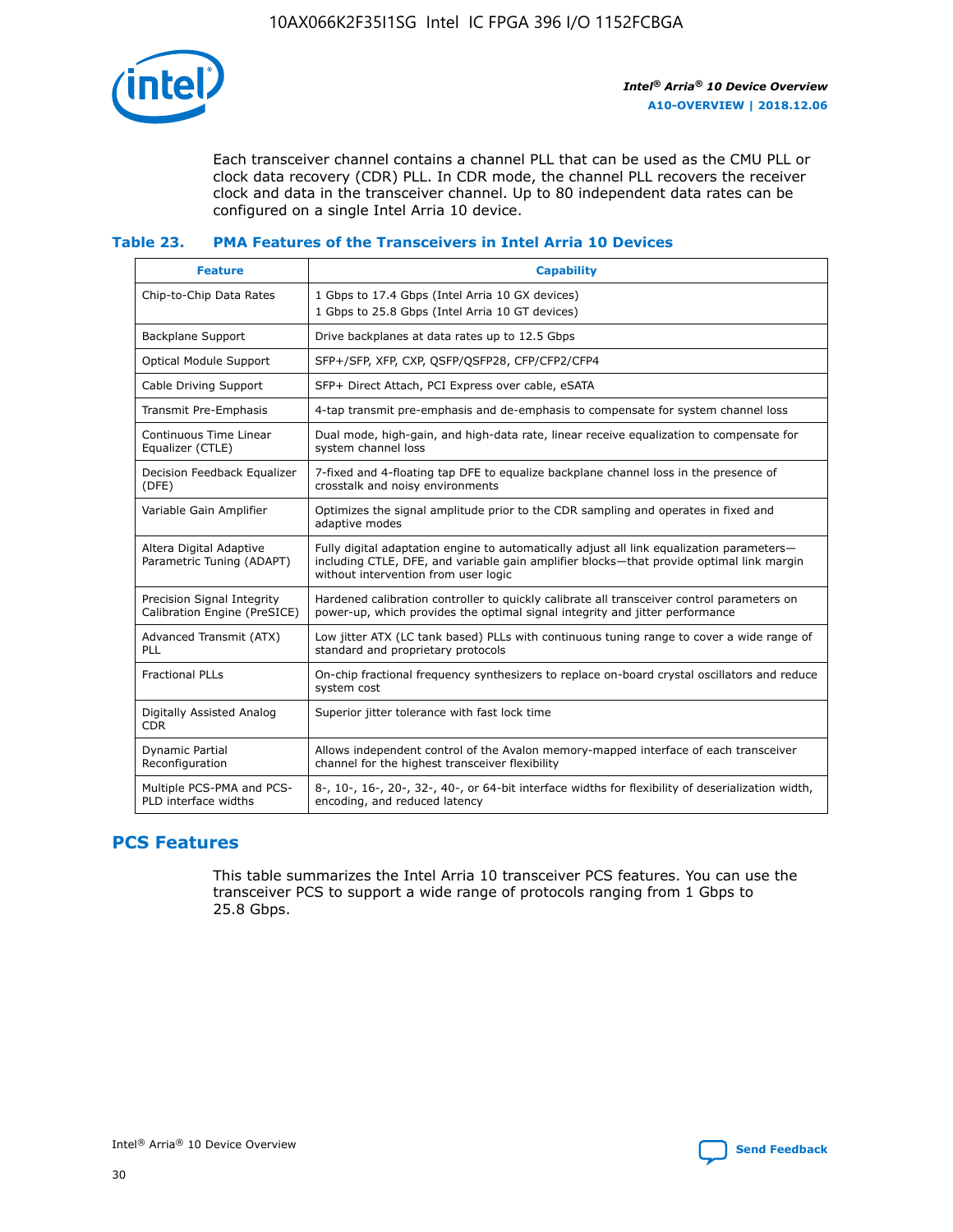

| <b>PCS</b>    | <b>Description</b>                                                                                                                                                                                                                                                                                                                                                                                             |
|---------------|----------------------------------------------------------------------------------------------------------------------------------------------------------------------------------------------------------------------------------------------------------------------------------------------------------------------------------------------------------------------------------------------------------------|
| Standard PCS  | Operates at a data rate up to 12 Gbps<br>Supports protocols such as PCI-Express, CPRI 4.2+, GigE, IEEE 1588 in Hard PCS<br>Implements other protocols using Basic/Custom (Standard PCS) transceiver<br>configuration rules.                                                                                                                                                                                    |
| Enhanced PCS  | Performs functions common to most serial data industry standards, such as word<br>alignment, encoding/decoding, and framing, before data is sent or received off-chip<br>through the PMA<br>• Handles data transfer to and from the FPGA fabric<br>Handles data transfer internally to and from the PMA<br>Provides frequency compensation<br>Performs channel bonding for multi-channel low skew applications |
| PCIe Gen3 PCS | Supports the seamless switching of Data and Clock between the Gen1, Gen2, and Gen3<br>data rates<br>Provides support for PIPE 3.0 features<br>Supports the PIPE interface with the Hard IP enabled, as well as with the Hard IP<br>bypassed                                                                                                                                                                    |

### **Related Information**

- PCIe Gen1, Gen2, and Gen3 Hard IP on page 26
- Interlaken Support on page 26
- 10 Gbps Ethernet Support on page 26

# **PCS Protocol Support**

This table lists some of the protocols supported by the Intel Arria 10 transceiver PCS. For more information about the blocks in the transmitter and receiver data paths, refer to the related information.

| <b>Protocol</b>                                 | <b>Data Rate</b><br>(Gbps) | <b>Transceiver IP</b>       | <b>PCS Support</b>                      |
|-------------------------------------------------|----------------------------|-----------------------------|-----------------------------------------|
| PCIe Gen3 x1, x2, x4, x8                        | 8.0                        | Native PHY (PIPE)           | Standard PCS and PCIe<br>Gen3 PCS       |
| PCIe Gen2 x1, x2, x4, x8                        | 5.0                        | Native PHY (PIPE)           | <b>Standard PCS</b>                     |
| PCIe Gen1 x1, x2, x4, x8                        | 2.5                        | Native PHY (PIPE)           | Standard PCS                            |
| 1000BASE-X Gigabit Ethernet                     | 1.25                       | Native PHY                  | <b>Standard PCS</b>                     |
| 1000BASE-X Gigabit Ethernet with<br>IEEE 1588v2 | 1.25                       | Native PHY                  | Standard PCS                            |
| 10GBASE-R                                       | 10.3125                    | Native PHY                  | Enhanced PCS                            |
| 10GBASE-R with IEEE 1588v2                      | 10.3125                    | Native PHY                  | <b>Enhanced PCS</b>                     |
| 10GBASE-R with KR FEC                           | 10.3125                    | Native PHY                  | Enhanced PCS                            |
| 10GBASE-KR and 1000BASE-X                       | 10.3125                    | 1G/10GbE and 10GBASE-KR PHY | Standard PCS and<br><b>Enhanced PCS</b> |
| Interlaken (CEI-6G/11G)                         | 3.125 to 17.4              | Native PHY                  | <b>Enhanced PCS</b>                     |
| SFI-S/SFI-5.2                                   | 11.2                       | Native PHY                  | <b>Enhanced PCS</b>                     |
| 10G SDI                                         | 10.692                     | Native PHY                  | Enhanced PCS                            |
|                                                 |                            |                             | continued                               |



**[Send Feedback](mailto:FPGAtechdocfeedback@intel.com?subject=Feedback%20on%20Intel%20Arria%2010%20Device%20Overview%20(A10-OVERVIEW%202018.12.06)&body=We%20appreciate%20your%20feedback.%20In%20your%20comments,%20also%20specify%20the%20page%20number%20or%20paragraph.%20Thank%20you.) Intel®** Arria<sup>®</sup> 10 Device Overview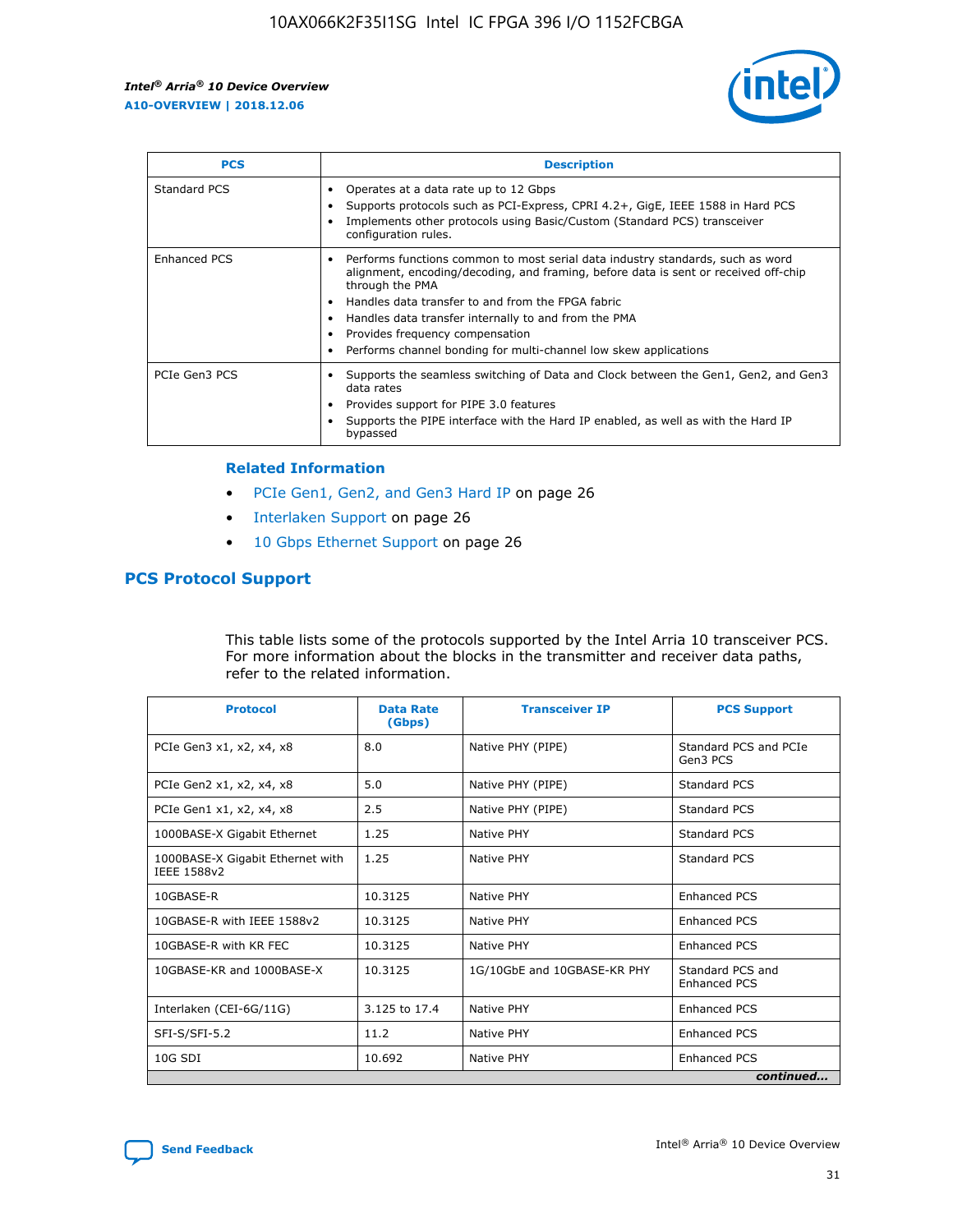

| <b>Protocol</b>      | <b>Data Rate</b><br>(Gbps) | <b>Transceiver IP</b> | <b>PCS Support</b> |
|----------------------|----------------------------|-----------------------|--------------------|
| CPRI 6.0 (64B/66B)   | 0.6144 to<br>10.1376       | Native PHY            | Enhanced PCS       |
| CPRI 4.2 (8B/10B)    | 0.6144 to<br>9.8304        | Native PHY            | Standard PCS       |
| OBSAI RP3 v4.2       | 0.6144 to 6.144            | Native PHY            | Standard PCS       |
| SD-SDI/HD-SDI/3G-SDI | $0.143(12)$ to<br>2.97     | Native PHY            | Standard PCS       |

### **Related Information**

### [Intel Arria 10 Transceiver PHY User Guide](https://www.intel.com/content/www/us/en/programmable/documentation/nik1398707230472.html#nik1398707091164)

Provides more information about the supported transceiver protocols and PHY IP, the PMA architecture, and the standard, enhanced, and PCIe Gen3 PCS architecture.

# **SoC with Hard Processor System**

Each SoC device combines an FPGA fabric and a hard processor system (HPS) in a single device. This combination delivers the flexibility of programmable logic with the power and cost savings of hard IP in these ways:

- Reduces board space, system power, and bill of materials cost by eliminating a discrete embedded processor
- Allows you to differentiate the end product in both hardware and software, and to support virtually any interface standard
- Extends the product life and revenue through in-field hardware and software updates

 $(12)$  The 0.143 Gbps data rate is supported using oversampling of user logic that you must implement in the FPGA fabric.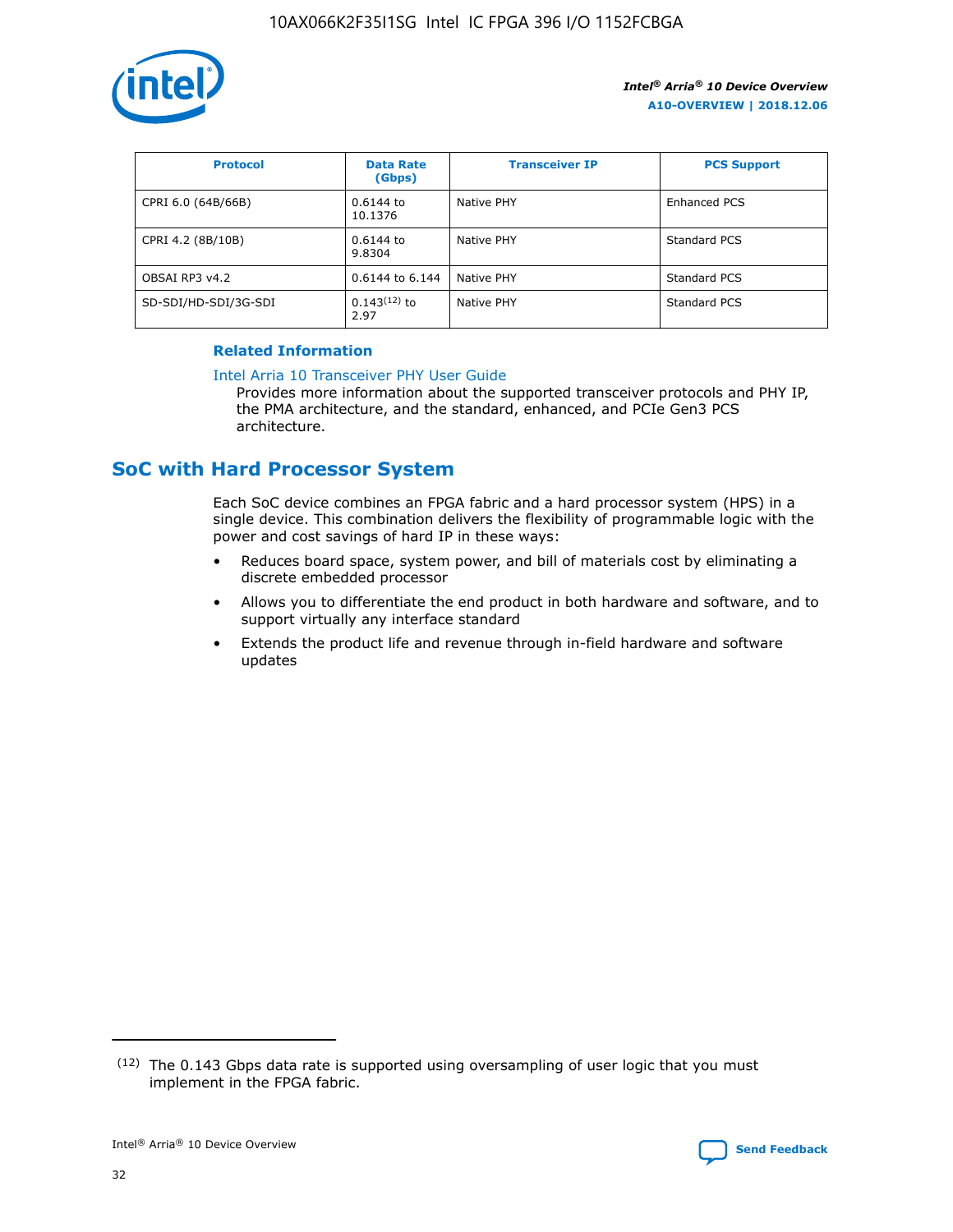

### **Figure 9. HPS Block Diagram**

This figure shows a block diagram of the HPS with the dual ARM Cortex-A9 MPCore processor.



# **Key Advantages of 20-nm HPS**

The 20-nm HPS strikes a balance between enabling maximum software compatibility with 28-nm SoCs while still improving upon the 28-nm HPS architecture. These improvements address the requirements of the next generation target markets such as wireless and wireline communications, compute and storage equipment, broadcast and military in terms of performance, memory bandwidth, connectivity via backplane and security.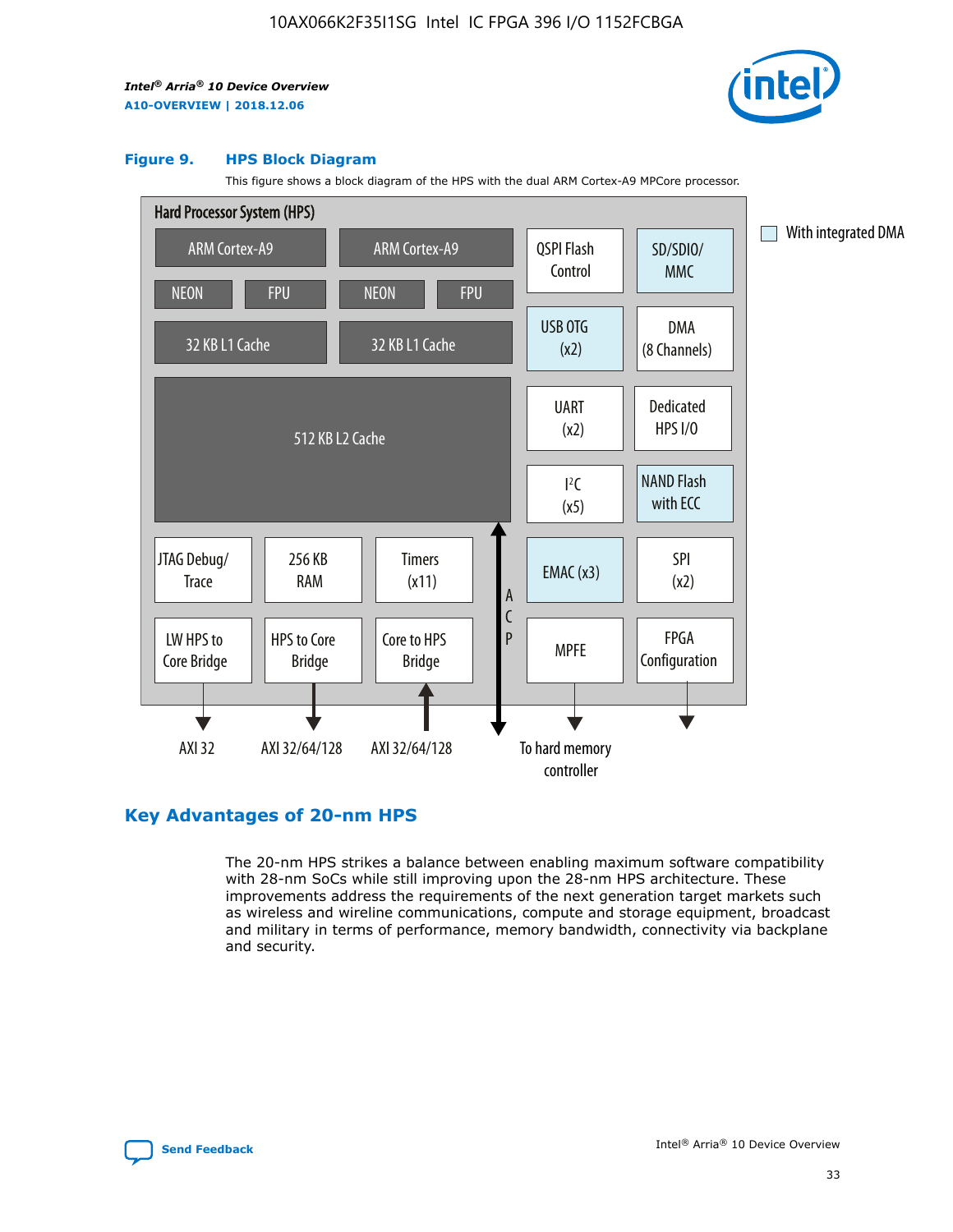

### **Table 24. Improvements in 20 nm HPS**

This table lists the key improvements of the 20 nm HPS compared to the 28 nm HPS.

| Advantages/<br><b>Improvements</b>                          | <b>Description</b>                                                                                                                                                                                                                                                                                                                                                                                                                                                                                                                                                                                                                                                                                                                                                                                                                                                                                                                   |
|-------------------------------------------------------------|--------------------------------------------------------------------------------------------------------------------------------------------------------------------------------------------------------------------------------------------------------------------------------------------------------------------------------------------------------------------------------------------------------------------------------------------------------------------------------------------------------------------------------------------------------------------------------------------------------------------------------------------------------------------------------------------------------------------------------------------------------------------------------------------------------------------------------------------------------------------------------------------------------------------------------------|
| Increased performance and<br>overdrive capability           | While the nominal processor frequency is 1.2 GHz, the 20 nm HPS offers an "overdrive"<br>feature which enables a higher processor operating frequency. This requires a higher supply<br>voltage value that is unique to the HPS and may require a separate requlator.                                                                                                                                                                                                                                                                                                                                                                                                                                                                                                                                                                                                                                                                |
| Increased processor memory<br>bandwidth and DDR4<br>support | Up to 64-bit DDR4 memory at 2,400 Mbps support is available for the processor. The hard<br>memory controller for the HPS comprises a multi-port front end that manages connections<br>to a single port memory controller. The multi-port front end allows logic core and the HPS<br>to share ports and thereby the available bandwidth of the memory controller.                                                                                                                                                                                                                                                                                                                                                                                                                                                                                                                                                                     |
| Flexible I/O sharing                                        | An advanced I/O pin muxing scheme allows improved sharing of I/O between the HPS and<br>the core logic. The following types of I/O are available for SoC:<br>17 dedicated I/Os-physically located inside the HPS block and are not accessible to<br>logic within the core. The 17 dedicated I/Os are used for HPS clock, resets, and<br>interfacing with boot devices, QSPI, and SD/MMC.<br>48 direct shared I/O-located closest to the HPS block and are ideal for high speed HPS<br>peripherals such as EMAC, USB, and others. There is one bank of 48 I/Os that supports<br>direct sharing where the 48 I/Os can be shared 12 I/Os at a time.<br>Standard (shared) I/O-all standard I/Os can be shared by the HPS peripherals and any<br>$\bullet$<br>logic within the core. For designs where more than 48 I/Os are required to fully use all<br>the peripherals in the HPS, these I/Os can be connected through the core logic. |
| <b>EMAC</b> core                                            | Three EMAC cores are available in the HPS. The EMAC cores enable an application to<br>support two redundant Ethernet connections; for example, backplane, or two EMAC cores<br>for managing IEEE 1588 time stamp information while allowing a third EMAC core for debug<br>and configuration. All three EMACs can potentially share the same time stamps, simplifying<br>the 1588 time stamping implementation. A new serial time stamp interface allows core<br>logic to access and read the time stamp values. The integrated EMAC controllers can be<br>connected to external Ethernet PHY through the provided MDIO or I <sup>2</sup> C interface.                                                                                                                                                                                                                                                                               |
| On-chip memory                                              | The on-chip memory is updated to 256 KB support and can support larger data sets and<br>real time algorithms.                                                                                                                                                                                                                                                                                                                                                                                                                                                                                                                                                                                                                                                                                                                                                                                                                        |
| <b>ECC</b> enhancements                                     | Improvements in L2 Cache ECC management allow identification of errors down to the<br>address level. ECC enhancements also enable improved error injection and status reporting<br>via the introduction of new memory mapped access to syndrome and data signals.                                                                                                                                                                                                                                                                                                                                                                                                                                                                                                                                                                                                                                                                    |
| HPS to FPGA Interconnect<br>Backbone                        | Although the HPS and the Logic Core can operate independently, they are tightly coupled<br>via a high-bandwidth system interconnect built from high-performance ARM AMBA AXI bus<br>bridges. IP bus masters in the FPGA fabric have access to HPS bus slaves via the FPGA-to-<br>HPS interconnect. Similarly, HPS bus masters have access to bus slaves in the core fabric<br>via the HPS-to-FPGA bridge. Both bridges are AMBA AXI-3 compliant and support<br>simultaneous read and write transactions. Up to three masters within the core fabric can<br>share the HPS SDRAM controller with the processor. Additionally, the processor can be used<br>to configure the core fabric under program control via a dedicated 32-bit configuration port.                                                                                                                                                                               |
| FPGA configuration and HPS<br>booting                       | The FPGA fabric and HPS in the SoCs are powered independently. You can reduce the clock<br>frequencies or gate the clocks to reduce dynamic power.<br>You can configure the FPGA fabric and boot the HPS independently, in any order, providing<br>you with more design flexibility.                                                                                                                                                                                                                                                                                                                                                                                                                                                                                                                                                                                                                                                 |
| Security                                                    | New security features have been introduced for anti-tamper management, secure boot,<br>encryption (AES), and authentication (SHA).                                                                                                                                                                                                                                                                                                                                                                                                                                                                                                                                                                                                                                                                                                                                                                                                   |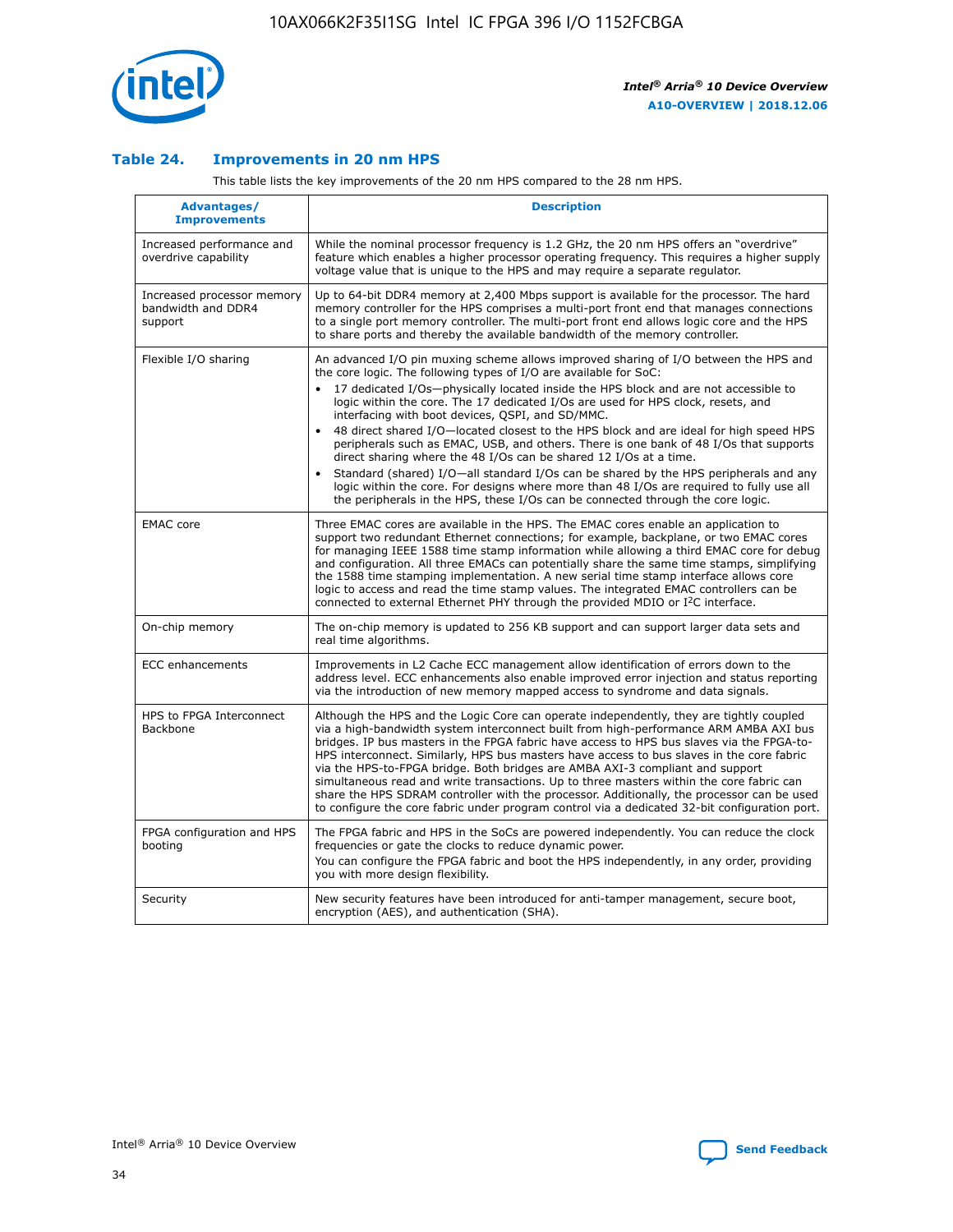

# **Features of the HPS**

The HPS has the following features:

- 1.2-GHz, dual-core ARM Cortex-A9 MPCore processor with up to 1.5-GHz via overdrive
	- ARMv7-A architecture that runs 32-bit ARM instructions, 16-bit and 32-bit Thumb instructions, and 8-bit Java byte codes in Jazelle style
	- Superscalar, variable length, out-of-order pipeline with dynamic branch prediction
	- Instruction Efficiency 2.5 MIPS/MHz, which provides total performance of 7500 MIPS at 1.5 GHz
- Each processor core includes:
	- 32 KB of L1 instruction cache, 32 KB of L1 data cache
	- Single- and double-precision floating-point unit and NEON media engine
	- CoreSight debug and trace technology
	- Snoop Control Unit (SCU) and Acceleration Coherency Port (ACP)
- 512 KB of shared L2 cache
- 256 KB of scratch RAM
- Hard memory controller with support for DDR3, DDR4 and optional error correction code (ECC) support
- Multiport Front End (MPFE) Scheduler interface to the hard memory controller
- 8-channel direct memory access (DMA) controller
- QSPI flash controller with SIO, DIO, QIO SPI Flash support
- NAND flash controller (ONFI 1.0 or later) with DMA and ECC support, updated to support 8 and 16-bit Flash devices and new command DMA to offload CPU for fast power down recovery
- Updated SD/SDIO/MMC controller to eMMC 4.5 with DMA with CE-ATA digital command support
- 3 10/100/1000 Ethernet media access control (MAC) with DMA
- 2 USB On-the-Go (OTG) controllers with DMA
- $\bullet$  5 I<sup>2</sup>C controllers (3 can be used by EMAC for MIO to external PHY)
- 2 UART 16550 Compatible controllers
- 4 serial peripheral interfaces (SPI) (2 Master, 2 Slaves)
- 62 programmable general-purpose I/Os, which includes 48 direct share I/Os that allows the HPS peripherals to connect directly to the FPGA I/Os
- 7 general-purpose timers
- 4 watchdog timers
- Anti-tamper, Secure Boot, Encryption (AES) and Authentication (SHA)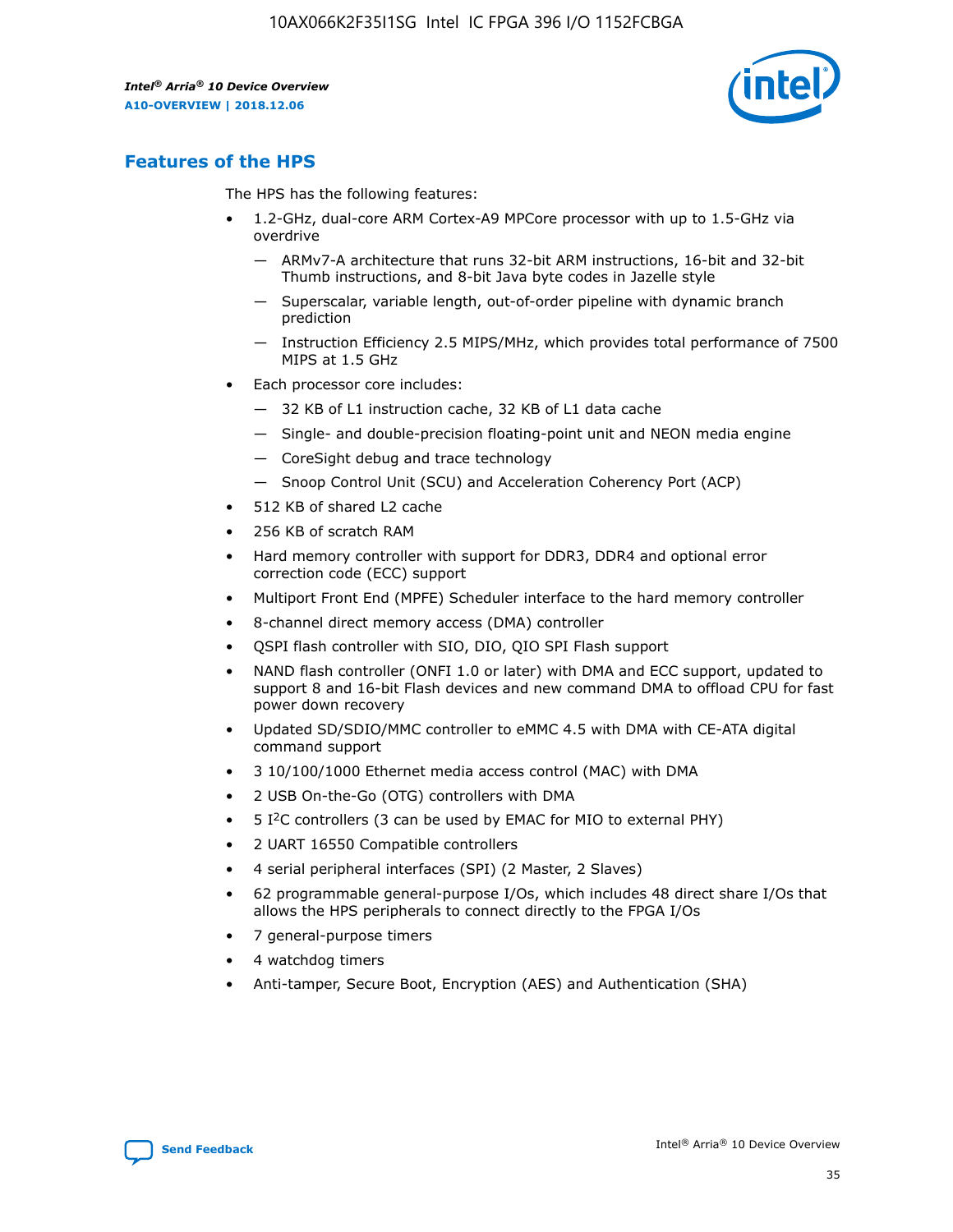

### **System Peripherals and Debug Access Port**

Each Ethernet MAC, USB OTG, NAND flash controller, and SD/MMC controller module has an integrated DMA controller. For modules without an integrated DMA controller, an additional DMA controller module provides up to eight channels of high-bandwidth data transfers. Peripherals that communicate off-chip are multiplexed with other peripherals at the HPS pin level. This allows you to choose which peripherals interface with other devices on your PCB.

The debug access port provides interfaces to industry standard JTAG debug probes and supports ARM CoreSight debug and core traces to facilitate software development.

### **HPS–FPGA AXI Bridges**

The HPS–FPGA bridges, which support the Advanced Microcontroller Bus Architecture (AMBA) Advanced eXtensible Interface (AXI™) specifications, consist of the following bridges:

- FPGA-to-HPS AMBA AXI bridge—a high-performance bus supporting 32, 64, and 128 bit data widths that allows the FPGA fabric to issue transactions to slaves in the HPS.
- HPS-to-FPGA Avalon/AMBA AXI bridge—a high-performance bus supporting 32, 64, and 128 bit data widths that allows the HPS to issue transactions to slaves in the FPGA fabric.
- Lightweight HPS-to-FPGA AXI bridge—a lower latency 32 bit width bus that allows the HPS to issue transactions to soft peripherals in the FPGA fabric. This bridge is primarily used for control and status register (CSR) accesses to peripherals in the FPGA fabric.

The HPS–FPGA AXI bridges allow masters in the FPGA fabric to communicate with slaves in the HPS logic, and vice versa. For example, the HPS-to-FPGA AXI bridge allows you to share memories instantiated in the FPGA fabric with one or both microprocessors in the HPS, while the FPGA-to-HPS AXI bridge allows logic in the FPGA fabric to access the memory and peripherals in the HPS.

Each HPS–FPGA bridge also provides asynchronous clock crossing for data transferred between the FPGA fabric and the HPS.

#### **HPS SDRAM Controller Subsystem**

The HPS SDRAM controller subsystem contains a multiport SDRAM controller and DDR PHY that are shared between the FPGA fabric (through the FPGA-to-HPS SDRAM interface), the level 2 (L2) cache, and the level 3 (L3) system interconnect. The FPGA-to-HPS SDRAM interface supports AMBA AXI and Avalon® Memory-Mapped (Avalon-MM) interface standards, and provides up to six individual ports for access by masters implemented in the FPGA fabric.

The HPS SDRAM controller supports up to 3 masters (command ports), 3x 64-bit read data ports and 3x 64-bit write data ports.

To maximize memory performance, the SDRAM controller subsystem supports command and data reordering, deficit round-robin arbitration with aging, and high-priority bypass features.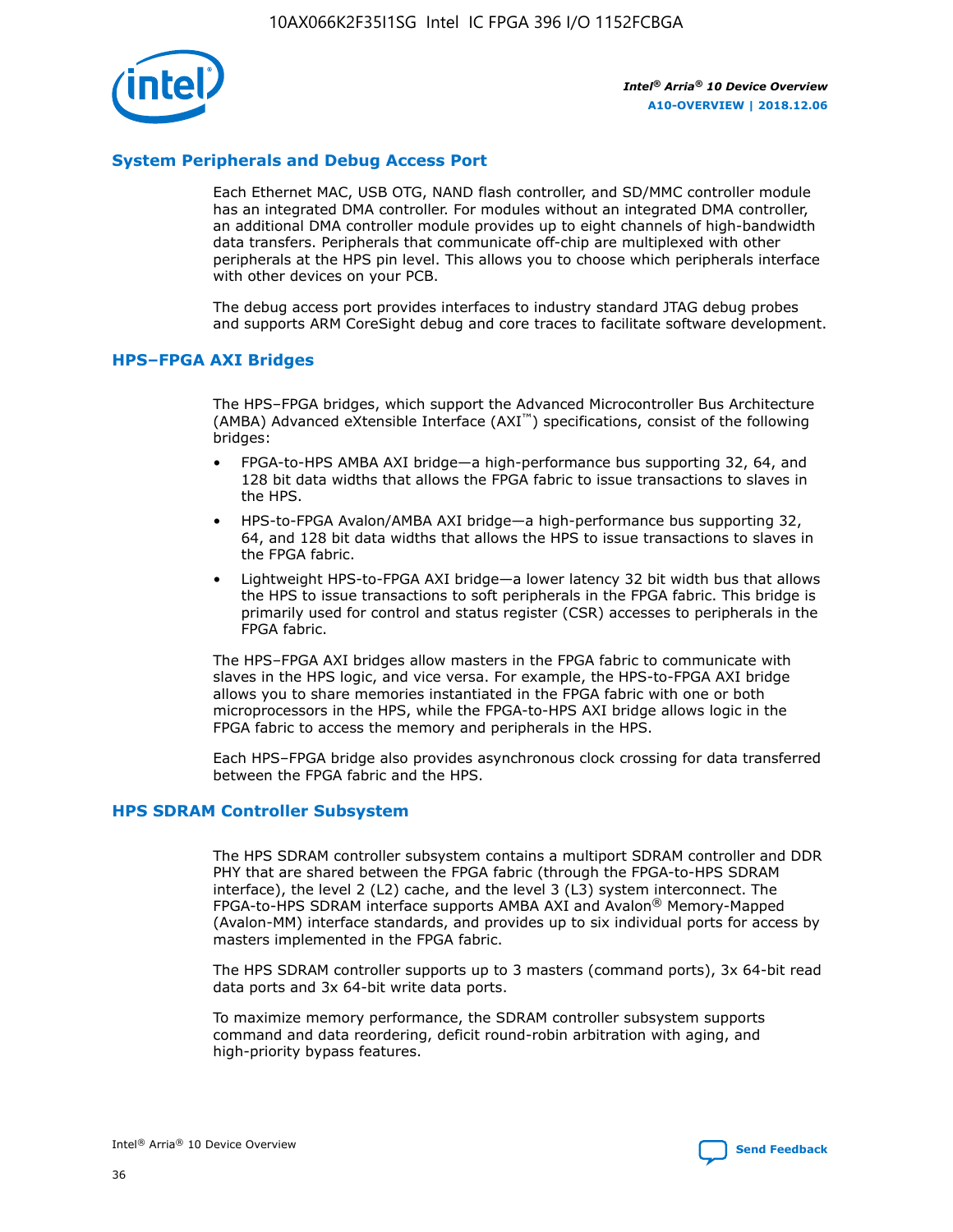

# **FPGA Configuration and HPS Booting**

The FPGA fabric and HPS in the SoC FPGA must be powered at the same time. You can reduce the clock frequencies or gate the clocks to reduce dynamic power.

Once powered, the FPGA fabric and HPS can be configured independently thus providing you with more design flexibility:

- You can boot the HPS independently. After the HPS is running, the HPS can fully or partially reconfigure the FPGA fabric at any time under software control. The HPS can also configure other FPGAs on the board through the FPGA configuration controller.
- Configure the FPGA fabric first, and then boot the HPS from memory accessible to the FPGA fabric.

### **Hardware and Software Development**

For hardware development, you can configure the HPS and connect your soft logic in the FPGA fabric to the HPS interfaces using the Platform Designer system integration tool in the Intel Quartus Prime software.

For software development, the ARM-based SoC FPGA devices inherit the rich software development ecosystem available for the ARM Cortex-A9 MPCore processor. The software development process for Intel SoC FPGAs follows the same steps as those for other SoC devices from other manufacturers. Support for Linux\*, VxWorks\*, and other operating systems are available for the SoC FPGAs. For more information on the operating systems support availability, contact the Intel FPGA sales team.

You can begin device-specific firmware and software development on the Intel SoC FPGA Virtual Target. The Virtual Target is a fast PC-based functional simulation of a target development system—a model of a complete development board. The Virtual Target enables the development of device-specific production software that can run unmodified on actual hardware.

# **Dynamic and Partial Reconfiguration**

The Intel Arria 10 devices support dynamic and partial reconfiguration. You can use dynamic and partial reconfiguration simultaneously to enable seamless reconfiguration of both the device core and transceivers.

# **Dynamic Reconfiguration**

You can reconfigure the PMA and PCS blocks while the device continues to operate. This feature allows you to change the data rates, protocol, and analog settings of a channel in a transceiver bank without affecting on-going data transfer in other transceiver banks. This feature is ideal for applications that require dynamic multiprotocol or multirate support.

# **Partial Reconfiguration**

Using partial reconfiguration, you can reconfigure some parts of the device while keeping the device in operation.

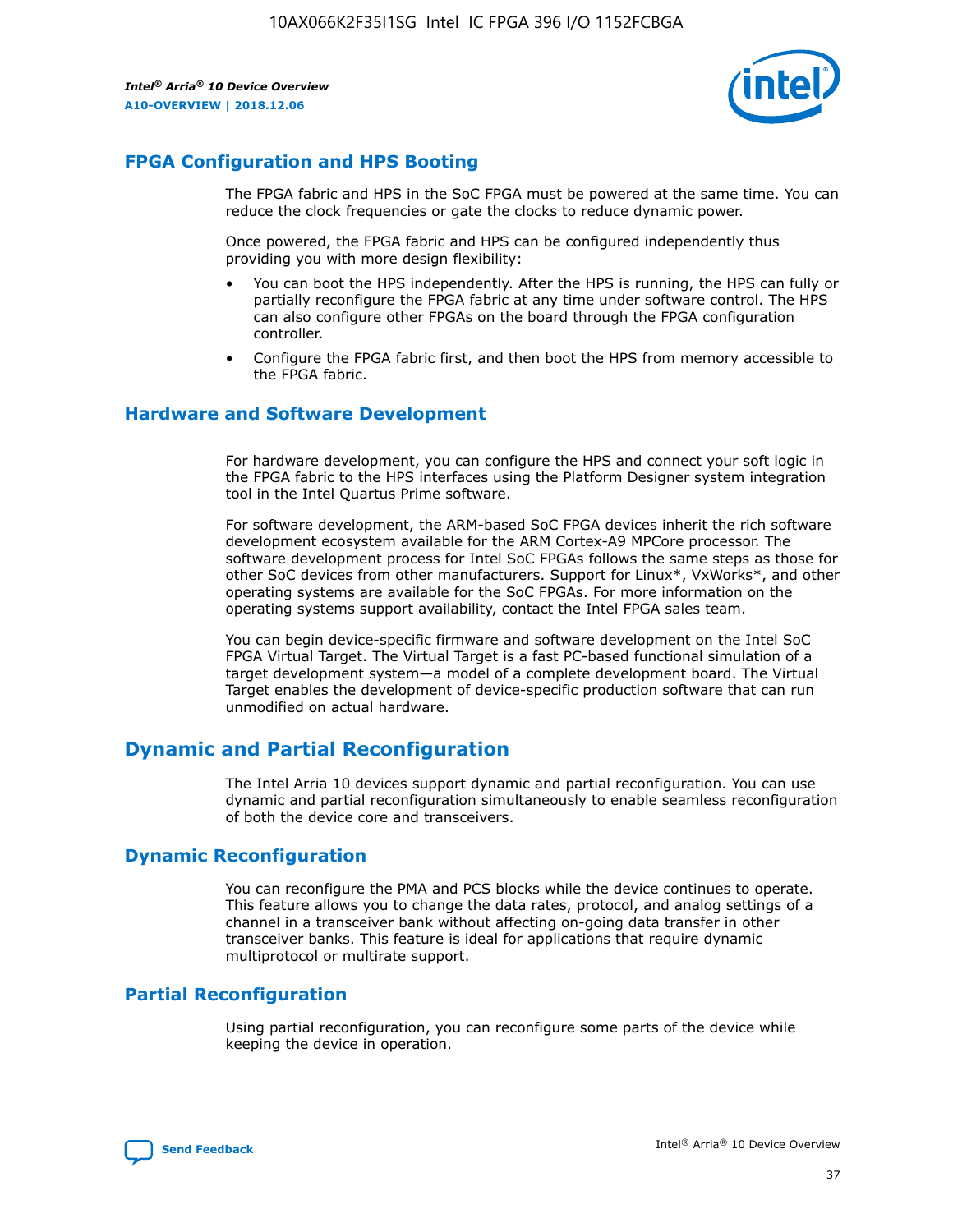

Instead of placing all device functions in the FPGA fabric, you can store some functions that do not run simultaneously in external memory and load them only when required. This capability increases the effective logic density of the device, and lowers cost and power consumption.

In the Intel solution, you do not have to worry about intricate device architecture to perform a partial reconfiguration. The partial reconfiguration capability is built into the Intel Quartus Prime design software, making such time-intensive task simple.

Intel Arria 10 devices support partial reconfiguration in the following configuration options:

- Using an internal host:
	- All supported configuration modes where the FPGA has access to external memory devices such as serial and parallel flash memory.
	- Configuration via Protocol [CvP (PCIe)]
- Using an external host—passive serial (PS), fast passive parallel (FPP) x8, FPP x16, and FPP x32 I/O interface.

# **Enhanced Configuration and Configuration via Protocol**

### **Table 25. Configuration Schemes and Features of Intel Arria 10 Devices**

Intel Arria 10 devices support 1.8 V programming voltage and several configuration schemes.

| <b>Scheme</b>                                                          | <b>Data</b><br><b>Width</b> | <b>Max Clock</b><br>Rate<br>(MHz) | <b>Max Data</b><br>Rate<br>(Mbps)<br>(13) | <b>Decompression</b> | <b>Design</b><br>Security <sup>(1</sup><br>4) | <b>Partial</b><br>Reconfiguration<br>(15) | <b>Remote</b><br><b>System</b><br><b>Update</b> |
|------------------------------------------------------------------------|-----------------------------|-----------------------------------|-------------------------------------------|----------------------|-----------------------------------------------|-------------------------------------------|-------------------------------------------------|
| <b>JTAG</b>                                                            | 1 bit                       | 33                                | 33                                        |                      |                                               | Yes <sup>(16)</sup>                       |                                                 |
| Active Serial (AS)<br>through the<br>EPCO-L<br>configuration<br>device | 1 bit,<br>4 bits            | 100                               | 400                                       | Yes                  | Yes                                           | $Y_{PS}(16)$                              | Yes                                             |
| Passive serial (PS)<br>through CPLD or<br>external<br>microcontroller  | 1 bit                       | 100                               | 100                                       | Yes                  | Yes                                           | Yes(16)                                   | Parallel<br>Flash<br>Loader<br>(PFL) IP<br>core |
|                                                                        |                             |                                   |                                           |                      |                                               |                                           | continued                                       |

<sup>(13)</sup> Enabling either compression or design security features affects the maximum data rate. Refer to the Intel Arria 10 Device Datasheet for more information.

<sup>(14)</sup> Encryption and compression cannot be used simultaneously.

 $(15)$  Partial reconfiguration is an advanced feature of the device family. If you are interested in using partial reconfiguration, contact Intel for support.

 $(16)$  Partial configuration can be performed only when it is configured as internal host.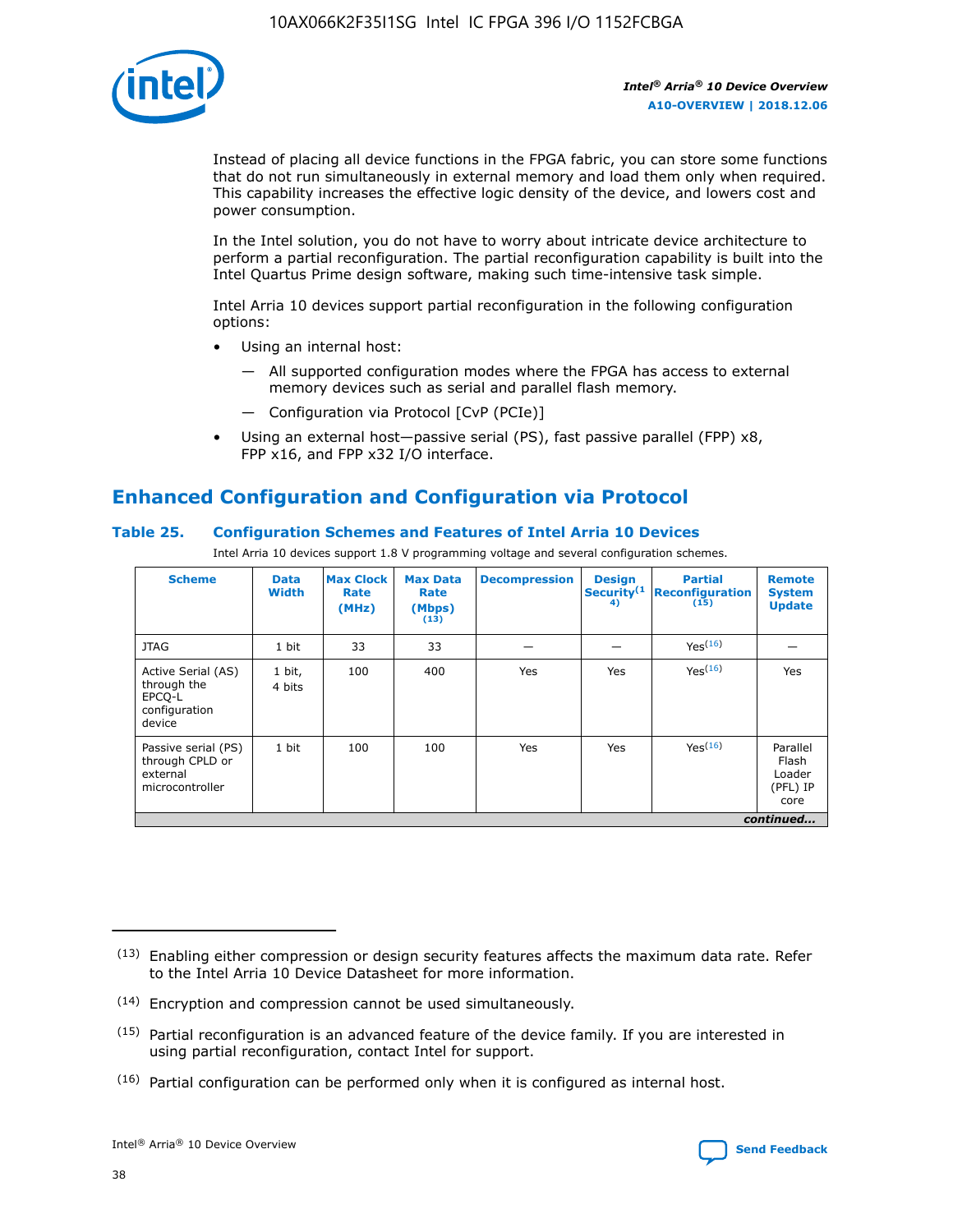

| <b>Scheme</b>                                    | <b>Data</b><br><b>Width</b> | <b>Max Clock</b><br>Rate<br>(MHz) | <b>Max Data</b><br>Rate<br>(Mbps)<br>(13) | <b>Decompression</b> | <b>Design</b><br>Security <sup>(1</sup><br>4) | <b>Partial</b><br><b>Reconfiguration</b><br>(15) | <b>Remote</b><br><b>System</b><br><b>Update</b> |
|--------------------------------------------------|-----------------------------|-----------------------------------|-------------------------------------------|----------------------|-----------------------------------------------|--------------------------------------------------|-------------------------------------------------|
| Fast passive                                     | 8 bits                      | 100                               | 3200                                      | <b>Yes</b>           | Yes                                           | Yes(17)                                          | PFL IP                                          |
| parallel (FPP)<br>through CPLD or                | 16 bits                     |                                   |                                           | Yes                  | Yes                                           |                                                  | core                                            |
| external<br>microcontroller                      | 32 bits                     |                                   |                                           | Yes                  | Yes                                           |                                                  |                                                 |
| Configuration via                                | 16 bits                     | 100                               | 3200                                      | Yes                  | Yes                                           | Yes <sup>(17)</sup>                              |                                                 |
| <b>HPS</b>                                       | 32 bits                     |                                   |                                           | Yes                  | Yes                                           |                                                  |                                                 |
| Configuration via<br>Protocol [CvP<br>$(PCIe^*)$ | x1, x2,<br>x4, x8<br>lanes  |                                   | 8000                                      | Yes                  | Yes                                           | Yes <sup>(16)</sup>                              |                                                 |

You can configure Intel Arria 10 devices through PCIe using Configuration via Protocol (CvP). The Intel Arria 10 CvP implementation conforms to the PCIe 100 ms power-up-to-active time requirement.

### **Related Information**

[Configuration via Protocol \(CvP\) Implementation in Intel FPGAs User Guide](https://www.intel.com/content/www/us/en/programmable/documentation/dsu1441819344145.html#dsu1442269728522) Provides more information about the CvP configuration scheme.

# **SEU Error Detection and Correction**

Intel Arria 10 devices offer robust and easy-to-use single-event upset (SEU) error detection and correction circuitry.

The detection and correction circuitry includes protection for Configuration RAM (CRAM) programming bits and user memories. The CRAM is protected by a continuously running CRC error detection circuit with integrated ECC that automatically corrects one or two errors and detects higher order multi-bit errors. When more than two errors occur, correction is available through reloading of the core programming file, providing a complete design refresh while the FPGA continues to operate.

The physical layout of the Intel Arria 10 CRAM array is optimized to make the majority of multi-bit upsets appear as independent single-bit or double-bit errors which are automatically corrected by the integrated CRAM ECC circuitry. In addition to the CRAM protection, the M20K memory blocks also include integrated ECC circuitry and are layout-optimized for error detection and correction. The MLAB does not have ECC.

<sup>(17)</sup> Supported at a maximum clock rate of 100 MHz.



 $(13)$  Enabling either compression or design security features affects the maximum data rate. Refer to the Intel Arria 10 Device Datasheet for more information.

<sup>(14)</sup> Encryption and compression cannot be used simultaneously.

 $(15)$  Partial reconfiguration is an advanced feature of the device family. If you are interested in using partial reconfiguration, contact Intel for support.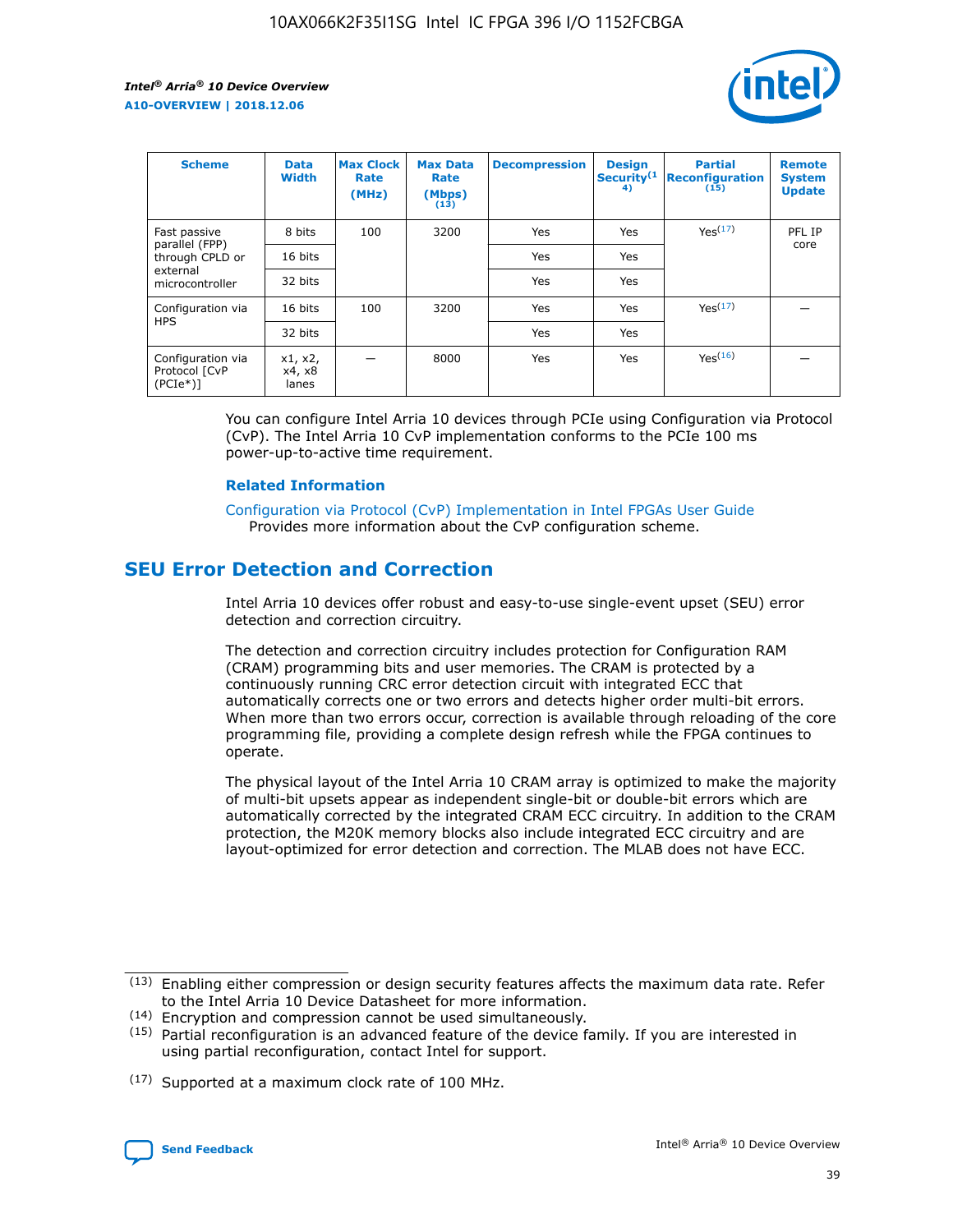

# **Power Management**

Intel Arria 10 devices leverage the advanced 20 nm process technology, a low 0.9 V core power supply, an enhanced core architecture, and several optional power reduction techniques to reduce total power consumption by as much as 40% compared to Arria V devices and as much as 60% compared to Stratix V devices.

The optional power reduction techniques in Intel Arria 10 devices include:

- **SmartVID**—a code is programmed into each device during manufacturing that allows a smart regulator to operate the device at lower core  $V_{CC}$  while maintaining performance
- **Programmable Power Technology**—non-critical timing paths are identified by the Intel Quartus Prime software and the logic in these paths is biased for low power instead of high performance
- **Low Static Power Options**—devices are available with either standard static power or low static power while maintaining performance

Furthermore, Intel Arria 10 devices feature Intel's industry-leading low power transceivers and include a number of hard IP blocks that not only reduce logic resources but also deliver substantial power savings compared to soft implementations. In general, hard IP blocks consume up to 90% less power than the equivalent soft logic implementations.

# **Incremental Compilation**

The Intel Quartus Prime software incremental compilation feature reduces compilation time and helps preserve performance to ease timing closure. The incremental compilation feature enables the partial reconfiguration flow for Intel Arria 10 devices.

Incremental compilation supports top-down, bottom-up, and team-based design flows. This feature facilitates modular, hierarchical, and team-based design flows where different designers compile their respective design sections in parallel. Furthermore, different designers or IP providers can develop and optimize different blocks of the design independently. These blocks can then be imported into the top level project.

# **Document Revision History for Intel Arria 10 Device Overview**

| <b>Document</b><br><b>Version</b> | <b>Changes</b>                                                                                                                                                                                                                                                              |
|-----------------------------------|-----------------------------------------------------------------------------------------------------------------------------------------------------------------------------------------------------------------------------------------------------------------------------|
| 2018.12.06                        | Added links to Intel Arria 10 device errata documents.<br>Removed automotive temperature option from the Intel Arria 10 GX devices.<br>Removed -3 fabric speed grade from the Intel Arria 10 GT devices.<br>Updated power options for the Intel Arria 10 GX and GT devices. |
| 2018.04.09                        | Updated the lowest $V_{CC}$ from 0.83 V to 0.82 V in the topic listing a summary of the device features.                                                                                                                                                                    |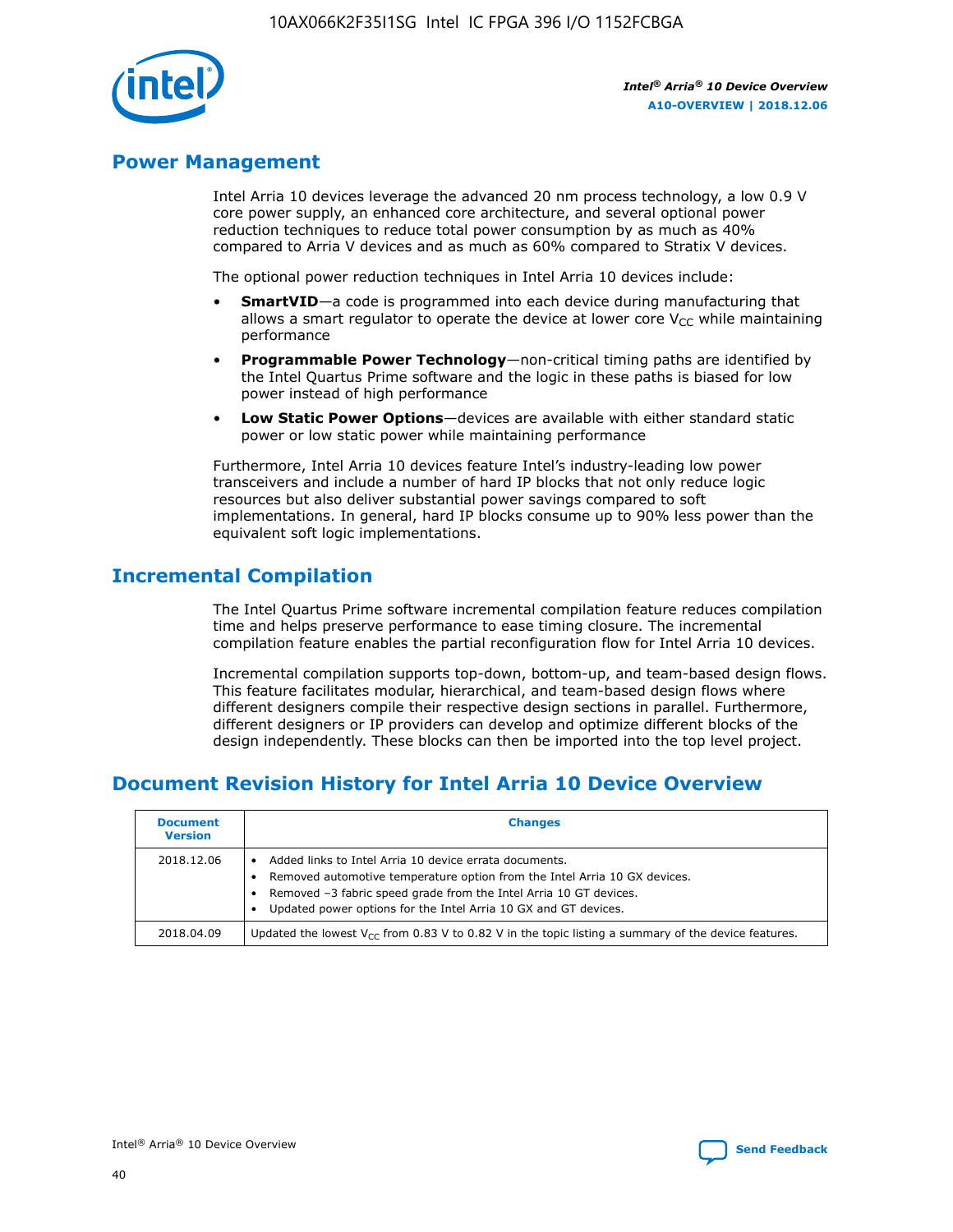

| <b>Date</b>    | <b>Version</b> | <b>Changes</b>                                                                                                                                                                                                                                                                                                                                                                                                                                                                                                                                                                                                                                                                                                                                                                                                                                                                                                                                               |
|----------------|----------------|--------------------------------------------------------------------------------------------------------------------------------------------------------------------------------------------------------------------------------------------------------------------------------------------------------------------------------------------------------------------------------------------------------------------------------------------------------------------------------------------------------------------------------------------------------------------------------------------------------------------------------------------------------------------------------------------------------------------------------------------------------------------------------------------------------------------------------------------------------------------------------------------------------------------------------------------------------------|
| January 2018   | 2018.01.17     | Updated the maximum data rate for HPS (Intel Arria 10 SX devices<br>external memory interface DDR3 controller from 2,166 Mbps to 2,133<br>Mbps.<br>Updated maximum frequency supported for half rate QDRII and QDRII<br>+ SRAM to 633 MHz in Memory Standards Supported by the Soft<br>Memory Controller table.<br>Updated transceiver backplane capability to 12.5 Gbps.<br>Removed transceiver speed grade 5 in Sample Ordering Core and<br>Available Options for Intel Arria 10 GX Devices figure.<br>Removed package code 40, low static power, SmartVID, industrial, and<br>military operating temperature support from Sample Ordering Core and<br>Available Options for Intel Arria 10 GT Devices figure.<br>Updated short reach transceiver rate for Intel Arria 10 GT devices to<br>25.8 Gbps.<br>Removed On-Die Instrumentation - EyeQ and Jitter Margin Tool<br>support from PMA Features of the Transceivers in Intel Arria 10 Devices<br>table. |
| September 2017 | 2017.09.20     | Updated the maximum speed of the DDR4 external memory interface from<br>1,333 MHz/2,666 Mbps to 1,200 MHz/2,400 Mbps.                                                                                                                                                                                                                                                                                                                                                                                                                                                                                                                                                                                                                                                                                                                                                                                                                                        |
| July 2017      | 2017.07.13     | Corrected the automotive temperature range in the figure showing the<br>available options for the Intel Arria 10 GX devices from "-40°C to 100°C"<br>to "-40°C to 125°C".                                                                                                                                                                                                                                                                                                                                                                                                                                                                                                                                                                                                                                                                                                                                                                                    |
| July 2017      | 2017.07.06     | Added automotive temperature option to Intel Arria 10 GX device family.                                                                                                                                                                                                                                                                                                                                                                                                                                                                                                                                                                                                                                                                                                                                                                                                                                                                                      |
| May 2017       | 2017.05.08     | Corrected protocol names with "1588" to "IEEE 1588v2".<br>Updated the vertical migration table to remove vertical migration<br>$\bullet$<br>between Intel Arria 10 GX and Intel Arria 10 SX device variants.<br>Removed all "Preliminary" marks.                                                                                                                                                                                                                                                                                                                                                                                                                                                                                                                                                                                                                                                                                                             |
| March 2017     | 2017.03.15     | Removed the topic about migration from Intel Arria 10 to Intel Stratix<br>10 devices.<br>Rebranded as Intel.<br>$\bullet$                                                                                                                                                                                                                                                                                                                                                                                                                                                                                                                                                                                                                                                                                                                                                                                                                                    |
| October 2016   | 2016.10.31     | Removed package F36 from Intel Arria 10 GX devices.<br>Updated Intel Arria 10 GT sample ordering code and maximum GX<br>$\bullet$<br>transceiver count. Intel Arria 10 GT devices are available only in the<br>SF45 package option with a maximum of 72 transceivers.                                                                                                                                                                                                                                                                                                                                                                                                                                                                                                                                                                                                                                                                                        |
| May 2016       | 2016.05.02     | Updated the FPGA Configuration and HPS Booting topic.<br>$\bullet$<br>Remove V <sub>CC</sub> PowerManager from the Summary of Features, Power<br>Management and Arria 10 Device Variants and packages topics. This<br>feature is no longer supported in Arria 10 devices.<br>Removed LPDDR3 from the Memory Standards Supported by the HPS<br>Hard Memory Controller table in the Memory Standards Supported by<br>Intel Arria 10 Devices topic. This standard is only supported by the<br>FPGA.<br>Removed transceiver speed grade 5 from the Device Variants and<br>Packages topic for Arria 10 GX and SX devices.                                                                                                                                                                                                                                                                                                                                         |
| February 2016  | 2016.02.11     | Changed the maximum Arria 10 GT datarate to 25.8 Gbps and the<br>minimum datarate to 1 Gbps globally.<br>Revised the state for Core clock networks in the Summary of Features<br>topic.<br>Changed the transceiver parameters in the "Summary of Features for<br>Arria 10 Devices" table.<br>Changed the transceiver parameters in the "Maximum Resource Counts"<br>for Arria 10 GT Devices" table.<br>Changed the package availability for GT devices in the "Package Plan<br>for Arria 10 GT Devices" table.<br>Changed the package configurations for GT devices in the "Migration"<br>Capability Across Arria 10 Product Lines" figure.<br>continued                                                                                                                                                                                                                                                                                                     |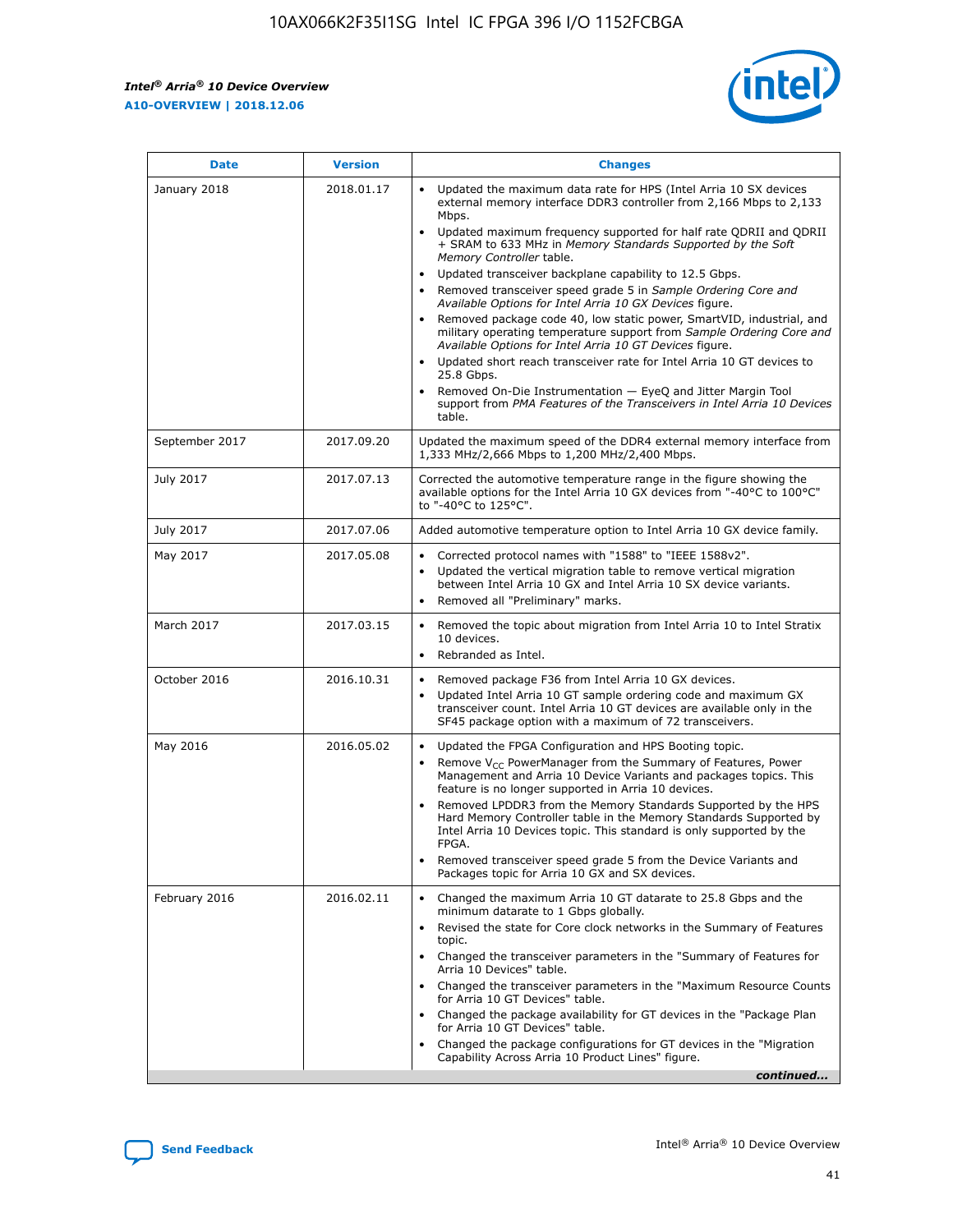

| <b>Date</b>   | <b>Version</b> | <b>Changes</b>                                                                                                                                                               |
|---------------|----------------|------------------------------------------------------------------------------------------------------------------------------------------------------------------------------|
|               |                | • Changed transceiver parameters in the "Low Power Serial Transceivers"<br>section.                                                                                          |
|               |                | • Changed the transceiver descriptions in the "Device Variants for the<br>Arria 10 Device Family" table.                                                                     |
|               |                | Changed the "Sample Ordering Code and Available Options for Arria 10<br>$\bullet$<br>GT Devices" figure.                                                                     |
|               |                | Changed the datarates for GT devices in the "PMA Features" section.                                                                                                          |
|               |                | Changed the datarates for GT devices in the "PCS Features" section.<br>$\bullet$                                                                                             |
| December 2015 | 2015.12.14     | Updated the number of M20K memory blocks for Arria 10 GX 660 from<br>2133 to 2131 and corrected the total RAM bit from 48,448 Kb to<br>48,408 Kb.                            |
|               |                | Corrected the number of DSP blocks for Arria 10 GX 660 from 1688 to<br>1687 in the table listing floating-point arithmetic resources.                                        |
| November 2015 | 2015.11.02     | Updated the maximum resources for Arria 10 GX 220, GX 320, GX 480,<br>$\bullet$<br>GX 660, SX 220, SX 320, SX 480, and SX 660.                                               |
|               |                | • Updated resource count for Arria 10 GX 320, GX 480, GX 660, SX 320,<br>SX 480, a SX 660 devices in Number of Multipliers in Intel Arria 10<br><b>Devices</b> table.        |
|               |                | Updated the available options for Arria 10 GX, GT, and SX.                                                                                                                   |
|               |                | Changed instances of Quartus II to Quartus Prime.<br>$\bullet$                                                                                                               |
| June 2015     | 2015.06.15     | Corrected label for Intel Arria 10 GT product lines in the vertical migration<br>figure.                                                                                     |
| May 2015      | 2015.05.15     | Corrected the DDR3 half rate and quarter rate maximum frequencies in the<br>table that lists the memory standards supported by the Intel Arria 10 hard<br>memory controller. |
| May 2015      | 2015.05.04     | • Added support for 13.5G JESD204b in the Summary of Features table.<br>• Added a link to Arria 10 GT Channel Usage in the Arria 10 GT Package<br>Plan topic.                |
|               |                | • Added a note to the table, Maximum Resource Counts for Arria 10 GT<br>devices.                                                                                             |
|               |                | • Updated the power requirements of the transceivers in the Low Power<br>Serial Transceivers topic.                                                                          |
| January 2015  | 2015.01.23     | • Added floating point arithmetic features in the Summary of Features<br>table.                                                                                              |
|               |                | • Updated the total embedded memory from 38.38 megabits (Mb) to<br>65.6 Mb.                                                                                                  |
|               |                | • Updated the table that lists the memory standards supported by Intel<br>Arria 10 devices.                                                                                  |
|               |                | Removed support for DDR3U, LPDDR3 SDRAM, RLDRAM 2, and DDR2.                                                                                                                 |
|               |                | Moved RLDRAM 3 support from hard memory controller to soft memory<br>controller. RLDRAM 3 support uses hard PHY with soft memory<br>controller.                              |
|               |                | Added soft memory controller support for QDR IV.<br>٠                                                                                                                        |
|               |                | Updated the maximum resource count table to include the number of<br>hard memory controllers available in each device variant.                                               |
|               |                | Updated the transceiver PCS data rate from 12.5 Gbps to 12 Gbps.<br>$\bullet$                                                                                                |
|               |                | Updated the max clock rate of PS, FPP x8, FPP x16, and Configuration<br>via HPS from 125 MHz to 100 MHz.                                                                     |
|               |                | Added a feature for fractional synthesis PLLs: PLL cascading.                                                                                                                |
|               |                | Updated the HPS programmable general-purpose I/Os from 54 to 62.<br>$\bullet$<br>continued                                                                                   |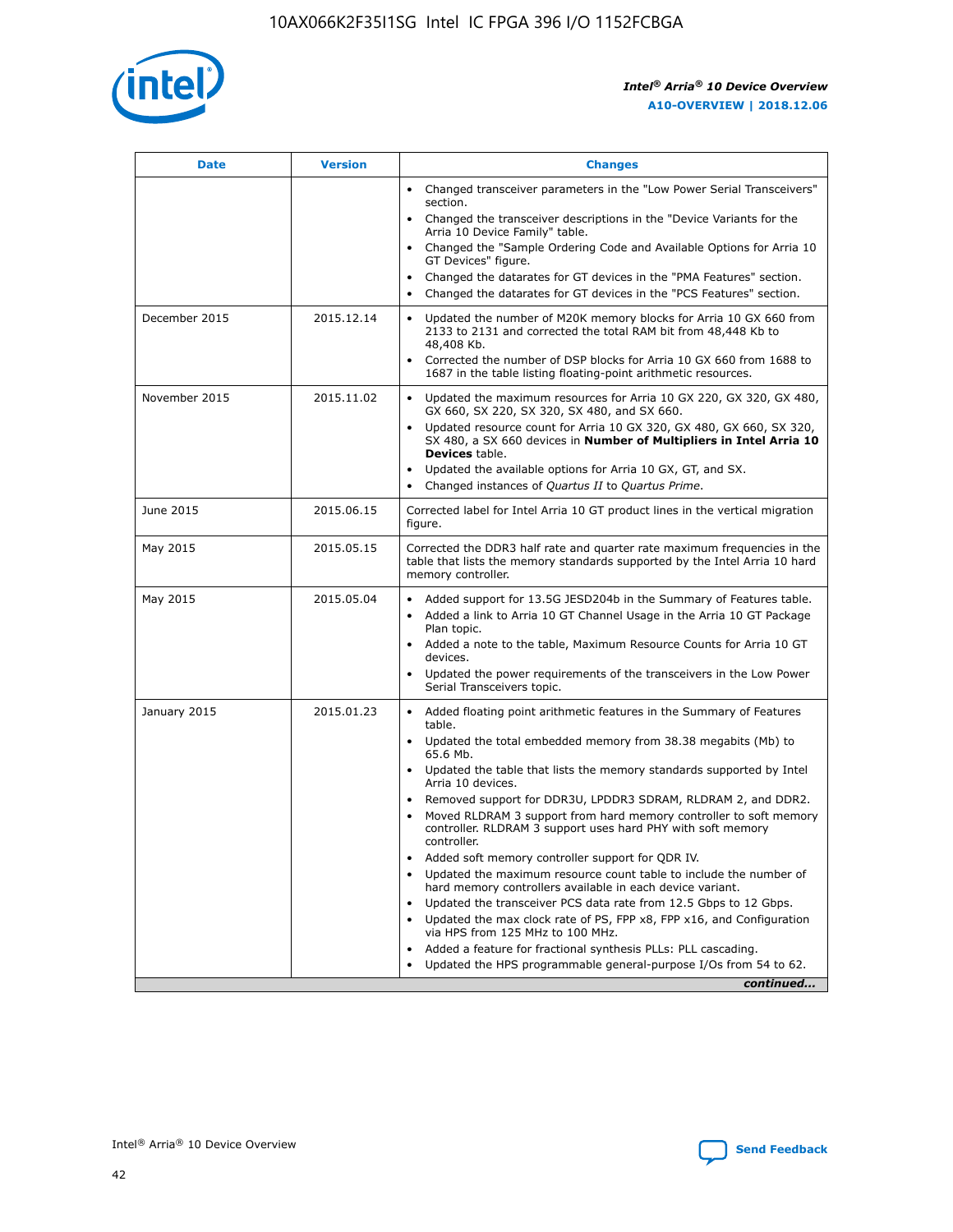r



| <b>Date</b>    | <b>Version</b> | <b>Changes</b>                                                                                                                                                                                                                                                                                                                                                                                                                                                                                                                                      |
|----------------|----------------|-----------------------------------------------------------------------------------------------------------------------------------------------------------------------------------------------------------------------------------------------------------------------------------------------------------------------------------------------------------------------------------------------------------------------------------------------------------------------------------------------------------------------------------------------------|
| September 2014 | 2014.09.30     | Corrected the 3 V I/O and LVDS I/O counts for F35 and F36 packages<br>$\bullet$<br>of Arria 10 GX.<br>Corrected the 3 V I/O, LVDS I/O, and transceiver counts for the NF40<br>$\bullet$<br>package of the Arria GX 570 and 660.<br>Removed 3 V I/O, LVDS I/O, and transceiver counts for the NF40<br>package of the Arria GX 900 and 1150. The NF40 package is not<br>available for Arria 10 GX 900 and 1150.                                                                                                                                       |
| August 2014    | 2014.08.18     | Updated Memory (Kb) M20K maximum resources for Arria 10 GX 660<br>devices from 42,660 to 42,620.<br>Added GPIO columns consisting of LVDS I/O Bank and 3V I/O Bank in<br>$\bullet$<br>the Package Plan table.<br>Added how to use memory interface clock frequency higher than 533<br>$\bullet$<br>MHz in the I/O vertical migration.<br>Added information to clarify that RLDRAM3 support uses hard PHY with<br>$\bullet$<br>soft memory controller.<br>Added variable precision DSP blocks support for floating-point<br>$\bullet$<br>arithmetic. |
| June 2014      | 2014.06.19     | Updated number of dedicated I/Os in the HPS block to 17.                                                                                                                                                                                                                                                                                                                                                                                                                                                                                            |
| February 2014  | 2014.02.21     | Updated transceiver speed grade options for GT devices in Figure 2.                                                                                                                                                                                                                                                                                                                                                                                                                                                                                 |
| February 2014  | 2014.02.06     | Updated data rate for Arria 10 GT devices from 28.1 Gbps to 28.3 Gbps.                                                                                                                                                                                                                                                                                                                                                                                                                                                                              |
| December 2013  | 2013.12.10     | Updated the HPS memory standards support from LPDDR2 to LPDDR3.<br>Updated HPS block diagram to include dedicated HPS I/O and FPGA<br>$\bullet$<br>Configuration blocks as well as repositioned SD/SDIO/MMC, DMA, SPI<br>and NAND Flash with ECC blocks.                                                                                                                                                                                                                                                                                            |
| December 2013  | 2013.12.02     | Initial release.                                                                                                                                                                                                                                                                                                                                                                                                                                                                                                                                    |